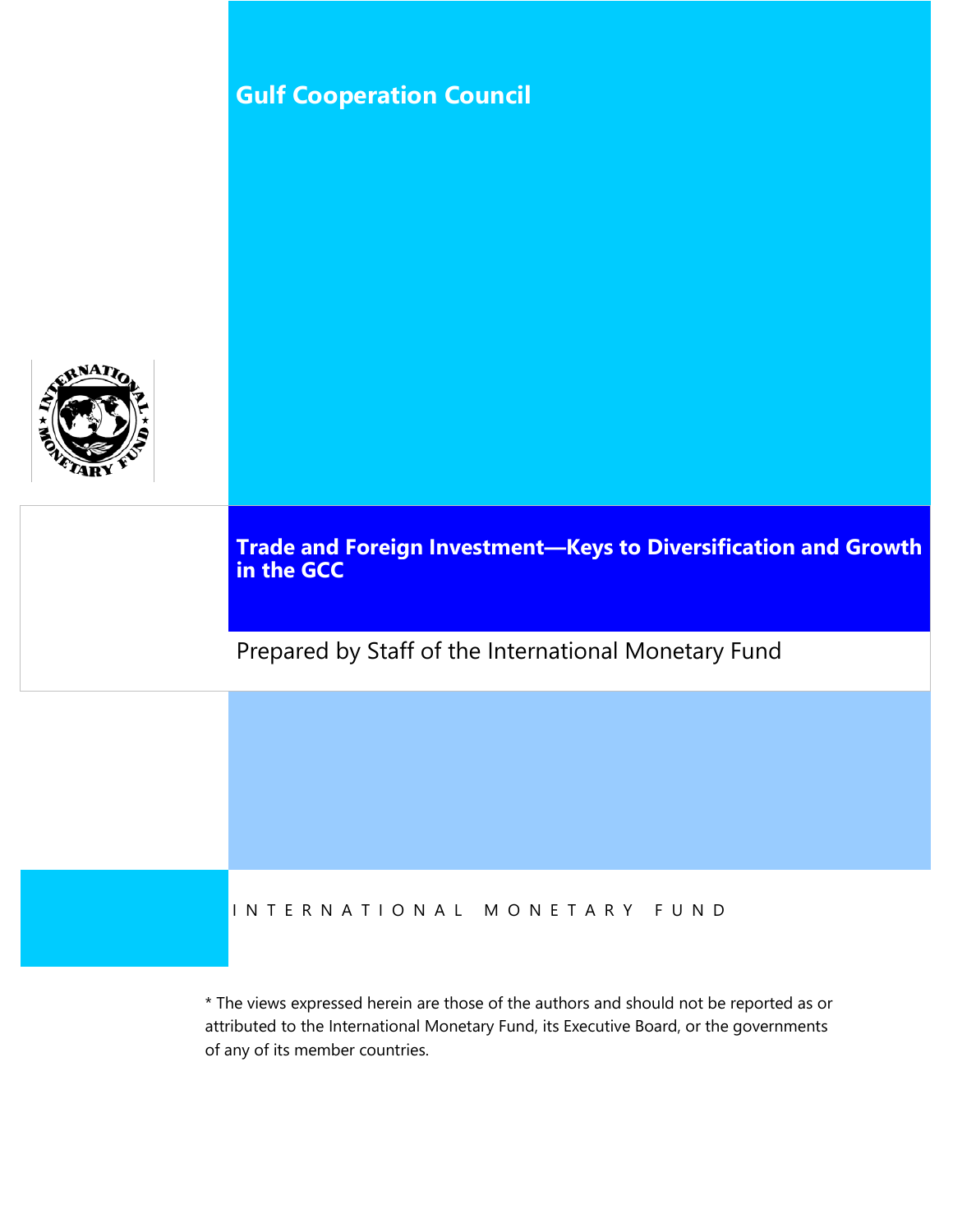# **CONTENTS**

| <b>EXECUTIVE SUMMARY</b>                                                                                                                                                                                                            | В.              |
|-------------------------------------------------------------------------------------------------------------------------------------------------------------------------------------------------------------------------------------|-----------------|
|                                                                                                                                                                                                                                     | $\overline{4}$  |
| B. Recent Trends in Foreign Trade and Investment <b>EXECUTE:</b> All the state of the state of the state of the state of the state of the state of the state of the state of the state of the state of the state of the state of th | $\overline{4}$  |
|                                                                                                                                                                                                                                     | 12 <sup>2</sup> |
| D. Growth Impact of Enhanced Foreign Trade and investment <b>Constitution</b>                                                                                                                                                       |                 |
| E. Concluding Remarks <b>E. Concluding Remarks</b>                                                                                                                                                                                  | 28              |

### **BOXES**

| 1. Tapping Greater FDI Inflows: The Case of Singapore |  |
|-------------------------------------------------------|--|
| 2. Boosting Intra-GCC Non-Oil Trade_                  |  |

### **FIGURES**

|                                                                                                         | -9            |
|---------------------------------------------------------------------------------------------------------|---------------|
|                                                                                                         |               |
|                                                                                                         |               |
|                                                                                                         |               |
|                                                                                                         |               |
|                                                                                                         |               |
|                                                                                                         |               |
|                                                                                                         |               |
|                                                                                                         |               |
|                                                                                                         |               |
| 12. Evolution of the GCC Supra-National Trade and Investment Policies ______________________________ 12 |               |
|                                                                                                         |               |
|                                                                                                         |               |
|                                                                                                         |               |
|                                                                                                         |               |
|                                                                                                         |               |
|                                                                                                         |               |
| 18. Human Capital 25                                                                                    |               |
|                                                                                                         |               |
|                                                                                                         |               |
|                                                                                                         |               |
| <b>TABLE</b>                                                                                            |               |
| 1. Enabling Trade Index and Subcomponents, 2016 ________________________________                        | 15            |
| <b>APPENDICES</b>                                                                                       | $\sim$ $\sim$ |

| I. Export Indices       |  |
|-------------------------|--|
| II. Regression Analysis |  |
| References              |  |
|                         |  |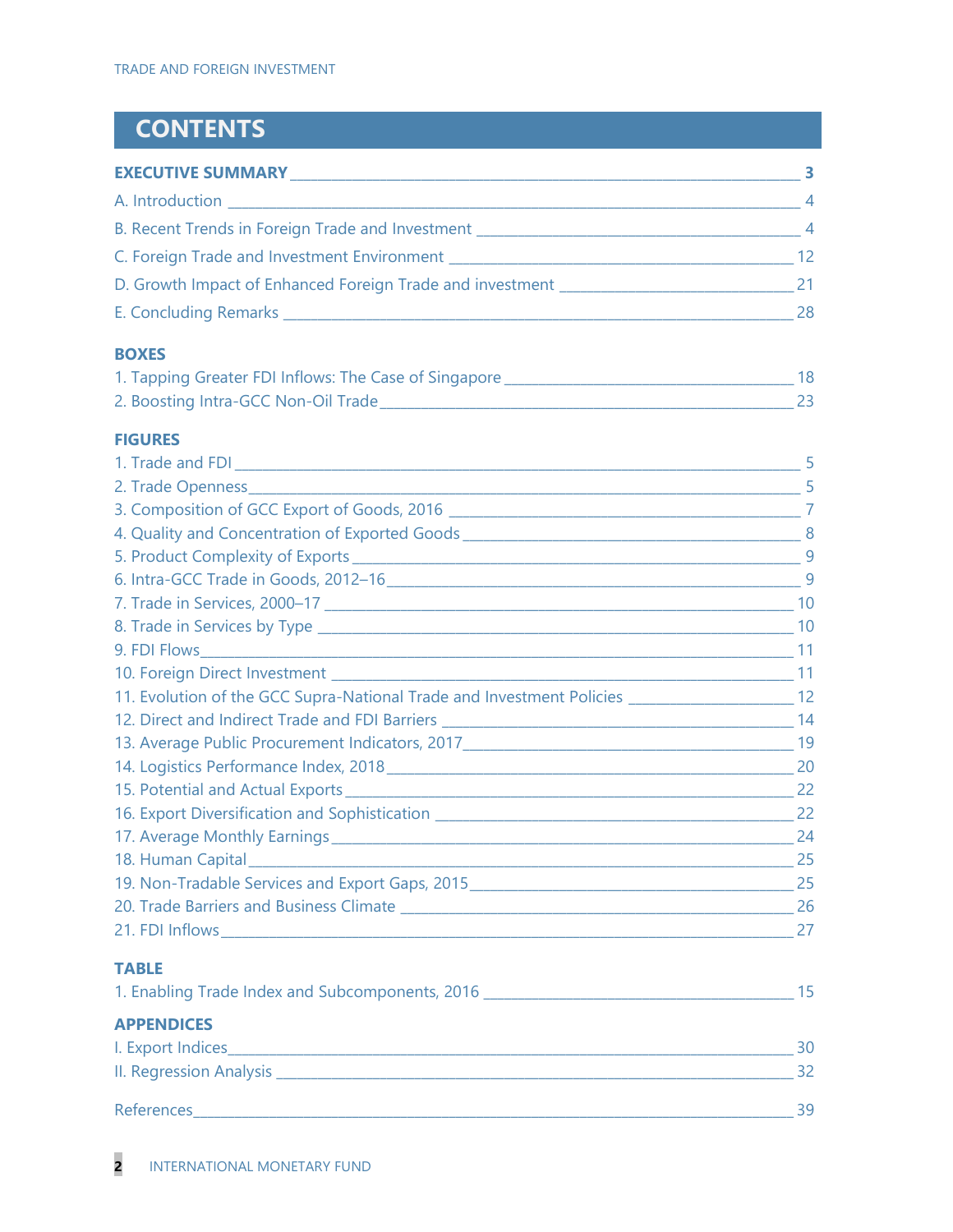# **EXECUTIVE SUMMARY[1](#page-2-0)**

**Diversification of the GCC economies, supported by greater openness to trade and higher foreign investment, can have a large impact on growth.** Such measures can support higher, sustained, and more inclusive growth by improving the allocation of resources across sectors and producers, creating jobs, triggering technology spillovers, promoting knowledge, creating a more competitive business environment, and enhancing productivity.

**The GCC countries are open to trade, but much less so to foreign direct investment (FDI).** 

GCC foreign trade has been expanding robustly, but FDI inflows have stalled in recent years despite policy efforts taken to reduce administrative barriers and provide incentives to attract FDI. Tariffs are relatively low; however, a number of non-tariff barriers to trade persist and there are substantial restrictions on foreign ownership of businesses and real estate.

**The growth impact of closing export and FDI gaps could be significant.** In most countries, the biggest boost to growth would come from closing the FDI gap—up to one percentage point increase in real non-oil per capita GDP growth. Closing export gaps could provide an additional growth dividend in the range of 0.2-0.5 percentage point.

**Boosting non-oil exports and attracting more FDI requires a supportive policy environment**. Policy priorities are to upgrade human capital, increase productivity and competitiveness, improve the business climate, and reduce remaining barriers to foreign trade and investment. Specifically, continued reforms in the following areas will be important:

- *Human capital development:* continue with investments made to raise educational quality to provide knowledge and skills upgrade.
- *Labor market reforms:* aim to improve productivity and boost competitiveness of the non-oil economy.
- *Legal frameworks:* ensure predictability and protection; efforts should include enhancing minority investor protection and dispute resolution; implementing anti-bribery and integrity measures.
- *Business climate reforms*: focus on further liberalizing foreign ownership regulations and strengthening corporate governance; and on further reducing non-tariff trade barriers by streamlining and automating border procedures and streamlining administrative processes for issuing permits.

<span id="page-2-0"></span> <sup>1</sup> Prepared by a team led by Vahram Stepanyan, comprising Botir Baltabaev, Anastasia Guscina, Mohammed Zaher, Ling Zhu, and Tucker Stone, under the supervision of Bikas Joshi (all MCD). Diana Kargbo-Sical provided editorial support.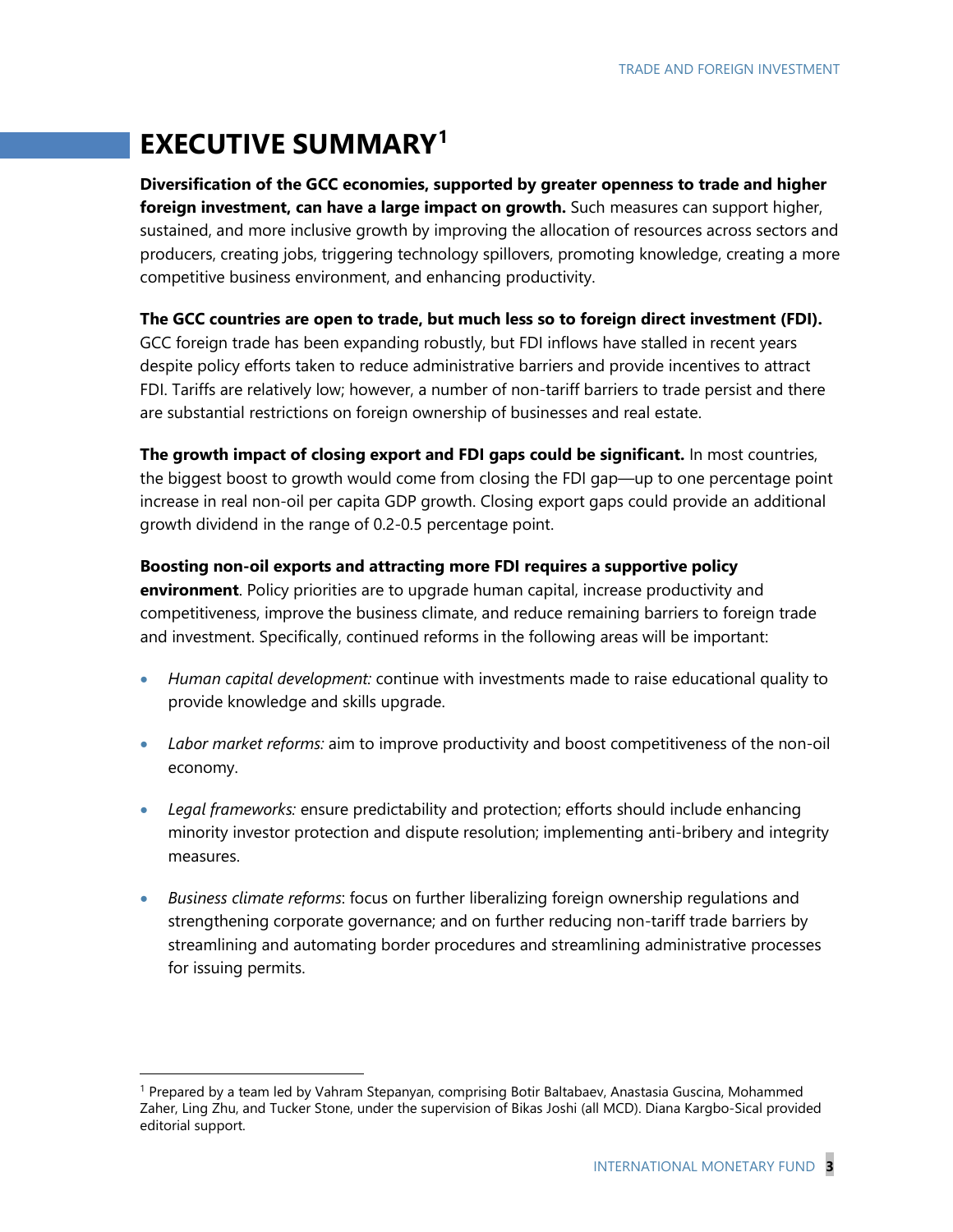### **A. Introduction**

**1. Most countries in the Gulf Cooperation Council (GCC) have made limited progress in diversifying their economies away from hydrocarbons.**<sup>[2](#page-3-0)</sup> On average for the region during 2000-2017, oil revenues were close to 80 percent of government revenues, oil exports amounted to 65 percent of total exports, and oil GDP represented 42 percent of total GDP.<sup>[3](#page-3-1)</sup> This picture was broadly unchanged during 2011–17. There is a need to diversify the economies of the GCC to reduce exposure to volatility and uncertainty in the global oil market, help create private sector jobs, and increase productivity and sustainable growth (Callen et al., 2014).

### **2. Higher foreign trade and investment can play a large role in boosting**

**diversification and growth.** Several studies link greater trade openness to higher per capita income (Frankel and Romer, 1999; Feyrer, 2009; Cerdeiro and Komaromi, 2017), while FDI can boost growth by triggering technology spillovers, promoting knowledge, creating a more competitive business environment, and enhancing productivity (OECD, 2002; WEF, 2013). Further reducing barriers to foreign trade and investment to broaden and upgrade their export bases can help GCC countries better integrate into global value chains and make their economies more productive (IMF, 2017b).

### **3. This paper helps identify policy reform priorities to support diversification and**

**growth in the GCC through exports and foreign investment.** The paper is organized as follows: Section B outlines recent trends in foreign trade and foreign direct investment (FDI) in the GCC; Section C discusses the evolution of policy frameworks and business environment for foreign trade and FDI; Section D analyses export and FDI determinants and provides estimates of the GCC economies' potential exports and FDI inflows as well as growth impact from boost to exports and FDI; Section E concludes with policy priorities.

### **B. Recent Trends in Foreign Trade and Investment**

*The GCC economies' foreign trade has expanded robustly, but export quality and diversification remain relatively low. Meanwhile, FDI inflows into the GCC have been concentrated in a limited number of countries and sectors and have weakened in recent years.*

**4. While trade between the GCC and the rest of the world has expanded robustly, FDI inflows into the region have stalled in recent years.** Since 2000, the GCC's trade in goods and services grew at an average real rate of 7.5 percent, almost twice that of real GDP growth, compared with the global averages of 4.8 percent and 3.8 percent, respectively. The oil price boom during 2003-2008 led to a sharp increase in oil export receipts which in turn led to a significant expansion in imports of goods and services during that period. This growth in trade was interrupted during the global financial crisis, but has rebounded strongly since then, largely

<span id="page-3-0"></span> $2$  In this paper "hydrocarbon" is used interchangeably with "oil".

<span id="page-3-1"></span> $3$  Recently, countries have been implementing policies to increase non-oil fiscal revenues. In particular, Saudi Arabia and UAE introduced a value-added tax in 2018.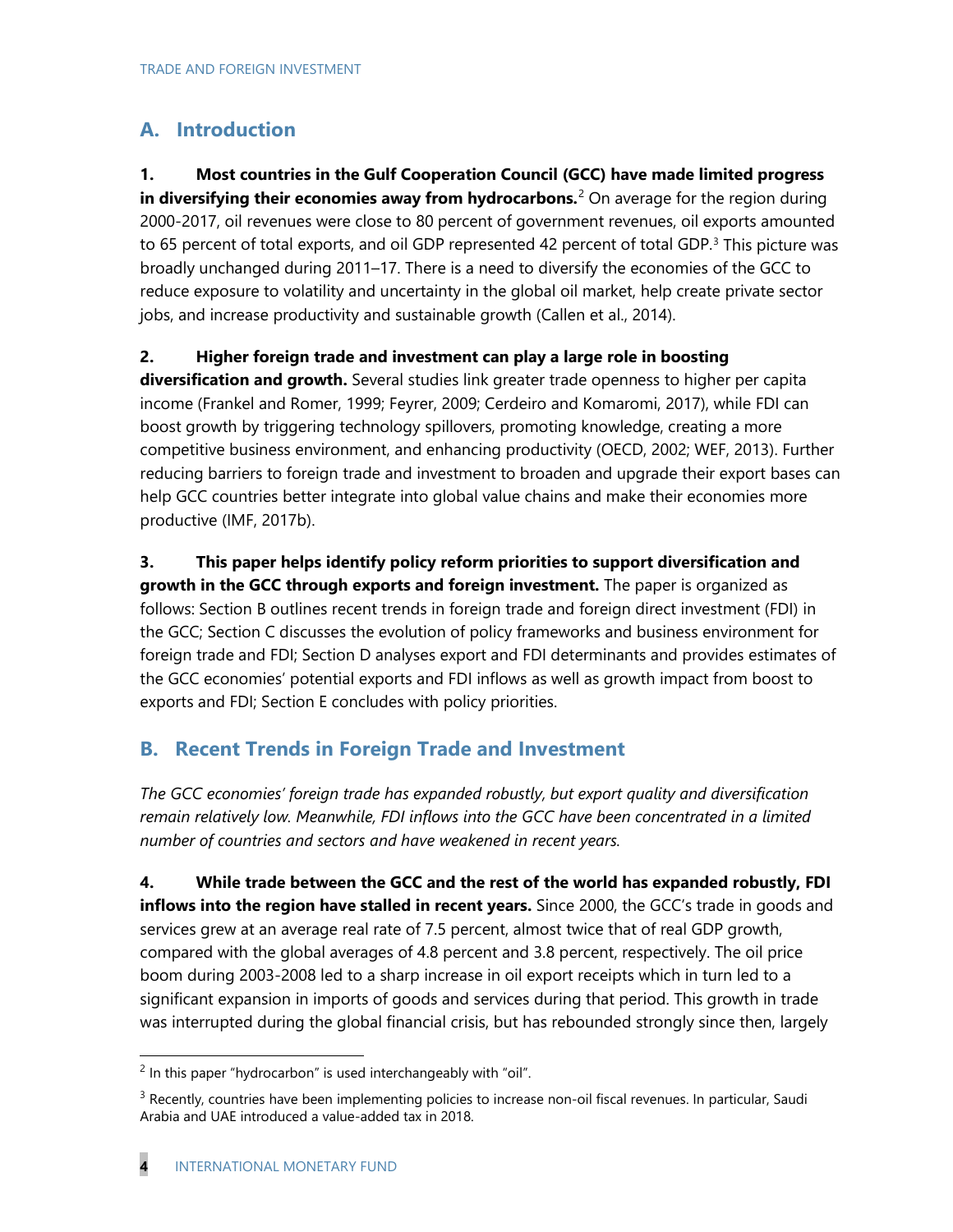driven by solid domestic demand and improvements in global conditions. On the other hand, after surging in the early 2000s, FDI inflows into GCC countries have stalled, remaining on average below 2 percent of regional GDP (Figure 1).



**5.** The GCC countries are highly engaged in trade. The ratio of exports and imports of goods and services to GDP exceeded 100 percent in 2017, well above the average of 50 percent for emerging economies (Figure 2). This largely stems from the region's large hydrocarbon resources, mostly exported, and a lack of diversification in domestic production, necessitating imports.

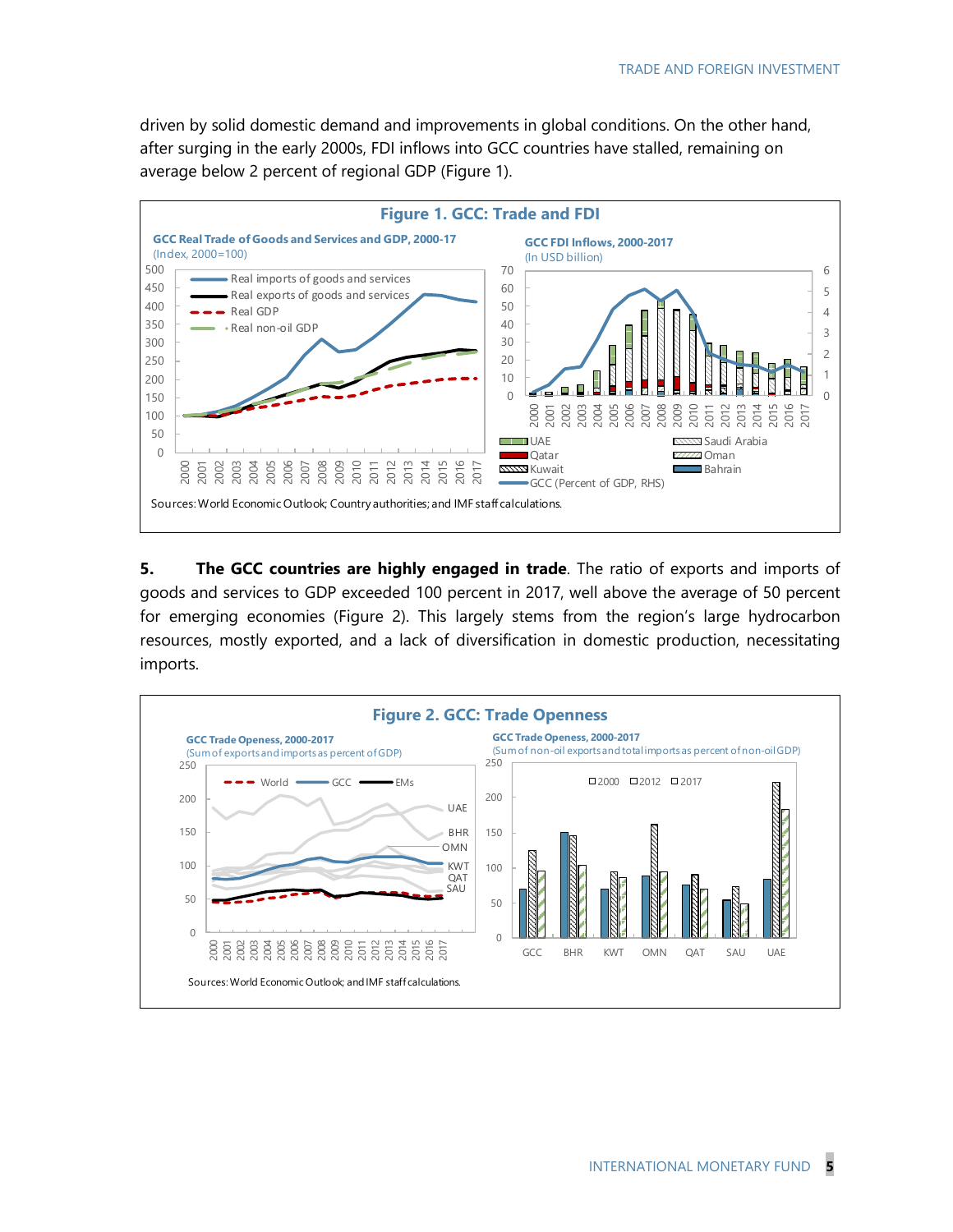### **Trade in goods**

**6. The GCC countries are predominantly exporters of hydrocarbons**. With some of the world's largest hydrocarbon reserves, most GCC countries (except the UAE and Bahrain) have the bulk of their total exports concentrated in oil and gas, with the share of the latter ranging between 70 to 80 percent in Kuwait, Qatar, and Saudi Arabia (Figure 3).

**7. Non-hydrocarbon exports have increased, with some transition from raw materials to intermediate goods.** Non-oil exports (including re-exports) have increased, from 16 percent of non-oil GDP in 2000 to 32 percent in 2017, though they remain a small share of global non-oil trade. This robust growth has been concentrated in capital-intensive downstream industries petrochemicals, refined hydrocarbons, aluminum—that directly capitalize on the region's competitive advantage in abundant hydrocarbons and subsidized energy. The share of exported raw materials accordingly has been declining in favor of intermediate and consumer goods. Reexports of goods make a non-negligible share in total GCC exports of goods and services (about a fifth), primarily explained by their very high share in the UAE exports; however, this paper does not focus on this aspect of foreign trade as it strives to assess the export potential from the perspective of creating substantial value added for the GCC economies.

**8. The GCC is establishing itself as a significant supplier of petrochemicals, aluminum, and some minerals.** SABIC of Saudi Arabia, for example, is one of the world's largest petrochemicals manufacturers while ALBA of Bahrain is among the largest aluminum smelters in the world. Oman has become the world's largest exporter of gypsum in 2017. The region continues to maintain a revealed comparative advantage (RCA) (for definition, see Appendix I) in primary commodities, including fuel, metals and minerals. In 2016, the number of products with RCA ranged between 31 in Qatar and 172 in the UAE. The sectoral distribution of exports also shows that Saudi Arabia has RCA in plastic and rubber exports, Bahrain, Oman and UAE in metals and minerals, and UAE in stone and glass. Other non-oil exports are small and scattered among various categories. Meanwhile, GCC countries have achieved less success in exporting other manufactured goods, reflecting relatively small direct involvement in the global value chains.

**9. The value-added and diversification of non-oil exports remain relatively low.** Export quality, a proxy for value-added, (for definition, see Appendix I) has increased in all GCC countries over the last 15 years, though at varying degrees, but generally remains low compared to emerging market averages (Figure 4). During the same period, most GCC economies saw limited reduction in export concentration indices (with the exception of the UAE and Oman) and when compared to other emerging markets, GCC's overall non-oil exports appear more concentrated.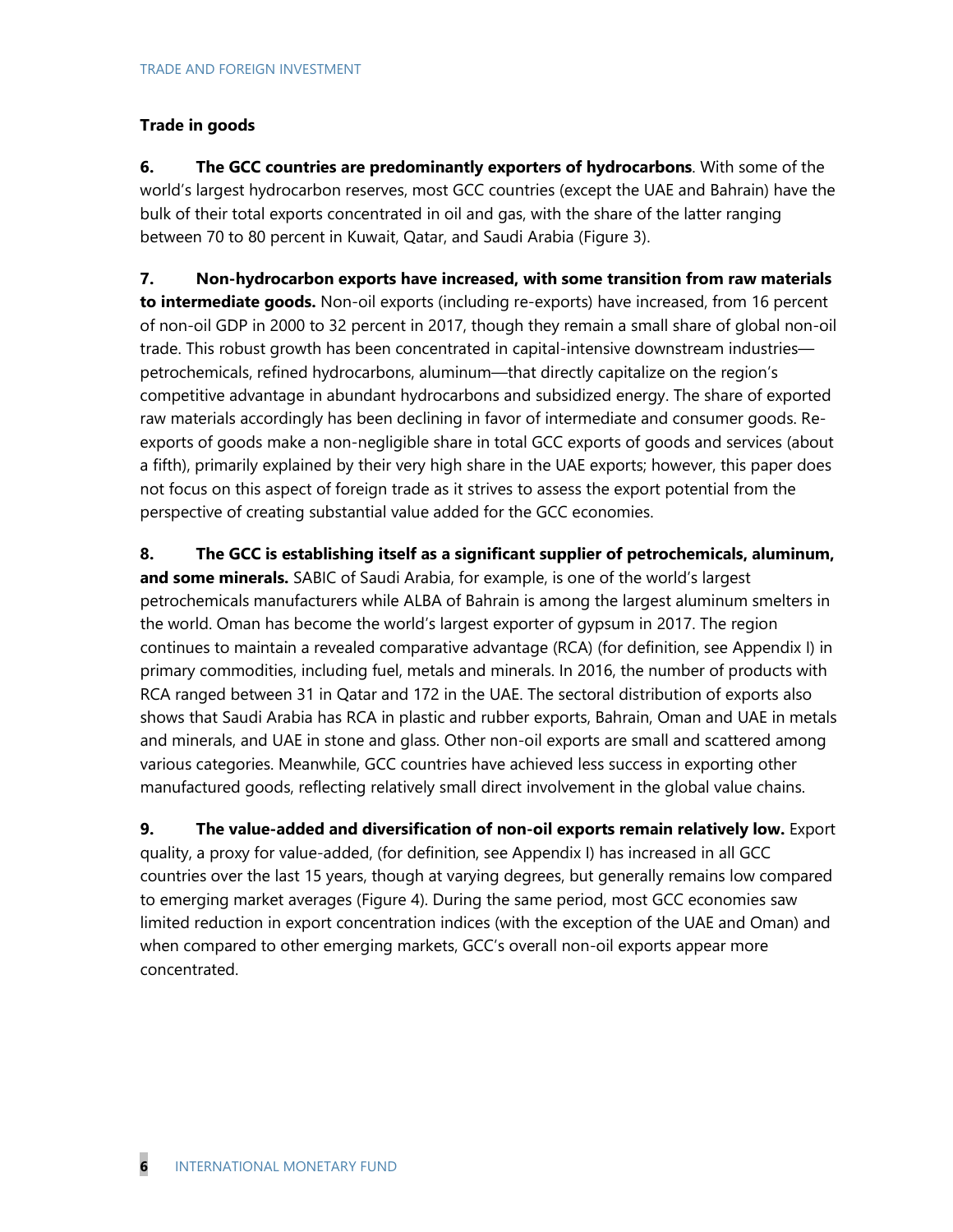

1/ Data according to Standard International Trade Classification (SITC1).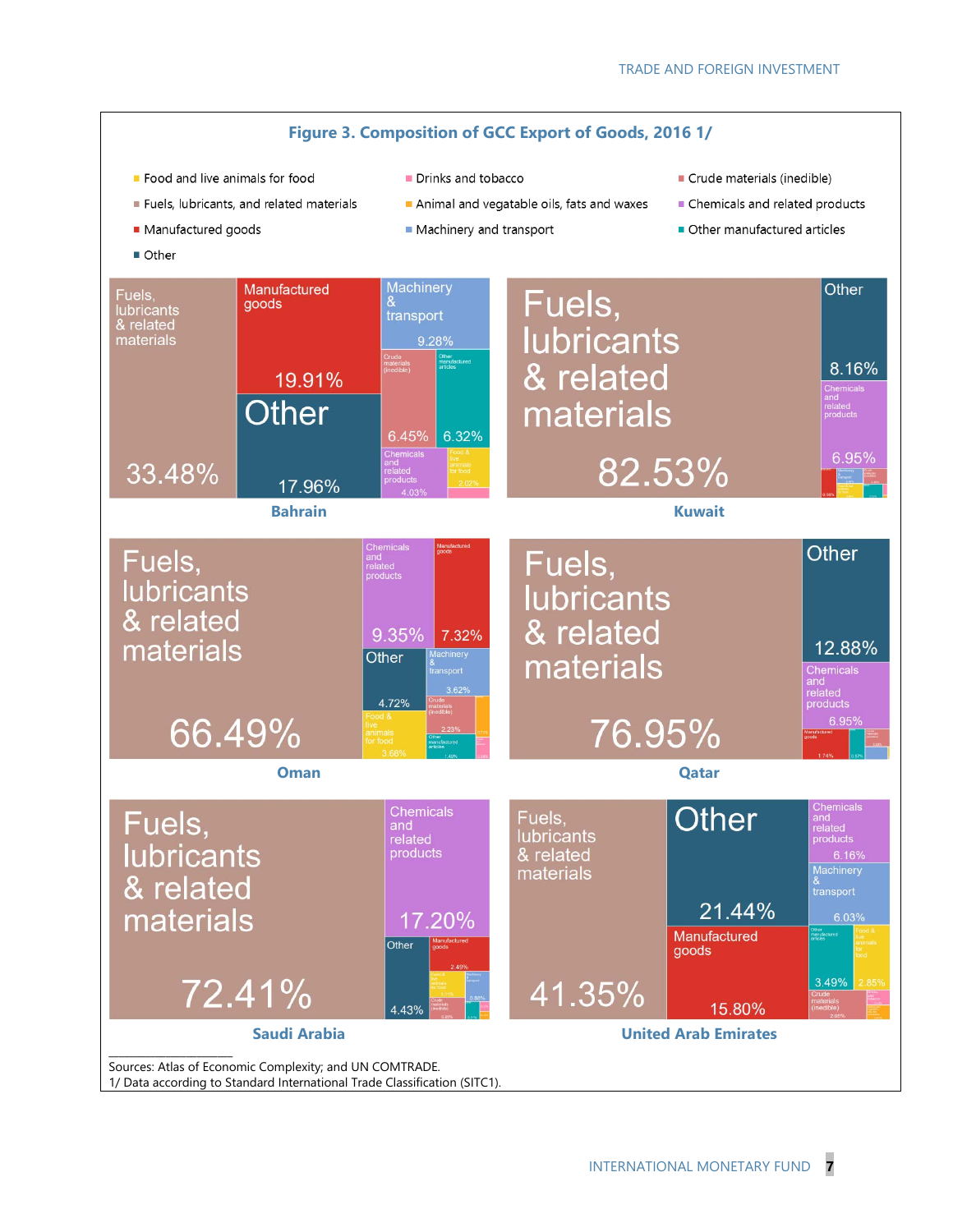

**10. The GCC lags other regions in export sophistication.** The export product complexity index (for definition, see Appendix I), which looks at the share of knowledge-intensive products in the export basket, shows the level of sophistication of a country's goods exports which is found to be associated with higher income levels (Henn et al., 2013). The least complex products (lowest quintile) accounted for more than 90 percent of the value of exports in 2013, the latest year for which data is available, in contrast to emerging economies in Latin America and Asia, and the share of the most complex products (top quintile) in the GCC was close to zero (Figure 5).

**11. The large hydrocarbon endowments as well as low diversification and sophistication of exports could partly explain the limited integration of the GCC into global value chains (GVCs).** While the UAE has made more headway than others in diversifying its economy, evidence shows that in most GCC economies indicators of economic complexity, diversity, and export quality are lower when compared to many emerging market economies, including other oil producers and countries in the region. Like in many other emerging market commodity-exporters, the GCC exports, dominated by hydrocarbons, largely participate in the early stages of GVCs while a limited participation in the final stages of GVCs means a relatively small share of foreign value added in the GCC exports. Other impediments to greater integration into global value chains are discussed in Section III.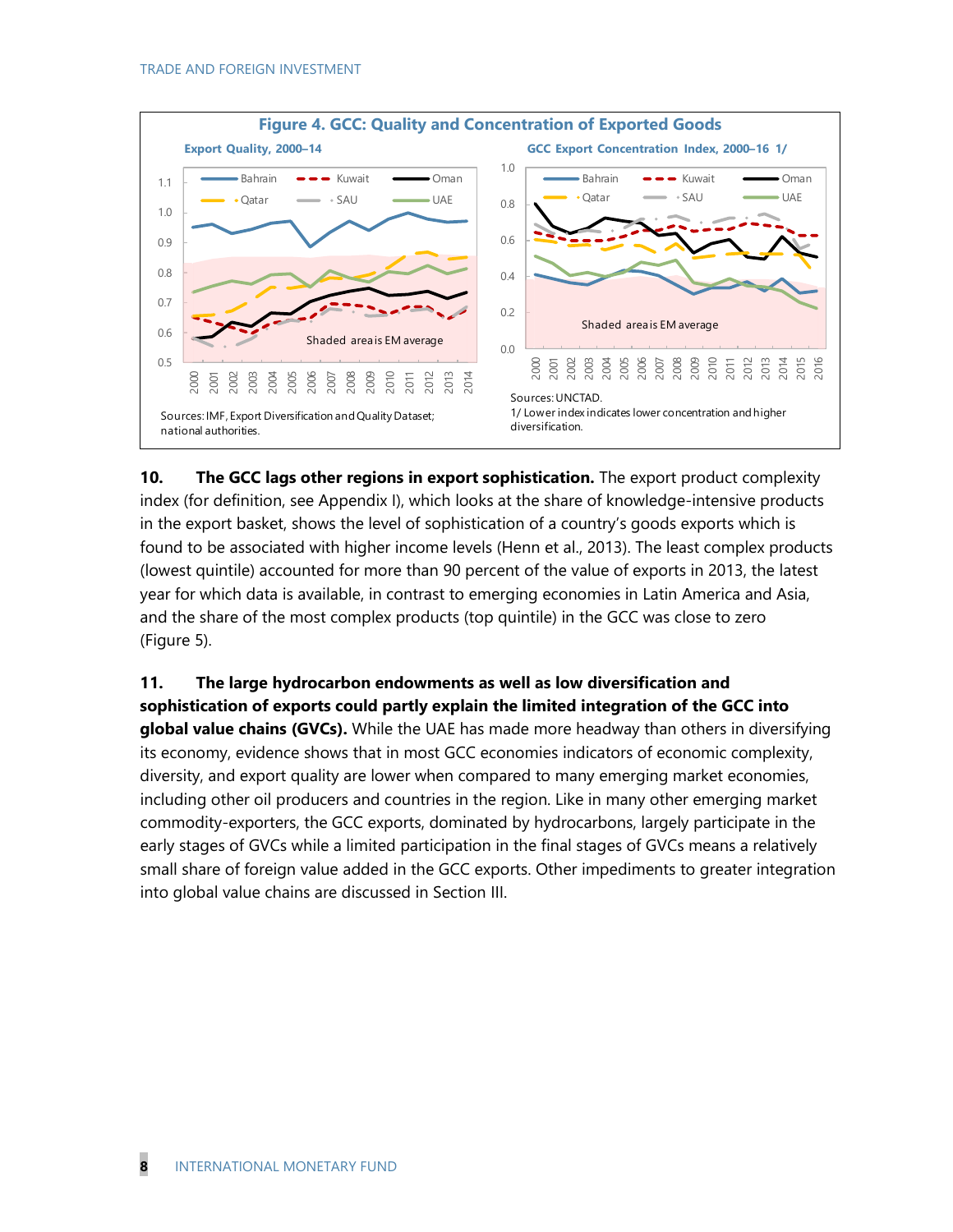

**12. The GCC economies' imports far exceed their non-oil exports**. The GCC countries remain heavily dependent on imports to meet their consumption and investment needs. Machinery and transport equipment (34 percent of total) comprise GCC's main imports followed by manufactured goods and articles (24 percent) and food (9 percent). With imports consistently exceeding non-oil exports, GCC countries' non-oil trade balance has been in constant deficit (about 11 percent of non-oil GDP in 2017).

**13. Intra-GCC trade in goods remains modest.** Notwithstanding the low trade barriers under the GCC common market agreement since 2008, intra-GCC non-oil trade remains low, at only 10 percent of total non-oil trade in 2016. This suggests that complementarities within the region are weak, most probably due to similar economic structures and levels of economic development. Out of the \$85 billion intra GCC trade in 2016, the UAE accounts for the largest share, highlighting its role as a major re-exporting hub, followed by Saudi Arabia and Oman (Figure 6).

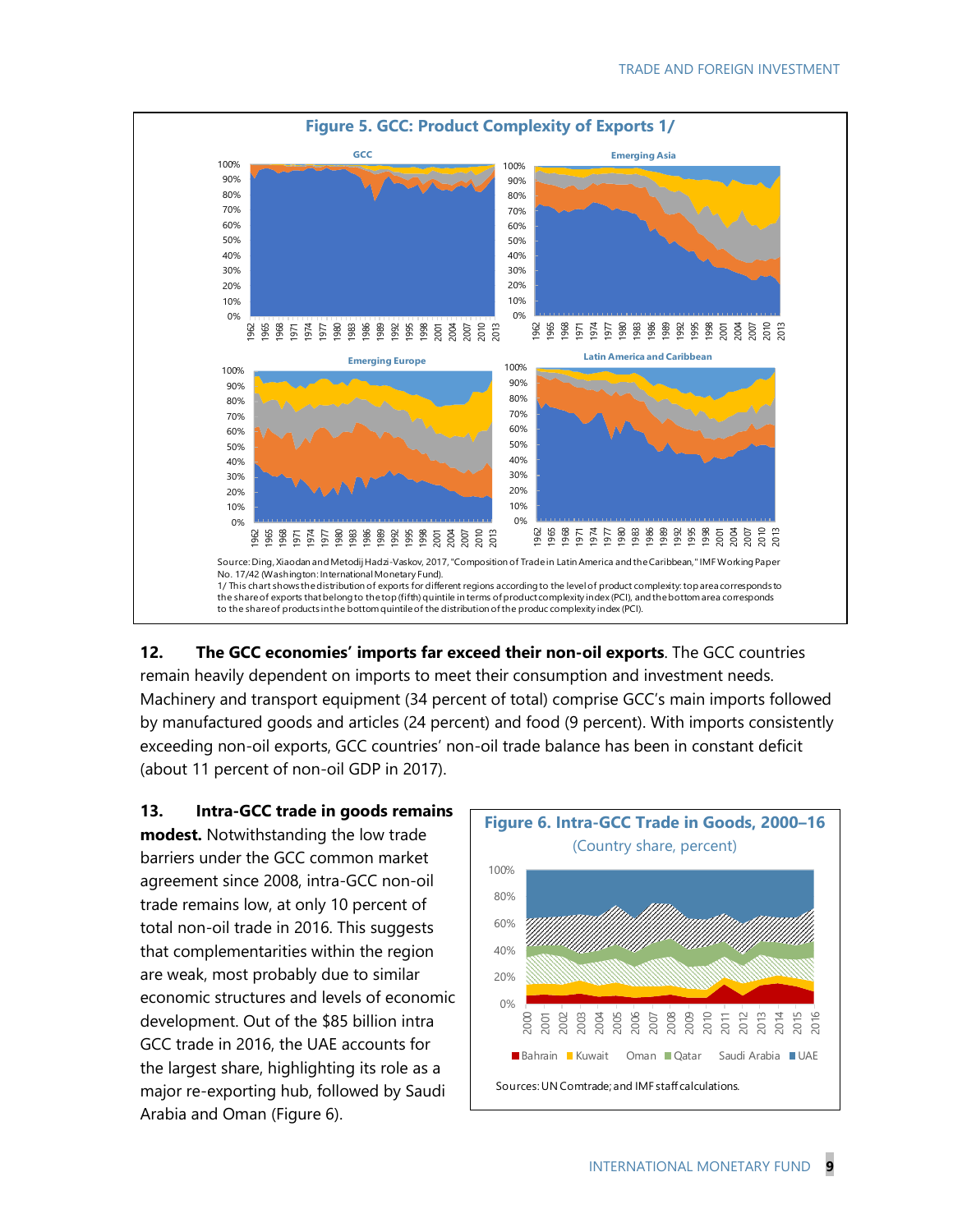### **Trade in services**

### **14. Services play an increasingly important role in the GCC's trade.** The

share of service exports has increased from around 5 percent of non-oil GDP in 2000 to 12 percent in 2017, while the share of service imports has increased at a slower pace, from 20 to 23 percent of non-oil GDP, during the same period (Figure 7).

### **15. Tourism and transportation services make the bulk of the GCC's**



**trade in services.** Tourism remains one of the region's fastest-growing sectors. In 2016, the GCC's exports of tourism were approximately half of total services exported. The UAE and Saudi Arabia account for more than 75 percent of travel receipts, given their leading positions as leisure and religious tourism destinations, respectively. Transportation is the second largest traded service in the region with a share of 35 percent. A similar pattern holds for GCC imports of services—travel dominates services imports followed by transportation (Figure 8).



### **Foreign Direct Investment**

**16. FDI inflows have weakened in recent years (Figure 9).** While reforms have been implemented to attract foreign investment, these have taken place against the backdrop of the lingering effect of the global financial crisis and rising uncertainties and geopolitical tensions in the Middle East region. Even though the GCC countries are capital-rich, attracting FDI can bring access to foreign markets, better management practices and technical know-how to the domestic economy, thus enhancing work force skills and increasing productivity (World Bank, 2013).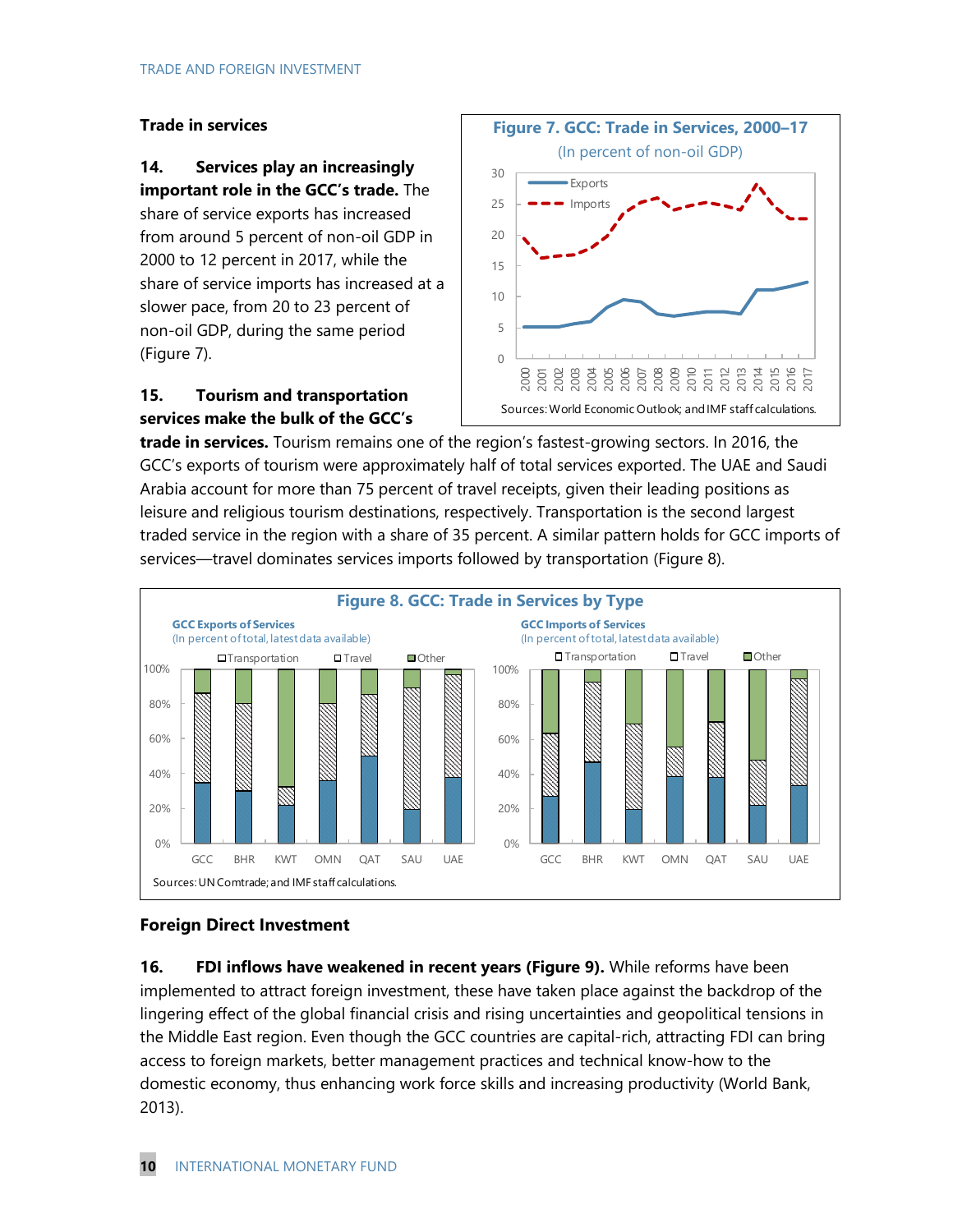

### **17. FDI inflows into the region have been skewed toward specific sectors and concentrated in two GCC countries.** FDI inflows have largely financed green field investments with 60 percent of the inflows concentrated in three sectors — real estate, petroleum, and chemicals (Figure 10). Reflecting their size, Saudi Arabia and the UAE have attracted almost 80 percent of total FDI inflows.

### **18. While the sources of FDI are diversified in terms of geography, a few countries account for most of it**. The US and India have been the origin of more than a quarter of FDI inflows in recent years, while the UAE represents a sizable portion of FDI inflows into other GCC countries (Figure 11). During 2003–16, intra-GCC FDI flows have been concentrated in the real

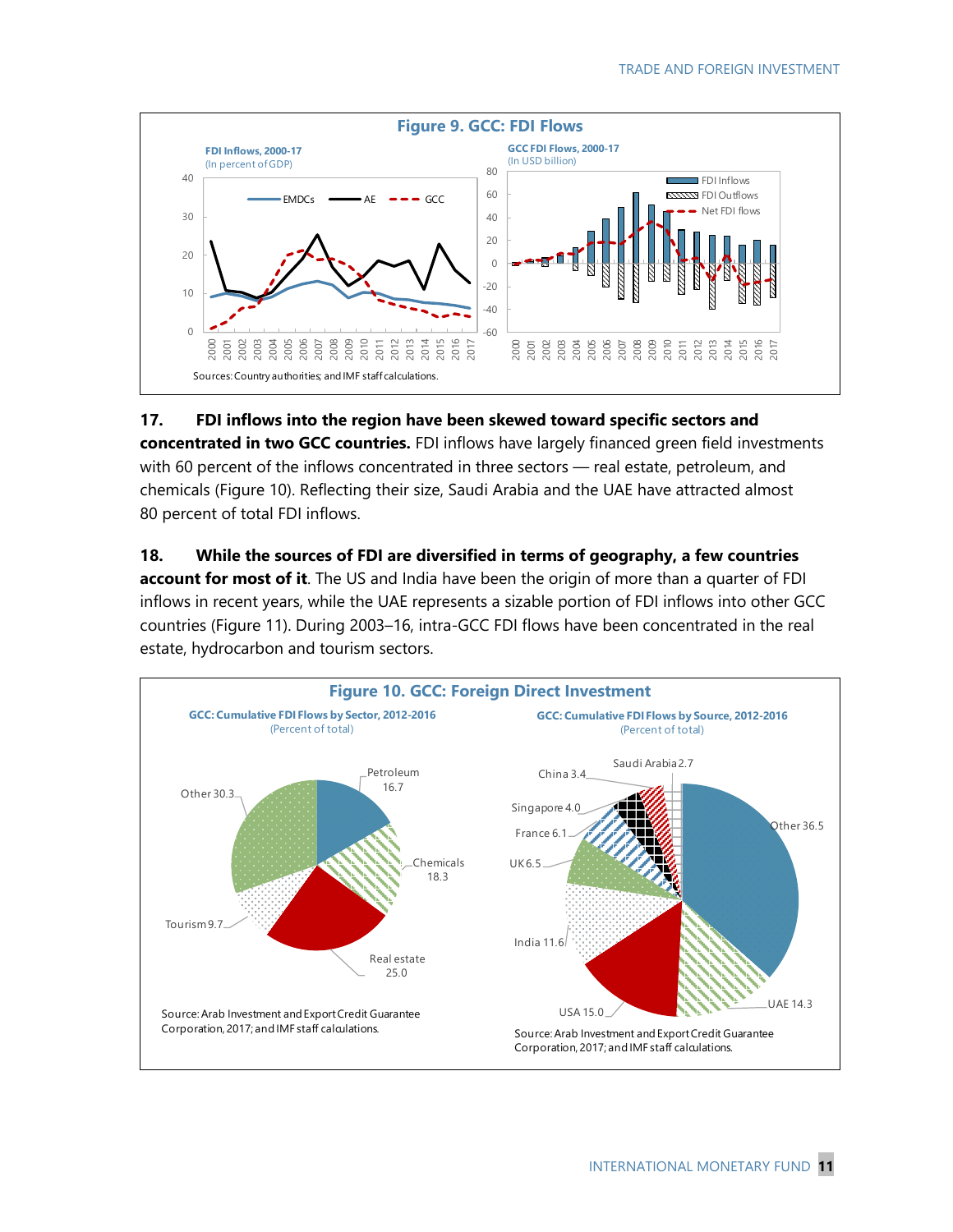### **C. Foreign Trade and Investment Environment**

*The GCC countries have made strides in improving the foreign trade and investment environment including through regional integration and harmonization. While geopolitical tensions and global weakening of FDI flows to emerging markets are creating headwinds, further reducing non-tariff barriers and regulatory restrictions on FDI would help boost trade and foreign investment.*

**19. There is substantial scope to increase non-oil exports and boost FDI inflows.** While trade openness is relatively high, the value-added and diversification of exports remain relatively low; likewise, FDI inflows to the region have underperformed other emerging markets and remain concentrated in a few sectors. This section examines policy and institutional frameworks that might have contributed to these outcomes.

### **Current State of Regional Collaborative Arrangements**

**20. Founded in 1981, the GCC has provided the basis to promote economic cooperation and integration within the region.** Over the course of almost three decades, it has gradually evolved into an increasingly integrated economic bloc with harmonized legal and economic systems and coordinated external commercial policies and trade relations (Figure 11). The founding of the GCC Customs Union in 2003 was meant to encourage free trade, and the GCC common market in 2008 was a step further to promote cross-national labor and capital mobility.

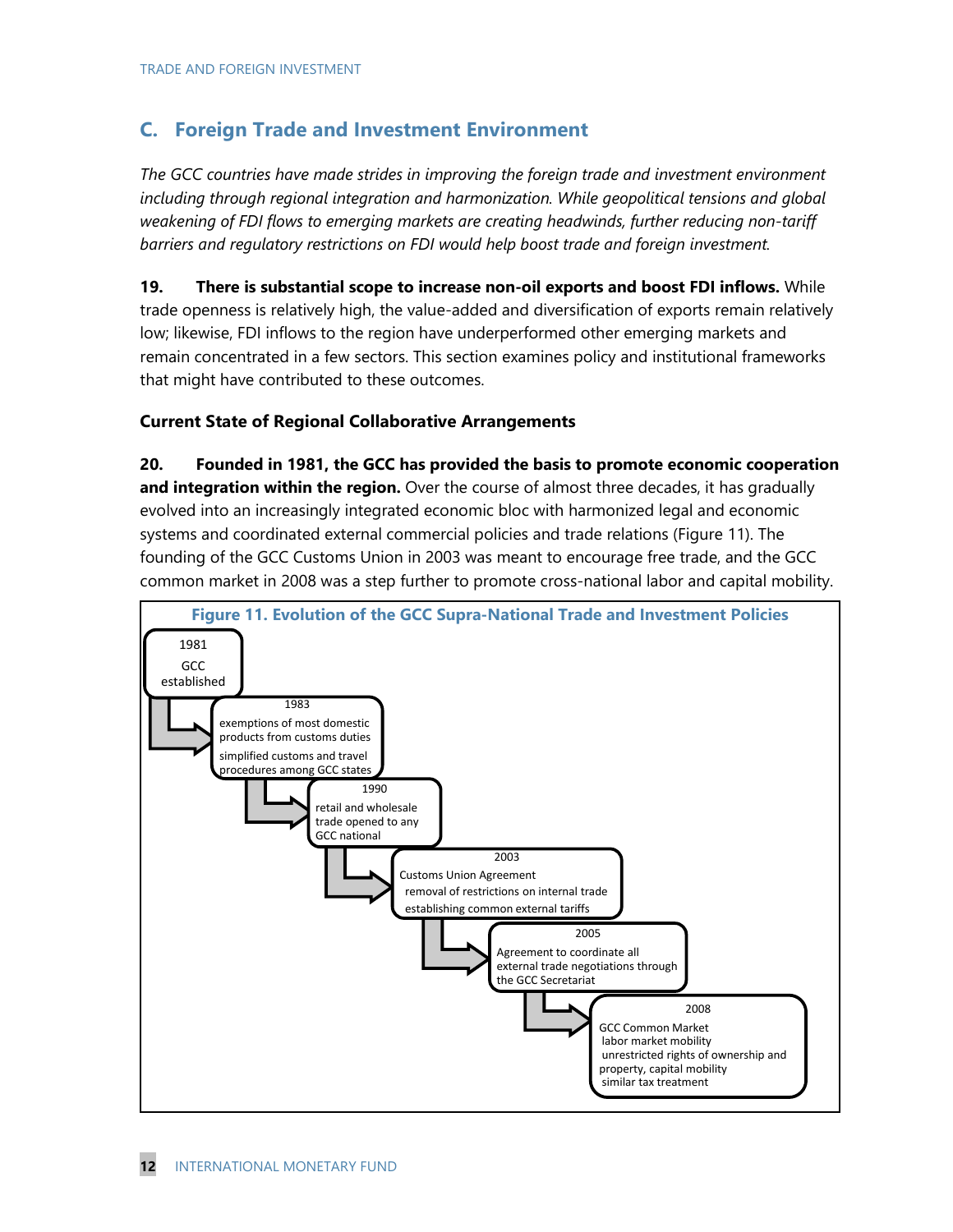### **21. All GCC countries are members of the WTO and are part of other regional**

**agreements.** Saudi Arabia was the last GCC member to join the WTO in 2005. The GCC countries are active members of Pan-Arab Free Trade Area (PAFTA), which was established in 1997 under the auspices of the Arab League. Furthermore, a number of bilateral and collective free trade agreements are in force and several more are being negotiated. In 2008, the GCC signed a free trade agreement with Singapore, which went into effect in 2013. All GCC countries have preferential trade agreements with Kazakhstan, Russia, Turkey, and Australia. In addition, Bahrain, Oman, and Saudi Arabia have bilateral agreements with a number of other countries. In 2005, the GCC countries agreed to coordinate all external trade negotiations through the GCC Secretariat. In general, collective trade agreements in the GCC have advanced very slowly, partly reflecting difficulty of adhering to common interests.

### **Trade and Investment Policy Indicators and Impediments**

### **22. Intra-regional trade barriers are very low, apart from those related to the**

**diplomatic rift last year.** As of June 2017, tariff barriers were non-existent and nontariff trade barriers between GCC countries had been progressively lowered. GCC nationals could freely participate in business activities related to retail and wholesale trade, recruitment offices, car rental, and most cultural activities. Restrictions on stock ownership and property possession by GCC citizens had also been reduced. The GCC countries had adopted unified GCC technical standards, and harmonized and reduced customs administrative procedures and clearance requirements. The remaining indirect trade barriers included preferential policies and practices related to public procurement, subsidies to domestic producers, and customs border controls.

**23. The GCC's external tariffs are relatively low (Figure 12).** The Customs Union Agreement, signed in 2003, established a common GCC external tariff of 5 percent on most imported merchandise and of zero percent on essential goods (roughly a fifth of total imports). The average Most Favored Nation applied tariff rate dropped from 8.2 percent in 2000–04 to 5.9 percent in 2006–09 and to about 4 percent in 2016.

**24. Prevalence of non-tariff barriers varies widely within the GCC region (Figure 12 and**  Table 1). According to the World Economic Forum's (WEF) 2017 Global Competitiveness Index, the UAE ranks among the least restrictive countries in terms of non-tariff trade barriers, while Kuwait ranks among the most restrictive. Likewise, the OECD's Trade Facilitation Indicators Database ranks the UAE as a top performer in trade facilitation. The WEF's Global Enabling Trade Report, which ranks 136 countries in terms of market access, border administration, infrastructure, and operating environment, points to a wide heterogeneity among GCC countries in creating an enabling environment for trade: the UAE ranks in the top  $25<sup>th</sup>$  percentile across most dimensions and Kuwait ranks in the bottom 25<sup>th</sup> percentile (Table 1). Some constraints are common throughout the GCC—time and cost (both documentary and border compliance) to import and export.<sup>[4](#page-12-0)</sup> GCC countries are reviewing their regulations with a view to ease them.

<span id="page-12-0"></span> <sup>4</sup> These indices are based on WEF's and OECD's quantitative and qualitative assessment of the trade and investment environment and should be interpreted with caution due to a limited number of respondents, limited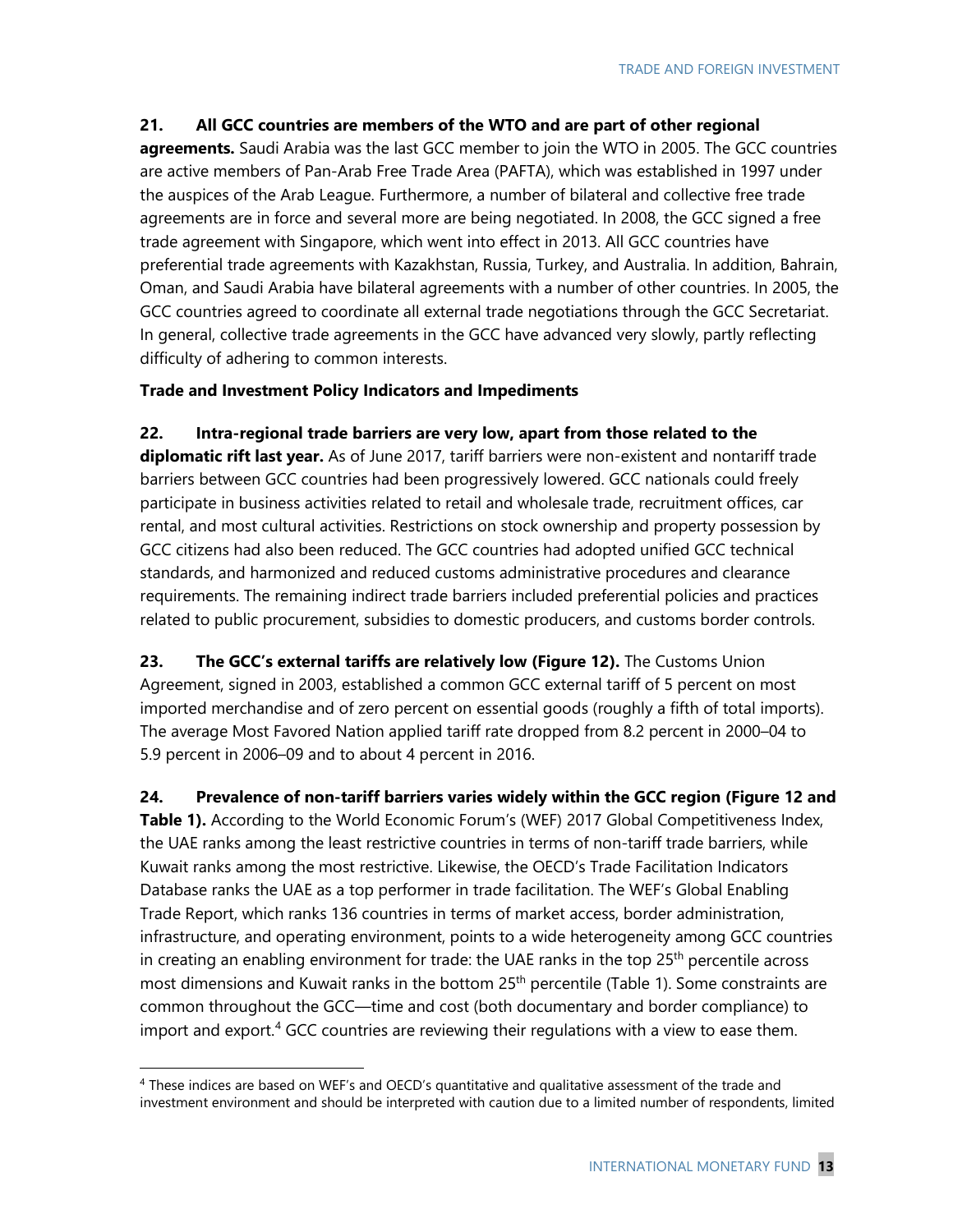

l

geographical coverage, and standardized assumptions on business constraints, and information availability. They may also not reflect more recent important structural transformations that are ongoing in the GCC countries.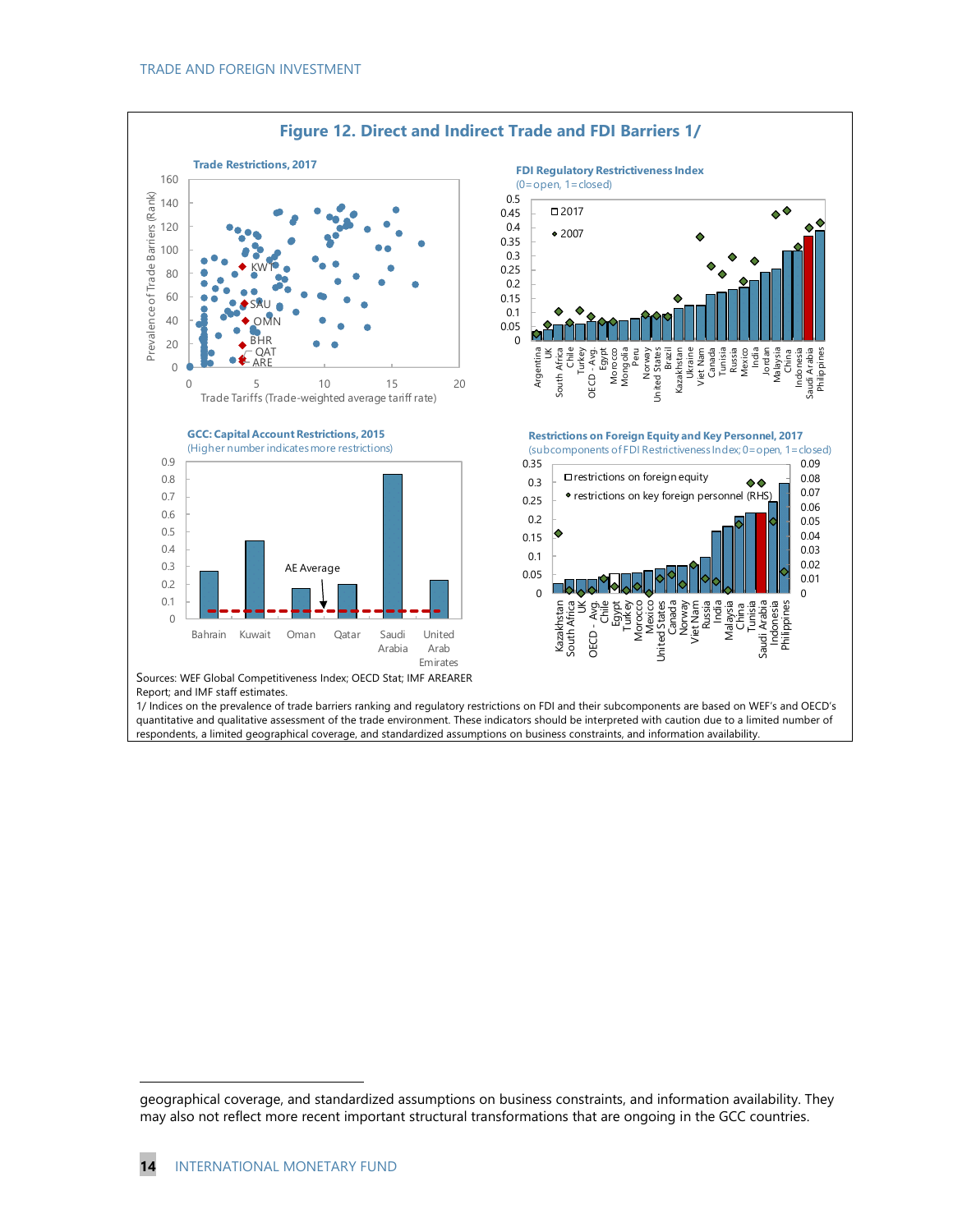|                                                         | <b>Bahrain</b> | Kuwait | Oman           | Qatar          | Saudi Arabia | <b>UAE</b>     |
|---------------------------------------------------------|----------------|--------|----------------|----------------|--------------|----------------|
| Overall rank (out of 136):                              | 42             | 115    | 46             | 43             | 67           | 23             |
| <b>Domestic market access:</b>                          | 59             | 66     | 25             | 71             | 81           | 70             |
| Tariff rate (%)                                         | $\overline{4}$ | 4      | $\overline{4}$ | $\overline{4}$ | 4            | 4              |
| Tariff rate ranking                                     | 52             | 54     | 60             | 55             | 58           | 56             |
| Share of duty free imports (%)                          | 42             | 39     | 60             | 34             | 27           | 36             |
| Foreign market access:                                  | 109            | 132    | 118            | 134            | 125          | 131            |
| Tariff rate faced (%)                                   | 5              | 5      | 5              | 5              | 5            | 5              |
| Tariff rate ranking                                     | 116            | 125    | 118            | 126            | 131          | 129            |
| <b>Border administration ranking:</b>                   | 58             | 90     | 48             | 46             | 83           | 25             |
| Customs services index                                  | 56             | 64     | 77             | 87             | 63           | $\overline{2}$ |
| Efficiency in clearance process                         | 41             | 56     | 62             | 21             | 69           | 12             |
| Time to import (documentary)                            | 101            | 107    | 63             | 89             | 112          | 58             |
| Time to import (border compliance)                      | 72             | 123    | 81             | 99             | 126          | 72             |
| Cost to import (documentary)                            | 81             | 114    | 31             | 129            | 119          | 111            |
| Cost to import (border compliance)                      | 80             | 108    | 69             | 119            | 121          | 116            |
| Time to export (documentary)                            | 68             | 81     | 67             | 57             | 113          | 51             |
| Time to export (border compliance)                      | 99             | 101    | 83             | 60             | 96           | 58             |
| Cost to export (documentary)                            | 113            | 109    | 85             | 96             | 82           | 104            |
| Cost to export (border compliance)                      | 18             | 118    | 54             | 90             | 59           | 102            |
| Irregular payments and bribes                           | 26             | 77     | 37             | 12             | 32           | 6              |
| Time predictability of import procedures                | 36             | 107    | 52             | 22             | 58           | 6              |
| Customs transparency index                              | 109            | 66     | 39             | 66             | 96           | 66             |
| Infrastructure ranking:                                 | 34             | 56     | 41             | 23             | 36           | 6              |
| Availability and quality of transport<br>infrastructure | 40             | 71     | 32             | 25             | 31           | $\overline{c}$ |
| Availability and quality of transport services          | 36             | 65     | 50             | 24             | 47           | 13             |
| Availability and use of ICTs                            | 22             | 42     | 54             | 29             | 40           | 19             |
| <b>Operating environment ranking:</b>                   | 23             | 68     | 30             | 10             | 39           | 9              |
| Protection of property                                  | 30             | 76     | 31             | 19             | 32           | 22             |
| Efficiency and accountability of government             | 23             | 71     | 33             | 11             | 29           | $\overline{2}$ |
| Access to finance                                       | 23             | 46     | 33             | 8              | 44           | 17             |
| Openness to foreign participation                       | 13             | 123    | 89             | 52             | 117          | 30             |
| Physical security                                       | 52             | 47     | 6              | 10             | 57           | $\overline{2}$ |

### **Table 1. Enabling Trade Index and Subcomponents, 2016 1/**

Sources: World Economic Forum, The Global Enabling Trade Report, 2016; and IMF staff calculations.

1/ The World's Economic Forum's "Enabling Trade Index" assesses the extent to which 136 countries have in place institutions, policies, infrastructures, and services facilitating the flow of goods over border and to their destination. These indicators should be interpreted with caution due to a limited number of respondents, a limited geographical coverage, and standardized assumptions on business in the precedition of the precedition of the precedition of the preceditions on business on bus constraints, and information availability. They may also not reflect more recent important structural transformations.

### **25. Unified technical standards, harmonized customs administration procedures and reduced clearance requirements have lowered non-tariff barriers within the GCC.** There

are a number of special agencies in charge of creating and implementing technical standards, undertaking commercial arbitration, and registering patents: the Standardization and Metrology Organization for GCC in Saudi Arabia, the Technical Telecommunications Bureau in Bahrain, and the Regional Committee for Electrical Energy Systems in Qatar.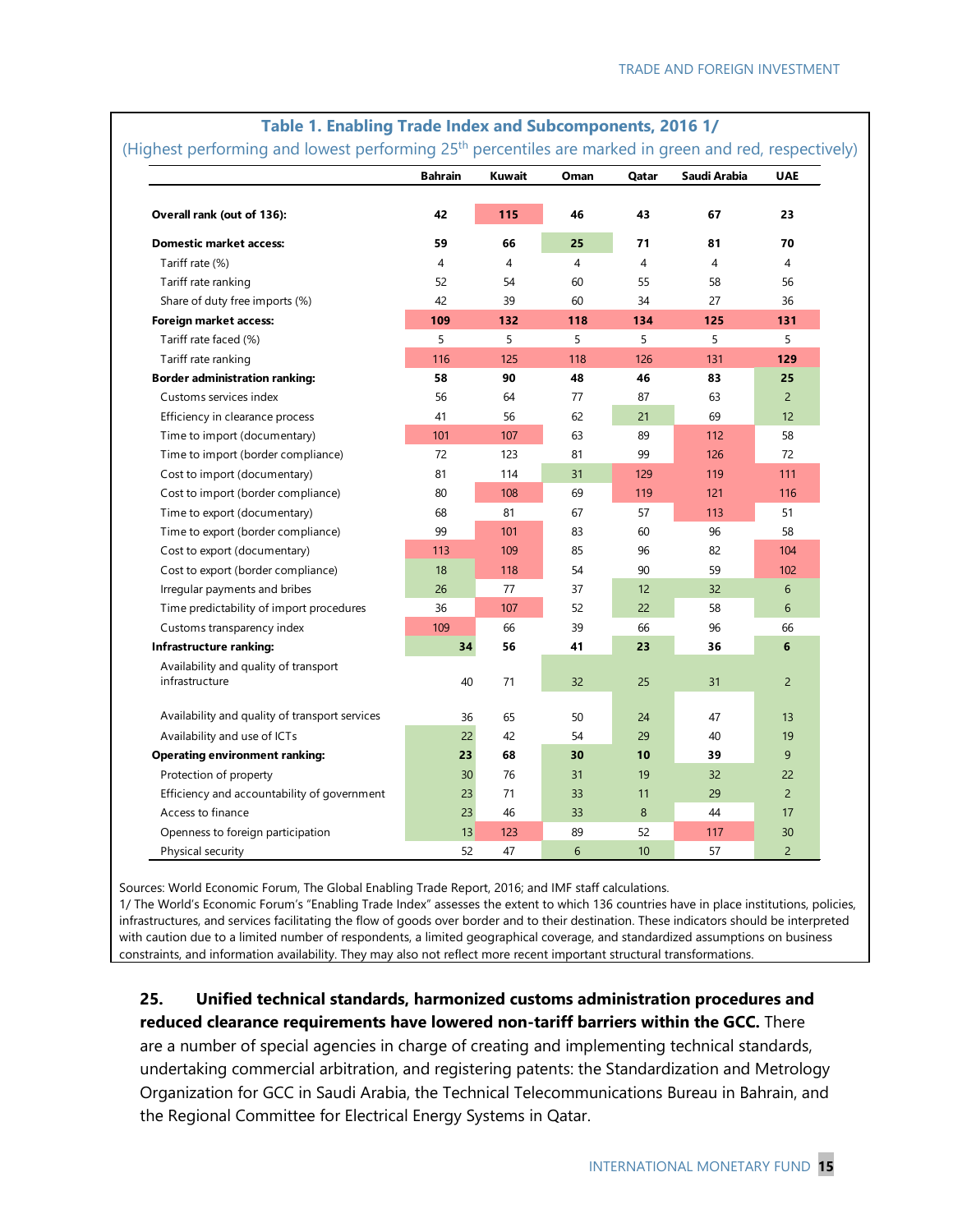### **26. Over the past decade, GCC governments have made strides in opening their**

**countries to FDI, but some restrictions persist.** All GCC countries have implemented reforms to reduce red-tape and administrative burdens placed on domestic and foreign firms and actively promoted abroad their image as an attractive business destination. Some (e.g., the UAE) have also created special economic zones (SEZs) with independent, liberalized regulations and well-established infrastructure. However, openness to foreign entry (outside the special economic zones) varies widely among the GCC members, with the UAE and Bahrain being the most liberal and Kuwait and Saudi Arabia the most restrictive.<sup>[5](#page-15-0)</sup> Strict restrictions on foreign ownership of land may also act as a potential impediment to FDI: such ownership is strictly limited to zones designated by the government (Bahrain), tourist areas (Oman) or areas for housing purposes (Qatar). Non-GCC citizens may not own land in Kuwait. While external forces, such as geopolitical tensions and the slowdown in global FDI flows since the global financial crisis, create headwinds, relaxing these restrictions would help reinvigorate FDI inflows.

**27. The GCC governments offer a variety of incentives to attract FDI.** These include: assistance with registering and opening businesses, financial incentives, exemptions from import duties on raw materials and equipment, and duty-free access to other GCC markets. In Kuwait, the government has established a unit to streamline registration and licensing procedures for foreign investors with a goal of approving licenses in 30 days. The new FDI law in Kuwait allows for tax benefits, customs duties relief, land and real estate allocations, and permission to recruit required foreign labor. Oman's FDI incentives include a five-year renewable tax holiday, subsidized plant facilities and utilities, custom duties relief on equipment and raw materials for the first ten years.

**28. While SEZs are increasingly being used in the GCC to facilitate trade and FDI, they should be considered as part of a country's long-term reform agenda.** The UAE has established more than 20 SEZs, where foreigners may own up to 100 percent of the equity in an enterprise, have 100 percent import and export tax exemption and repatriate 100 percent of capital and profits. Kuwait established a free trade zone at Shuwaikh port in 1999, which allows for 100 percent foreign ownership and tax exemptions, and is in the process of creating two new zones. Khalifa bin Salman Port in Bahrain has a free transit zone to facilitate the duty-free import of equipment and machinery and has set up an international investment park that gives foreignowned firms the same investment opportunities as Bahraini companies. Oman has also established three free-trade zones at strategically located ports. Saudi Arabia has announced plans to build new economic cities. However, it bears noting that the ultimate benefits of SEZs depend on the extent to which they are integrated with the local economy. While SEZs can attract FDI by offering better infrastructure and regulatory environment, they should not be viewed as the end goal, but rather as a second-best and temporary solution before more business-friendly regulatory framework and practices are extended throughout the country.

<span id="page-15-0"></span><sup>&</sup>lt;sup>5</sup> In 2016, Bahrain relaxed its foreign ownership restriction to allow full foreign ownership of business except for a few sectors, and the UAE recently announced major relaxation of foreign ownership restrictions.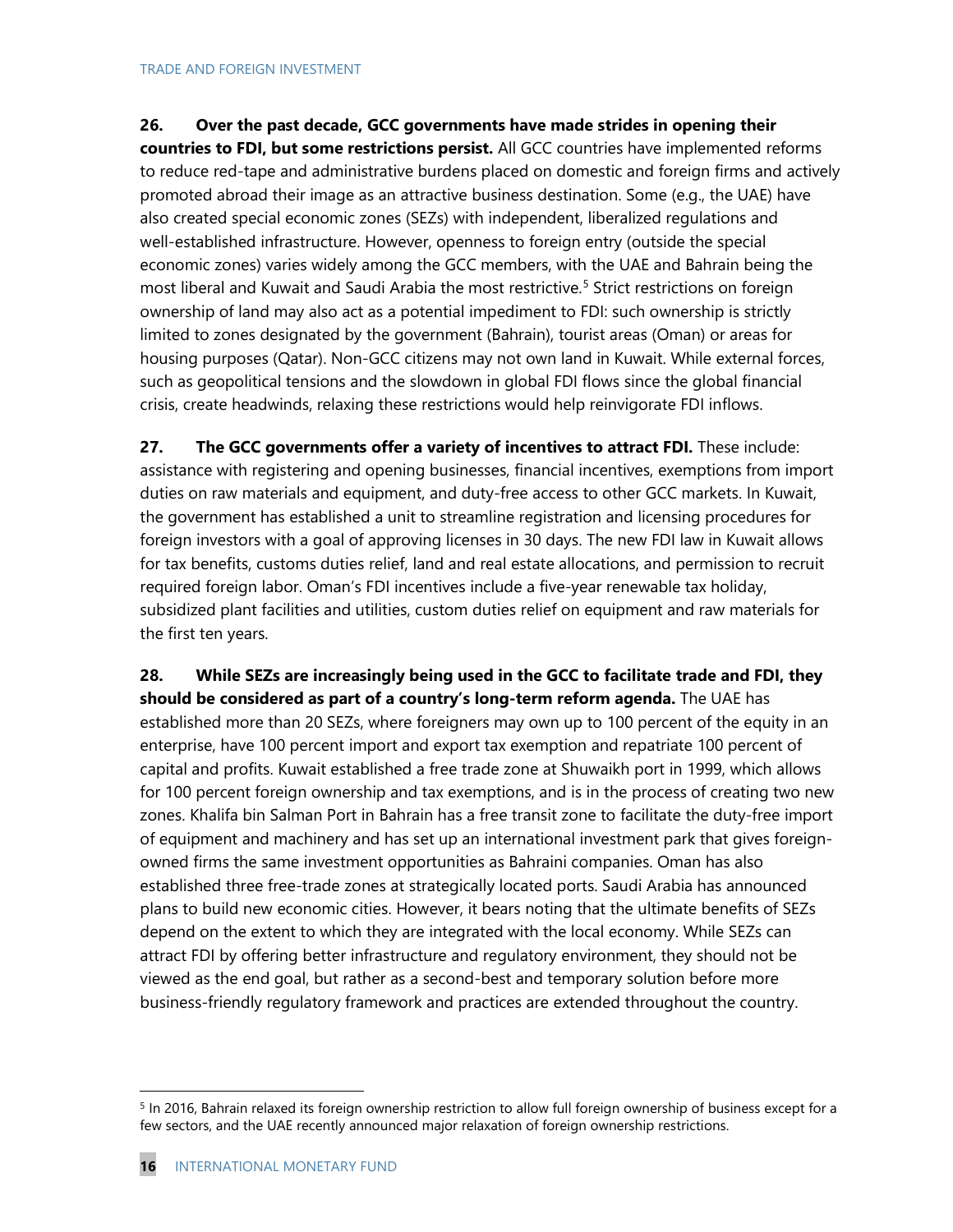### **Indirect trade and investment barriers**

**29. Rules and regulations on trade and FDI do not fully capture a country's trade and investment climate.** Inconsistent interpretation and arbitrary application of rules may complicate business decisions, create opportunities for corruption and gate-keeping, and, along with public sector dominance, act as an impediment for trade and FDI. As shown in Section IV, countries with a better business climate and investor protection tend to perform better in realizing their export and FDI inflows potential. A conducive trade and investment climate requires certainty that investments are protected from expropriation, that all investors (foreign and domestic) will be given fair and equitable treatment, that the rule of law is enforced, and that dispute settlement mechanisms and good corporate governance practices are in place. Additionally, adequate infrastructure and a well-educated and trained workforce play a significant role (Box 1 discusses Singapore's success story of becoming a top FDI destination).

### *Governance and legal regime*

**30. The GCC region has made important progress in improving governance, but further reforms are needed.** Promising reforms have been implemented and more are on the way, aimed at strengthening the rule of law, building effective safeguards against corruption, and improving transparency in government decision making. In Bahrain, a law to completely revamp government procurement procedures went into effect in 2003, and mandates criminal penalties (up to 10 years imprisonment) for official corruption. In Saudi Arabia, a high-level anti-corruption committee was established in 2017, the new public procurement law is nearing completion, and a "whistleblower" protection framework is being put in place. In Kuwait, corruption is criminalized with several investigations and trials involving current and former public officials underway and the Anti-Corruption Agency is developing a national strategy for anti-corruption efforts. Still, issues persist in the context of public administration, including in public procurement, business licensing, and revenue administration (see IMF, 2017c; d).

**31. Another important aspect of the business environment is whether corporate governance standards and practices are adequate to assure potential investors.** Weak corporate governance can discourage international investors from investing: this is an area where the GCC economies seem to have a substantial room for improvement. For example, potential investors in the region often face a lack of an independent board, insufficient oversight and scrutiny of key enterprise risks, and weak transparency and disclosure practices (S&P Global, 2017). Important reforms have recently been enacted in this area in Saudi Arabia.

**32. The GCC countries have signed several investment treaties that ensure protection for foreign investors.** These treaties provide benefits and protection to foreign investors, such as the most-favored nation treatment and national treatment, the right to make financial transfers freely and without delay, international law standards for expropriation and compensation, and access to international arbitration. However, legal ambiguity in the GCC legislation can give rise to too much regulatory discretion, thereby affecting trade and investment even if there is no explicit discrimination against foreign firms (Heuser and Mattoo, 2017).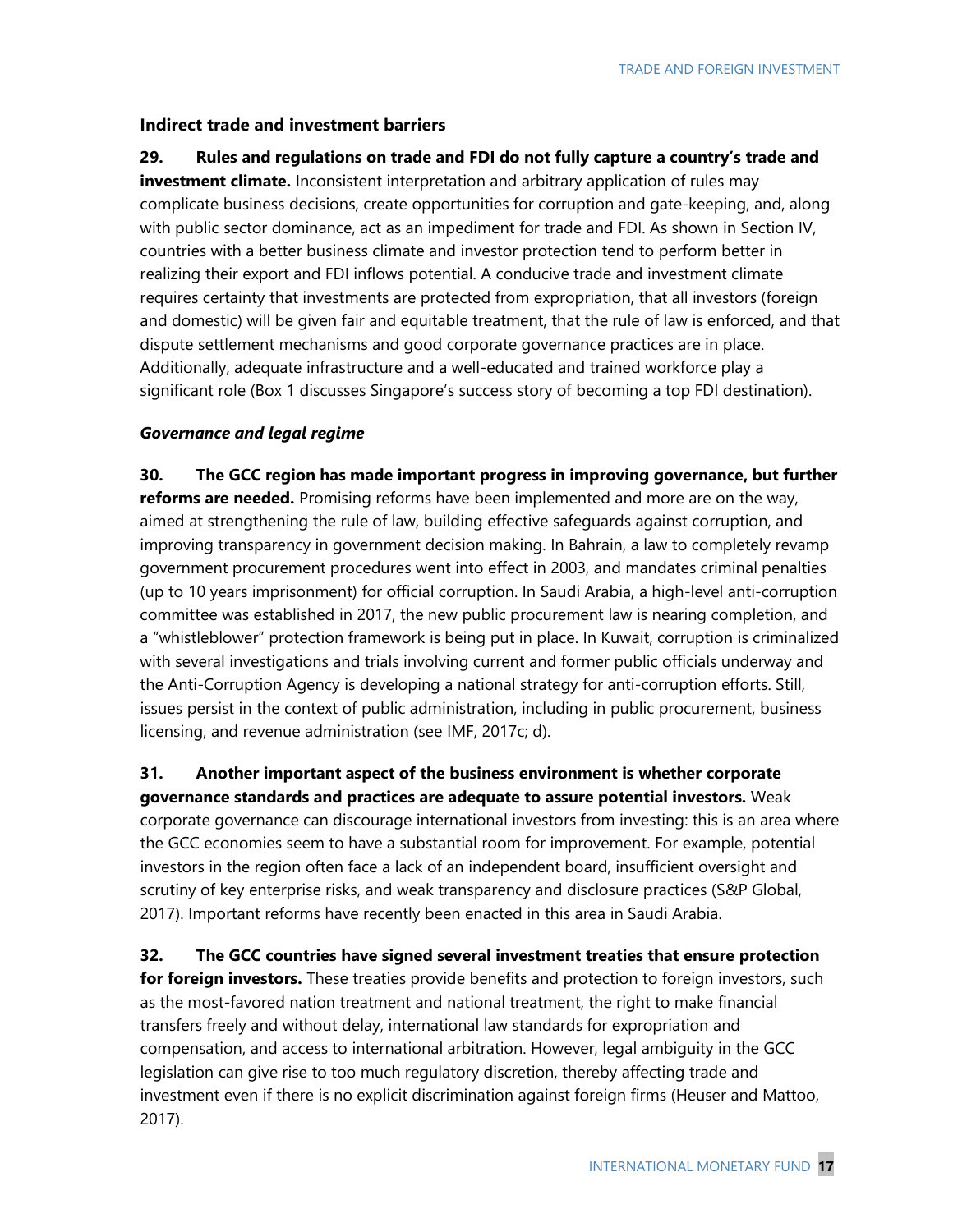

Singapore has been one of the most attractive destinations for foreign direct investment. As of end-2016, its gross FDI stock was almost three times its GDP. Despite blips during regional and global financial crises, its already-high FDI inflows have continued to increase as a share of GDP over the last two decades.

Singapore's success in continuing to attract FDI lies in its business-friendly environment, strong legal and political institutions, world-class infrastructure, and highly skilled labor force. It has been consistently ranked near the top by the World Bank's "Doing Business" reports (2<sup>nd</sup> in 2018), the World Economic Forum's "Global Competitiveness Report" (3rd in 2017-2018), and the OECD's PISA global education survey (1st in the latest, 2015 survey).

Like the rest of the world, Singapore uses FDI incentive policies, but its strategy has switched from targeting the overall volume of FDI inflows to target FDI in specific sectors to maximize the impact on growth and development. In the 1960s, it began with tax incentives to attract FDI. By the late 1970s to 1990s, its focus shifted to promote highervalue added production activities and to further upgrade the labor force skills. And starting in 2000s, the emphasis has shifted to knowledge-based industries, including innovation, research and development, for example in pharmaceuticals and biotechnology. As a result, the FDI stock in manufacturing has declined from 41 percent of the total FDI stock in 1990 to just 13 percent in 2016.

In recent years, responsible investment has become an important policy consideration. In addition to the enactment of Environment Protection and Management Act, Singapore has also included labor rights and environmental protection terms in various bilateral agreements on trade and investment.

### **33. The GCC states have used international and regional conventions to enhance their commercial arbitration legal frameworks, though the legal systems lag in operational**

**efficiency.** The courts are perceived as slow and inefficient. Entrenched local business interests with government influence can cause potential problems for foreign companies (see the 2017 EU-Gulf Cooperation Council Investment Report). The full potential of arbitration and mediation mechanisms, which could have reduced the case load of the courts, is not utilized. Despite having a regional GCC Commercial Arbitration Center, which is empowered to implement rules and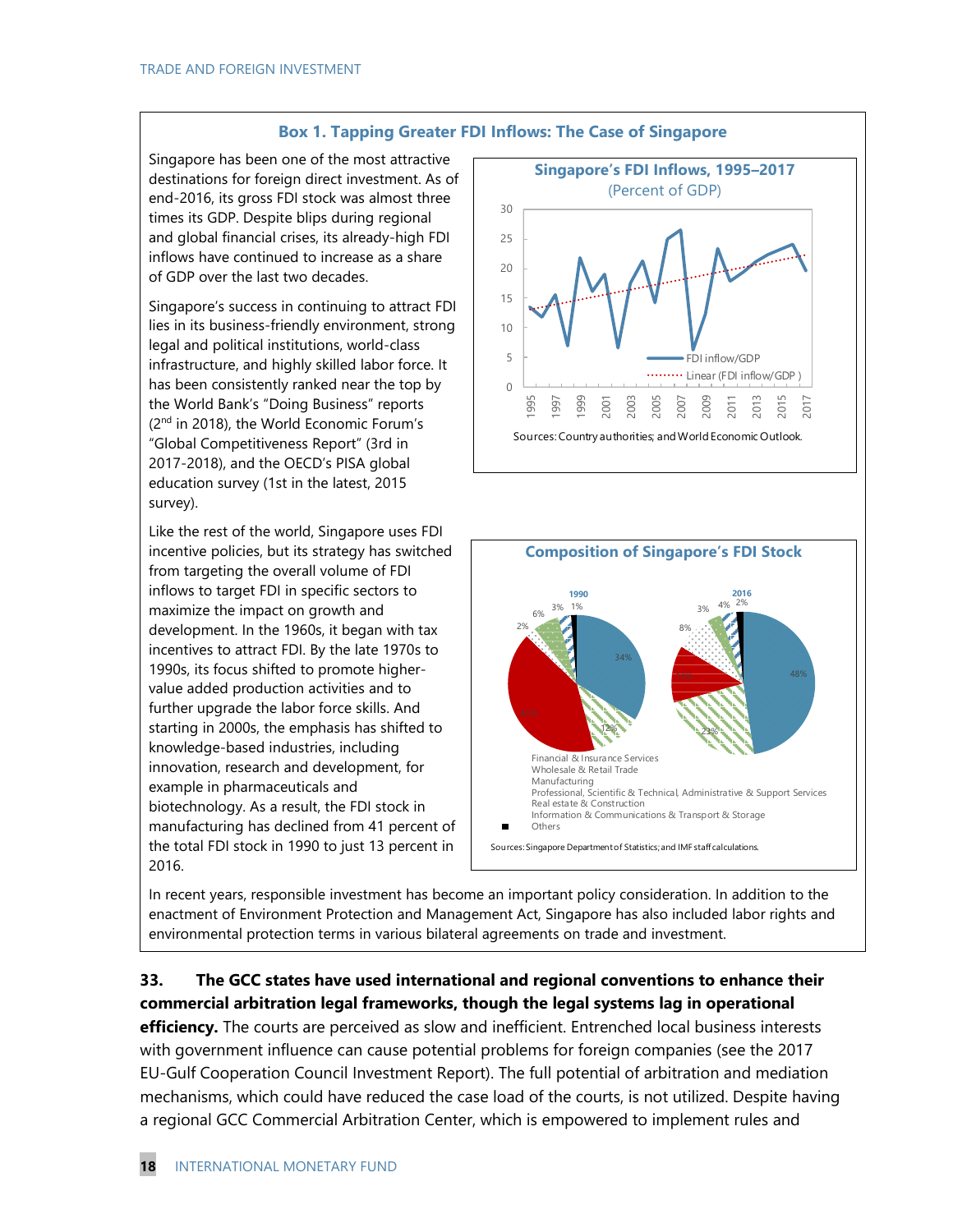regulations in line with accepted international practice, very few cases have been brought to arbitration so far. Furthermore, in Kuwait, nationals and foreigners who are involved in unresolved financial disputes with local business partners can be subject to travel bans. As a positive development, Saudi Arabia introduced specialized commercial courts in three major cities in 2017, with the aim of expediting dispute resolution and boosting investor confidence.

**34. The GCC countries lack comprehensive competition protection mechanisms.**[6](#page-18-0) While all GCC countries have passed specific competition laws, these often do not apply to the government or entities controlled by the government, and the enforcement mechanism is weak (Daudpota, 2015). The Saudi Competition Protection Council is the most advanced in terms of monitoring anti-competitive conduct; however, the law exempts public corporations and whollyowned state companies, and even commercial operators dealing with state-owned companies, from the competition rules. Qatar's law also grants exemptions to sovereign ventures and to all entities subject to State direction and supervision. Bahrain has neither a formal competition law nor a specialized agency to monitor competition-related issues. Kuwait has established a Competition Protection Bureau intended to safeguard free commerce, bar monopolies, and supervise mergers and acquisitions, but it is not yet fully operational. Oman has passed the

Competition and Anti-Monopoly Law, but only recently established a competition protection agency (Casoria, 2017).

#### *Public sector dominance*

**35. The size of the public sector in the GCC economies constitutes an important impediment to private domestic and foreign investment.** The most important economic sectors like oil and gas production, electricity, transport and, to some extent, telecoms are still dominated by state-owned companies and are protected from foreign competition. Due to the size of the public sector, preferential treatment given to domestic enterprises engaged in government procurement creates an uneven playing field and acts as a disincentive for FDI. $<sup>7</sup>$  $<sup>7</sup>$  $<sup>7</sup>$ </sup> Furthermore, public procurement practices, which substantially lag those in advanced economies (Figure 13), may encourage low-



<span id="page-18-0"></span> $6$  Casoria (2017) finds that notwithstanding the wide arsenal of legal tools to curb possible anticompetitive practices, in all GCC countries, the application of competition laws and role and powers of the competition authorities (if they exist) is still at a rudimentary stage of development.

<span id="page-18-1"></span> $7$  The GCC states are not signatories to the WTO Government Procurement Code.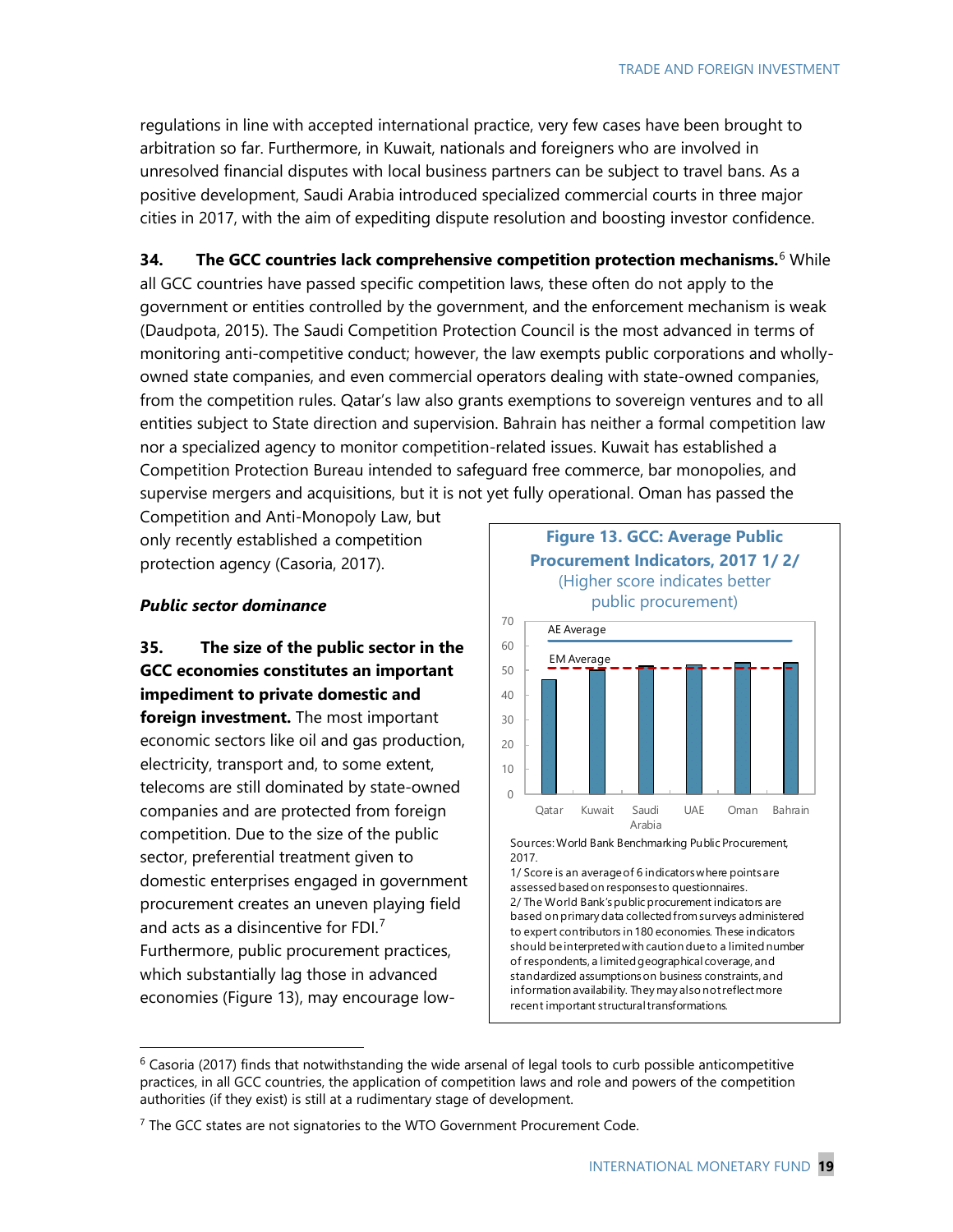efficiency investment in non-tradable sectors and their expansion, thus potentially crowding out tradeable sector development.

**36. Recent reforms aim at reducing the share of SOEs in the economy through** 

**privatization and PPPs**. The privatization momentum is picking up in the GCC, with a number of SOEs earmarked for privatization.<sup>[8](#page-19-0)</sup> However, this process remains particularly complicated, due to the long history of strong state intervention in many industries and the implicitly assumed responsibility of the state as the employer of first resort for nationals. Furthermore, business interests in industries that are slated for privatization may likewise try to slow down the privatization process and opening of certain sectors to FDI.

### *Infrastructure and labor market*

**37. Most GCC countries do relatively well in logistics performance.** The World Bank's Logistics Performance Index (LPI)—the weighted average of a country's scores on six dimensions: customs, infrastructure, international shipments, logistics competence, tracking and tracing, and timeliness—suggests that Qatar and the UAE perform at or above high-income countries' average, while Kuwait lags behind other GCC countries (Figure 14). As shown in Section IV, the level of infrastructure development matters for export diversification and sophistication.

### **38. The availability of a well-educated and skilled workforce matters for trade**



**diversification and FDI.** As the empirical analysis in Section IV shows, human capital is a key determinant of export performance and FDI. Faced with pressures to accommodate new entrants into the workforce amid restricted public-sector employment, many GCC governments have tightened regulations for hiring of foreign nationals. The regulations are especially binding for higher-skilled jobs. This may impose constraints on potential FDI, dampen efficiency and competitiveness, and slow down economic diversification efforts.

<span id="page-19-0"></span><sup>&</sup>lt;sup>8</sup> In 2016, Kuwait announced that nearly 60 percent of public sector companies are earmarked for privatization and allowed the private sector to acquire shares of up to \$9 billion in public sector firms, such as Kuwait Petroleum Corporation. The UAE announced plans for privatization of much of the UAE services and Oman declared that many state-owned energy companies are slated for privatization. Saudi Arabia published a privatization program in 2018 and has issued a draft private sector participation law for public comment.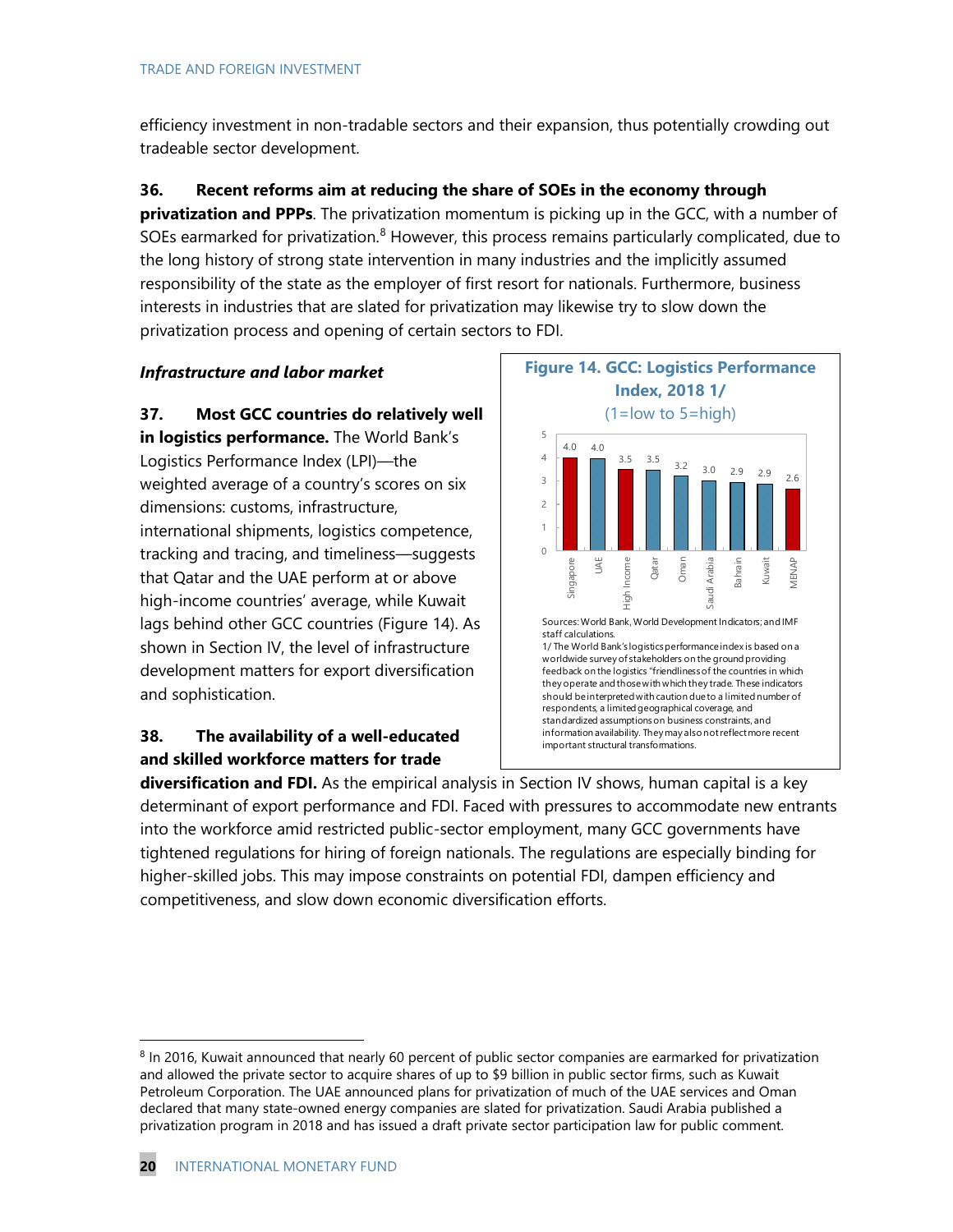### **D. Growth Impact of Enhanced Foreign Trade and investment**

*There is substantial potential to boost non-oil exports and FDI in several GCC countries. Analysis suggests large benefits from raising labor productivity, improving the quality of human capital, enhancing the business climate, and reducing non-tariff barriers.*

### **Expanding non-oil exports**

**39. The empirical approach focuses first on identifying export determinants in a sample**  of non-commodity exporters.<sup>[9](#page-20-0)</sup> Results of this analysis are then used to estimate a "benchmark" level of non-oil exports for the GCC countries based on the assumption that the sample of noncommodity exporters provides a reasonable benchmark for what GCC economies could achieve.<sup>10</sup> A non-oil export gap is then derived. The empirical analysis suggests that country size, income level, human capital, macroeconomic stability and the real effective exchange rate (REER) are important determinants of non-oil exports. Trade openness (proxied by average tariffs) is not found to be a significant determinant of non-oil exports. Similar determinants are found for export diversification and sophistication; additionally, the level of infrastructure development becomes a significant determinant.

**40. Analysis shows substantial potential to boost exports in several GCC countries.** The estimated coefficients (Appendix II, Table A1) are used to predict the potential non-oil exports in the GCC countries given their current fundamentals such as education, non-oil income, and other factors that affect non-oil exports. Then actual non-oil exports are subtracted from their estimated potentials to arrive at export gap estimates for each country. Kuwait, Oman and Saudi Arabia are estimated to have the largest total export gaps, followed by Qatar (Figure 15). Bahrain, and the UAE, on the other hand, seem to export more non-oil goods and services than implied by the model, resulting in negative total export gaps. A similar picture emerges when looking at intra-GCC trade (Box 2). When services exports are excluded, the same four GCC countries continue to exhibit notable export gaps, while only the UAE still shows a negative export gap. The emergence of a positive gap for Bahrain in non-oil goods exports suggests that its overperformance in total non-oil exports can be attributed to services given its relatively large financial sector with substantial international linkages.

<span id="page-20-0"></span> $9$  Given the policy aim is to boost non-oil exports, the analysis is based on non-commodity exporters. The details of the estimations and the empirical model are discussed in Appendix II.

<span id="page-20-1"></span> $10$  A regression of non-oil exports on a sample of all countries (commodity and non-commodity exporters) that includes oil as a determinant suggests that oil exports do have a negative impact on non-oil exports. However, the re-estimated non-oil export gaps based on this specification are not materially different from those in the baseline.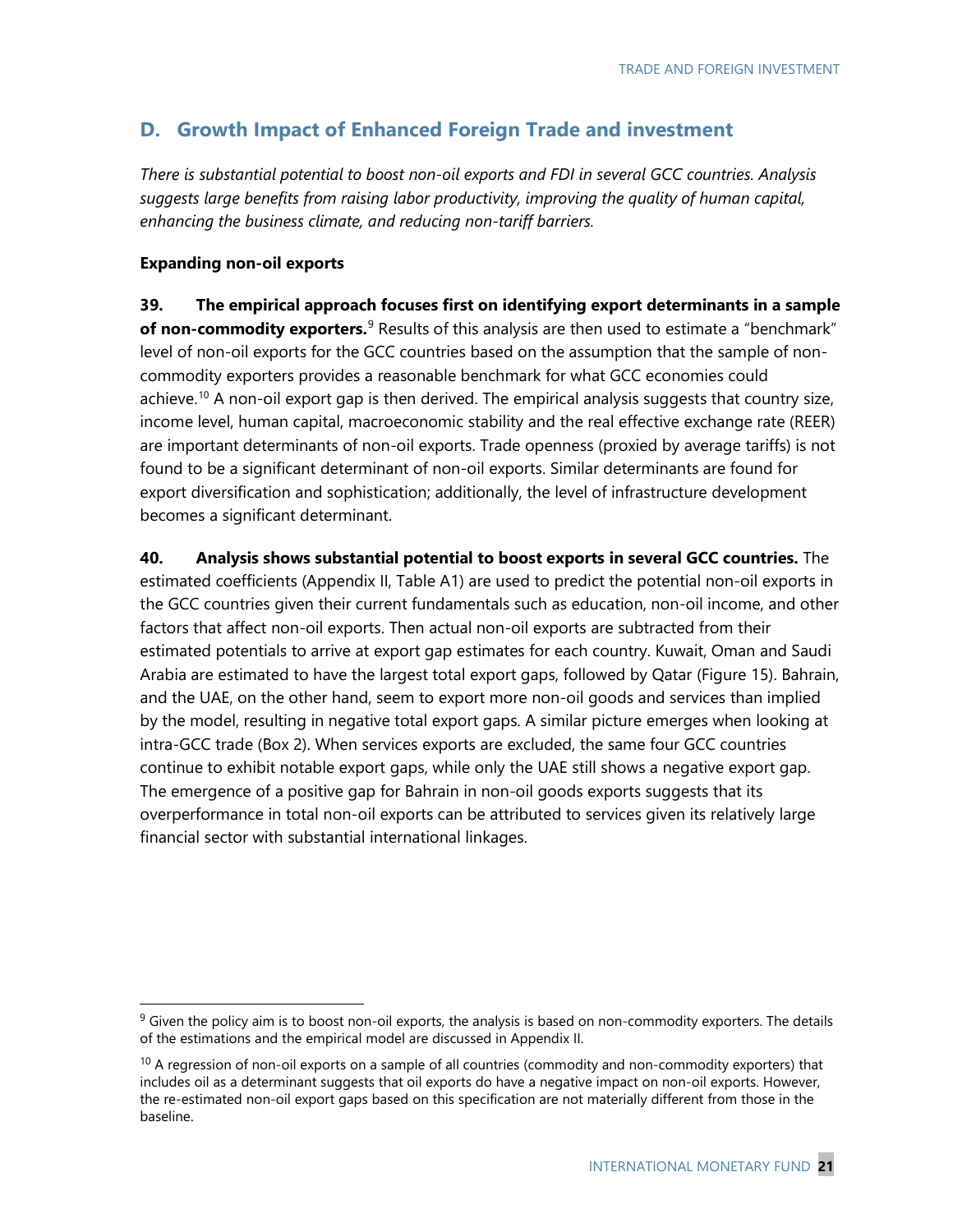

**41. A similar methodology points to lower-than-predicted export diversification and sophistication in some GCC countries.** Countries can close their non-oil goods export gaps by increasing the diversity of export products and destinations and/or climbing up the export quality ladder by selling goods with higher value-added. In particular, Kuwait, Saudi Arabia, Qatar, and Oman can benefit from reducing export diversification gaps (Figure 16). These four countries also have gaps in export sophistication, albeit the gap appears smaller for Oman. Bahrain's actual levels of goods export diversification and sophistication are significantly better than what the fundamentals would suggest. Actual indices for the UAE are at levels predicted by the model.

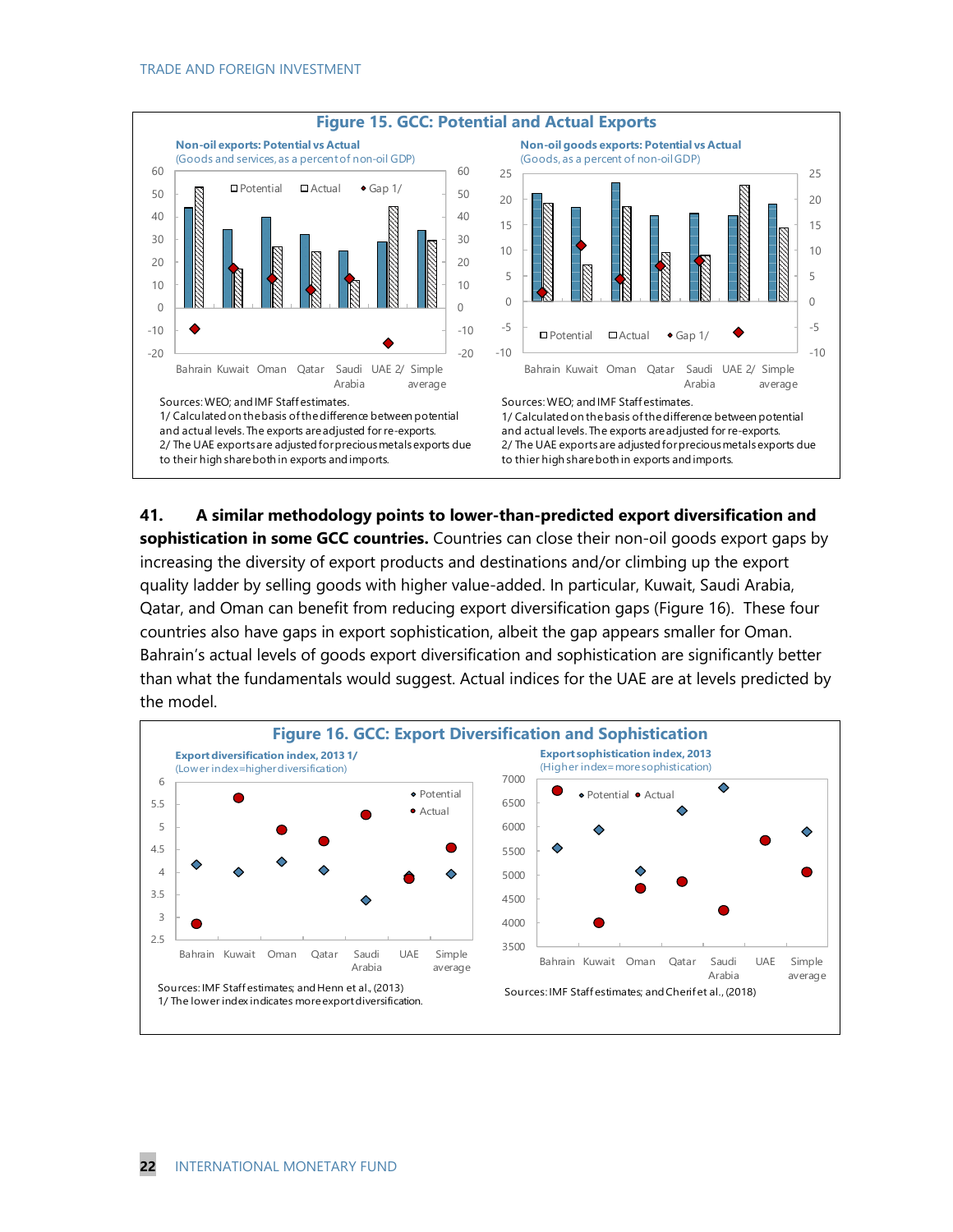

#### **There is room to enhance intra-GCC trade.**

A gravity model-based analysis suggests several GCC countries exports to other GCC members are below their potential. <sup>1</sup> The largest gap is estimated for Oman, at around 7 percent of non-oil GDP, followed by Kuwait and Qatar with a gap of around 4 percent each. Saudi Arabia has a smaller positive gap, while both Bahrain and the UAE have large negative gaps. Although Oman's goods exports to GCC are non-negligible, a substantial portion reflects re-exports, particularly to the UAE, and adjusting for the re-exports yields a relatively large gap. Closing the gaps for the four countries can generate additional exports of about 4 percent of nonoil GDP on average. Greater regional trade will also help to close total export gaps to other parts of the world.

**Reducing non-tariff barriers and enhancing integration into regional and global value chains are needed to increase the tradable non-oil sector**. Given that low intra-GCC trade is mostly due to similar economic structures of the member countries, greater regional trade can be boosted by diversifying the economy toward tradables. Eliminating the non-tariff trade barriers will also help in this regard. Finally, higher levels of backward integration to global value chains, characterized by greater shares of imported foreign value added and used in the production of exports, can bring more regional trade into the GCC (IMF, 2017b). Smaller GCC economies can become integrated into the supply chains of larger ones, e.g. those of Saudi Arabia and the UAE.

 $1$  See Appendix II Table A3, sub-model (4) for the details of estimation.

\_\_\_\_\_\_\_\_\_\_\_\_\_\_\_\_\_\_\_\_\_\_\_

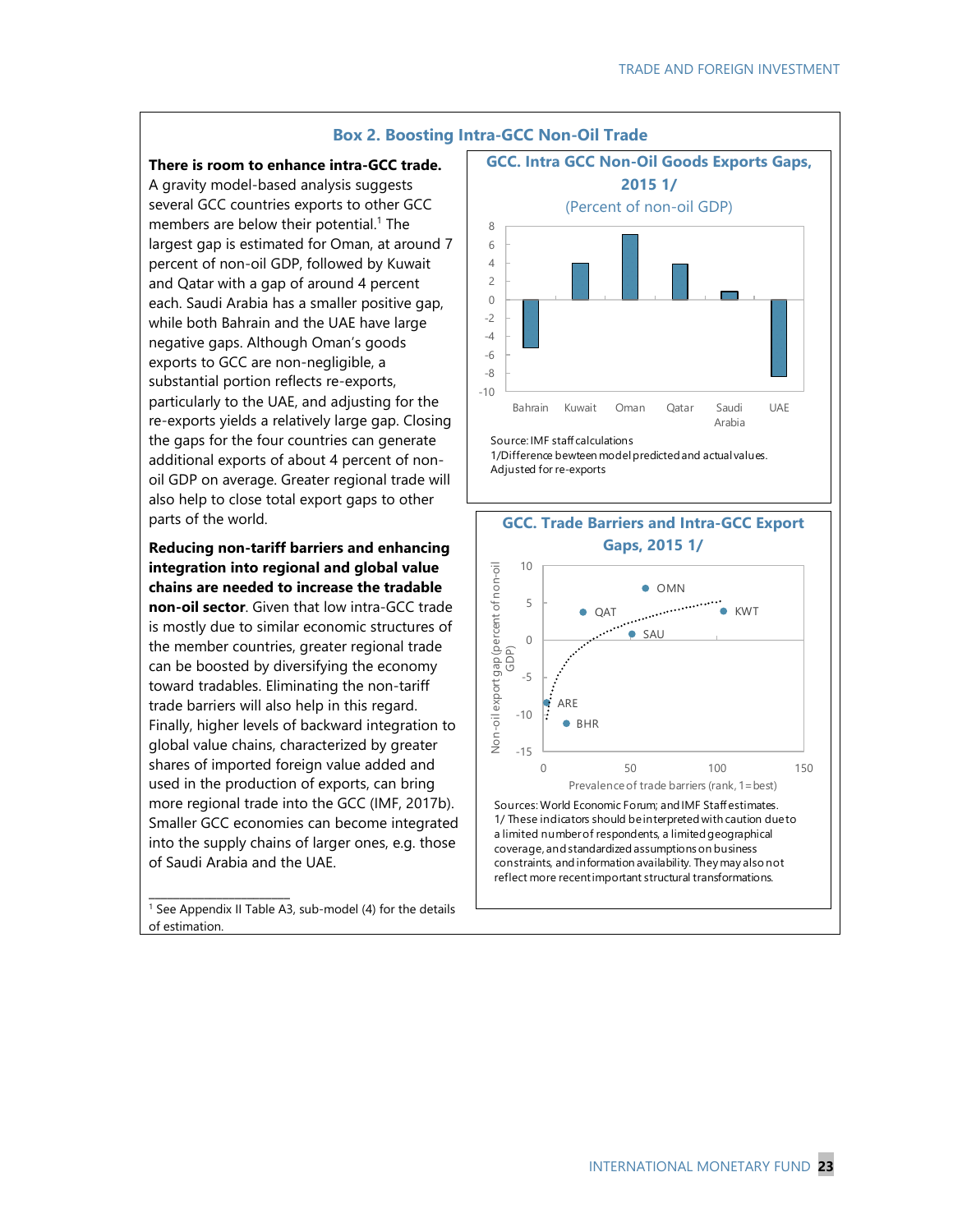### **42. Beyond closing existing exports gaps, GCC countries have significant scope for boosting non-oil export potential by improving economic fundamentals.** The analysis

suggests that the REER and human capital could be particularly important.

• Based on the traditional relationship between REER and export performance (whereby exports rise in response to REER depreciation), one can argue for more depreciated REERs in the GCC economies, especially where the REERs are assessed to be overvalued. However, given the still-low degree of economic diversification and the fact that fixed exchange rate regimes have delivered monetary policy credibility as well as low and stable inflation, costs of a change in the nominal values of GCC currencies will most likely outweigh the



benefits. Competitiveness gains can instead be achieved by lowering unit labor costs by increasing productivity and containing relatively high average wages (Figure 17) which are partly driven by generous public sector compensation (IMF, 2017e).

• The GCC countries, despite having similar or even higher levels of income and spending on education, appear to lag behind the advanced economies in terms of the education outcomes, especially in science and mathematics (IMF, 2017e). Improving education quality in these areas and upgrading workers' skills could be helpful in transitioning to production and export of more complex and sophisticated goods and services as well as for raising the overall productivity of the GCC economies. As an example, GCC's non-oil exports can be boosted substantially by raising the quality of education to that of the top 20<sup>th</sup> percentile of advanced economies: the potential gains would be the largest for Bahrain, at around 6 percent of non-oil GDP, followed by the UAE and Oman (Figure 18). Higher quality human capital will also work toward expanding job opportunities and making economic growth more inclusive (IMF, 2018).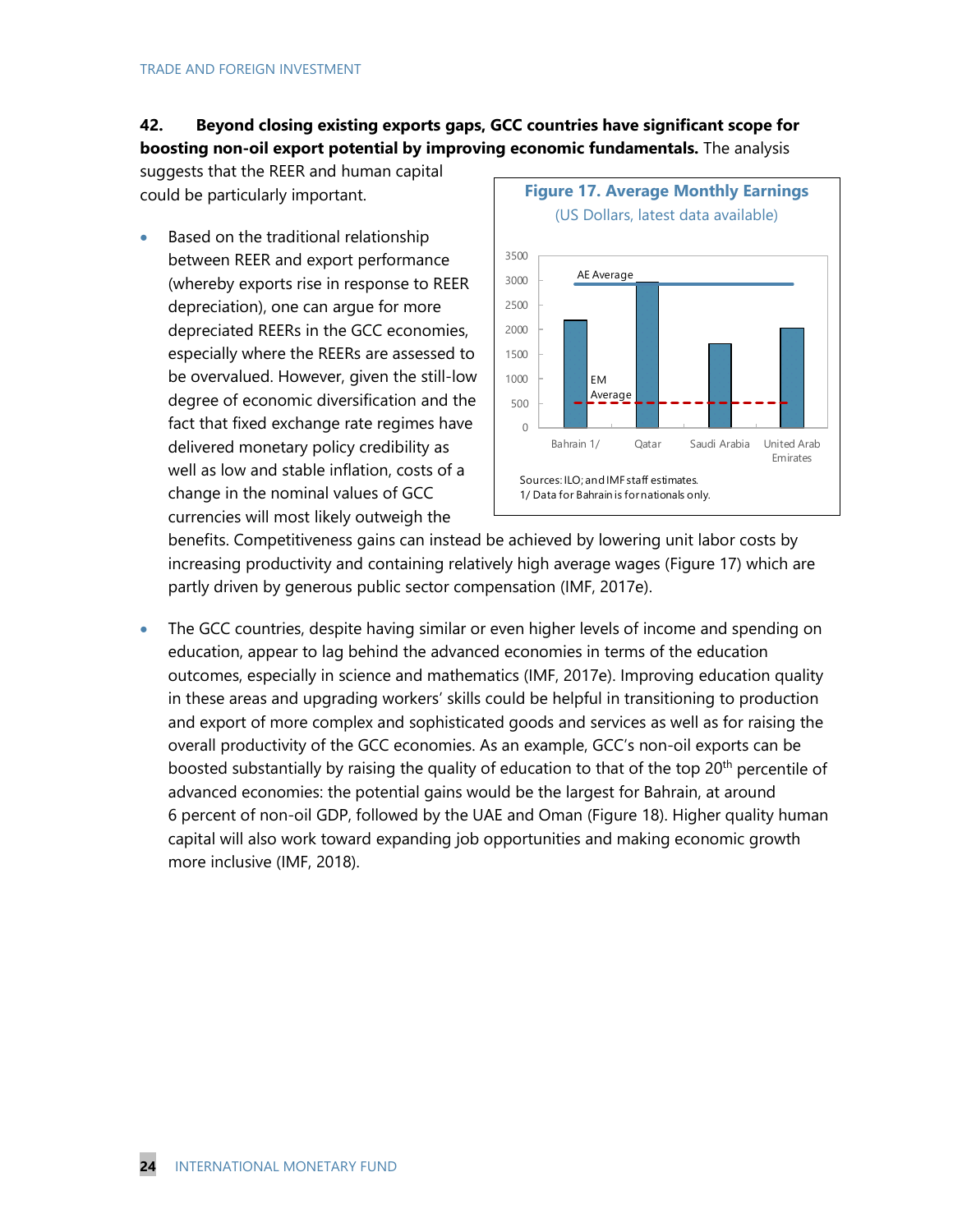

### **43. The estimated export gaps in the GCC appear to be related to several factors identified in Section III.** These include public sector dominance, business climate, and nontariff barriers.

• Lower-than-predicted non-oil exports seem to prevail in a non-tradable, domestically oriented non-oil economy. One possible cause for underperformance for a given size of the non-oil sector could be the high share of non-tradables in non-oil GDP, a by-product of public sector dominance. To this end, construction, public administration and health services were defined as nontradable (non-exportable) sectors in the



#### Source: WEF; IMF Staff estimates.

1/ Estimates are based on enhancing math test scores to the 80th percentlie level of AEs. These indicators should be interpreted with caution due to a limited number of respondents, a limited geographical coverage, and information availability. They may also not reflect more recent important structural transformations.



GCC and the results indicate that a relatively large share of non-tradables in the non-oil economy is associated with identified export gaps (Figure 19).

• Non-tariff trade barriers could be preventing some GCC countries from reaching their potential. Furthermore, countries with better business climates tend to have smaller total export gaps. These factors are associated with the estimated export gaps in the GCC countries (Figure 20).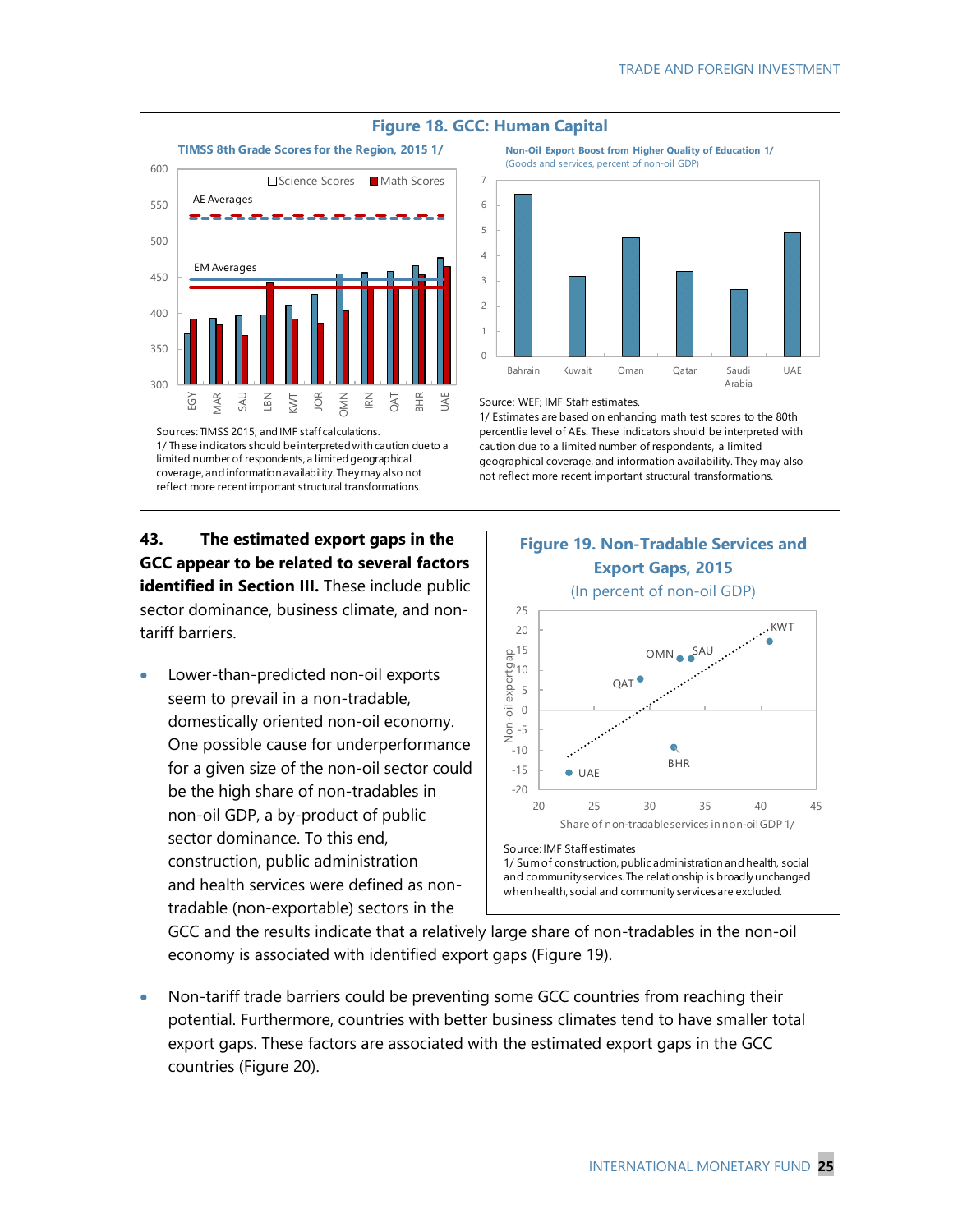

**44. Further empirical analysis confirms that additional determinants of non-oil exports appear to be important for commodity exporters.** While non-tariffs barriers and the business climate were not found to be statistically significant when included in the baseline, a reestimation of the baseline regression for commodity exporters found the quality of legal system (a proxy for business climate) and non-tariff trade barriers to be statistically significant (Appendix II, Table A2). Additionally, trade openness (proxied by average tariffs) became a statistically significant determinant of non-oil exports. Thus, in addition to enhancing competitiveness and human capital, the GCC economies could boost their non-oil exports by improving the quality of their legal systems and reducing non-tariff barriers to trade.

### **Attracting more FDI**

### **45. A similar empirical approach is employed to identify FDI inflow potential of the**

**GCC countries.**[11](#page-25-0) Trade openness (measured as the share of total exports and imports in GDP), economic growth, quality of legal systems, and human capital are found to have positive and significant impact on FDI inflows in the non-commodity exporters group; while capital account restrictions have the opposite impact. Moreover, having a fixed exchange rate is also found to have some positive impact on FDI inflows. These estimated coefficients are used to calculate

<span id="page-25-0"></span> $11$  The details of the estimations as well as the empirical model are discussed in Appendix II.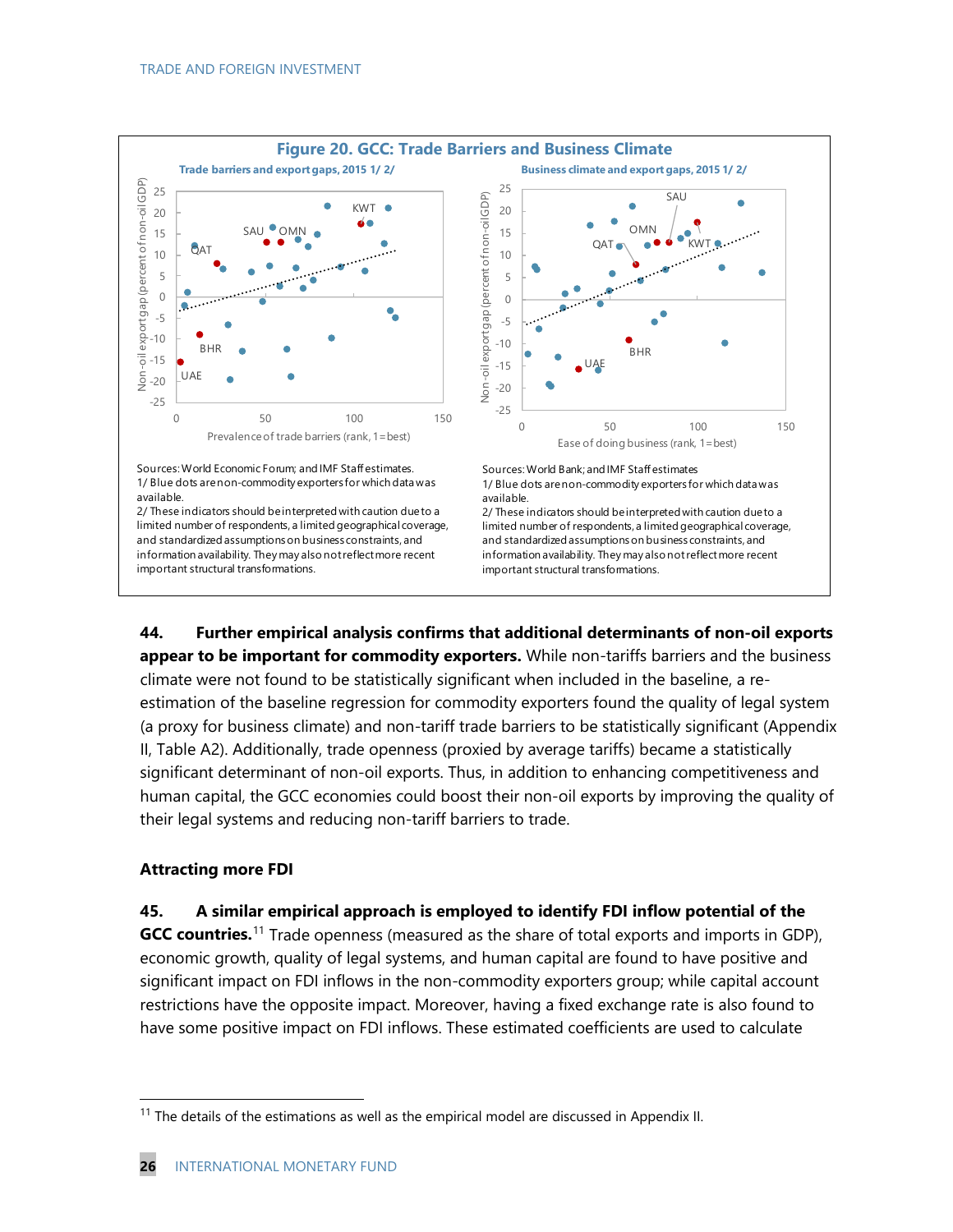potential FDI among the out-of-sample GCC countries. The estimated FDI potential is then compared to the actual level to derive FDI gaps.

### **46. Results suggest the GCC countries could attract more FDI relative to current levels.**

On average, the GCC countries are estimated to have the potential to attract additional of around 2 percent of GDP (Figure 21). Given the high volatility of FDI inflows, the results of the gap analysis for individual countries are sensitive to the period under examination. For 2016, the biggest gaps are observed in Bahrain and Qatar, at around 3 percent of their GDP, while the UAE estimate shows the smallest gap at 0.4 percent. To smooth out the volatility in FDI inflows, the averages for 2011–16 are also considered: in this case, Bahrain's gap narrows to be the smallest among the GCC, while gaps widen in all the other GCC countries with Oman and Qatar's gap becoming the largest.<sup>[12](#page-26-0)</sup>



**47. Recent reform initiatives to strengthen minority investor protection could help close some of the FDI gaps**. While minority investor protection is not a significant explanatory variable of FDI for the non-commodity exporters group, it is highly correlated with FDI in the case of commodity exporters (Appendix Table A.4). Recent reform initiatives to improve minority investor protection in the region, such as those implemented in Saudi Arabia (where measures, among other things, relate to disclosure, accountability and dispute resolution), are expected to help close the gaps.

**48. Reforms in the GCC countries could increase potential FDI inflows.** For example, continued reforms to the legal environment and the education system with a focus on improving education quality, as well as further liberalization of restrictions on FDI, could help increase FDI

<span id="page-26-0"></span> $12$  These gaps were also estimated with coefficients based on alternative regression methods and samples. The results are broadly in line with those in the baseline estimation. Due to lack of data granularity, we do not differentiate between oil and non-oil FDI potentials in the GCC.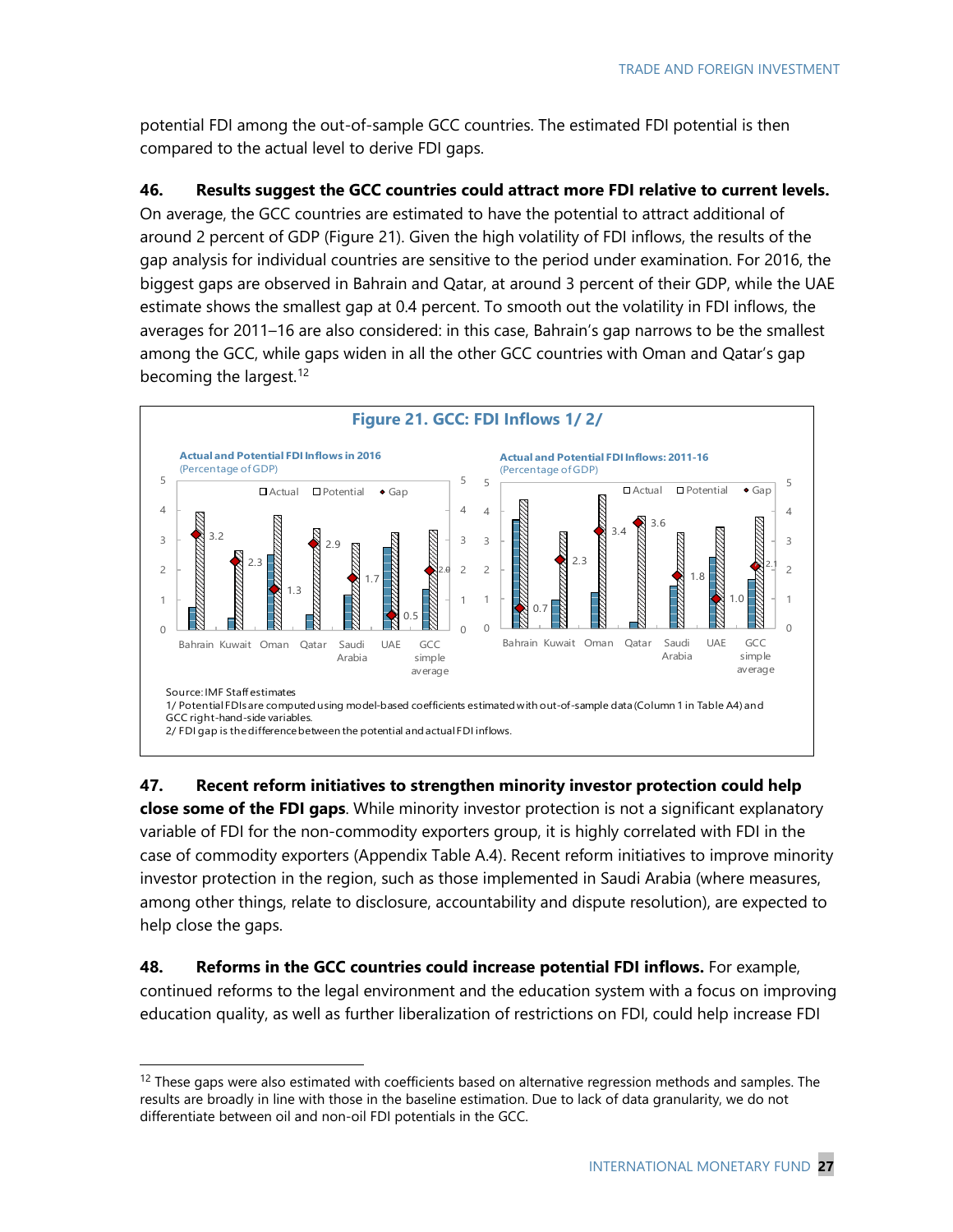potential by an average of ½ percentage point of GDP across the GCC, if these areas are improved to levels in line with advanced economy averages.

### **Boosting growth**

### **49. The growth impact of closing export and FDI gaps could be significant (Figure 22).**

FDI and trade openness contribute positively to real per capita GDP growth (Appendix II, Table A6). To estimate the growth potential, the smallest coefficient estimates on FDI (0.35 from sub-model (6) result) and trade openness (2.48 from sub-model (4) result) in the growth regression were applied to the identified export and FDI gaps. Since the regression coefficient is on trade openness, it was assumed that increases in trade openness would only be driven by reductions in the identified export gaps. In most countries, the biggest boost to growth would come from closing the FDI gap, with Qatar, Bahrain and Kuwait gaining around one percentage point in non-oil real per capita GDP growth. Growth gains in the rest of the GCC vary from 0.1 to 0.5 percentage point.



Closing export gaps could provide an additional growth dividend of between 0.2 and 0.5 percentage point for Kuwait, Oman, Qatar, and Saudi Arabia.

### **E. Concluding Remarks**

**50. The GCC economies are rightly pursuing further diversification to support higher, sustained and more inclusive growth.** A more open and diversified economy would reduce exposure to volatile hydrocarbon revenues, help create private sector jobs, and increase productivity.

**51. Enhancing foreign trade and investment is an integral part of such diversification efforts.** Broadening and upgrading their export bases can help GCC countries better integrate into global value chains and make their economies more productive. Boosting intra-GCC trade and investment would also contribute to raising income levels in the GCC economies. FDI can bring access to foreign markets, better management practices and technical know-how to the domestic economy, enhancing work force skills and increasing productivity. Estimates in the paper suggest that reducing export and FDI gaps could be associated with a substantial increase in growth. The biggest boost would come from closing the FDI gaps—up to one percentage point increase in real non-oil per capita GDP growth. Closing export gaps would provide an additional increase in the range of 0.2-0.5 percentage point.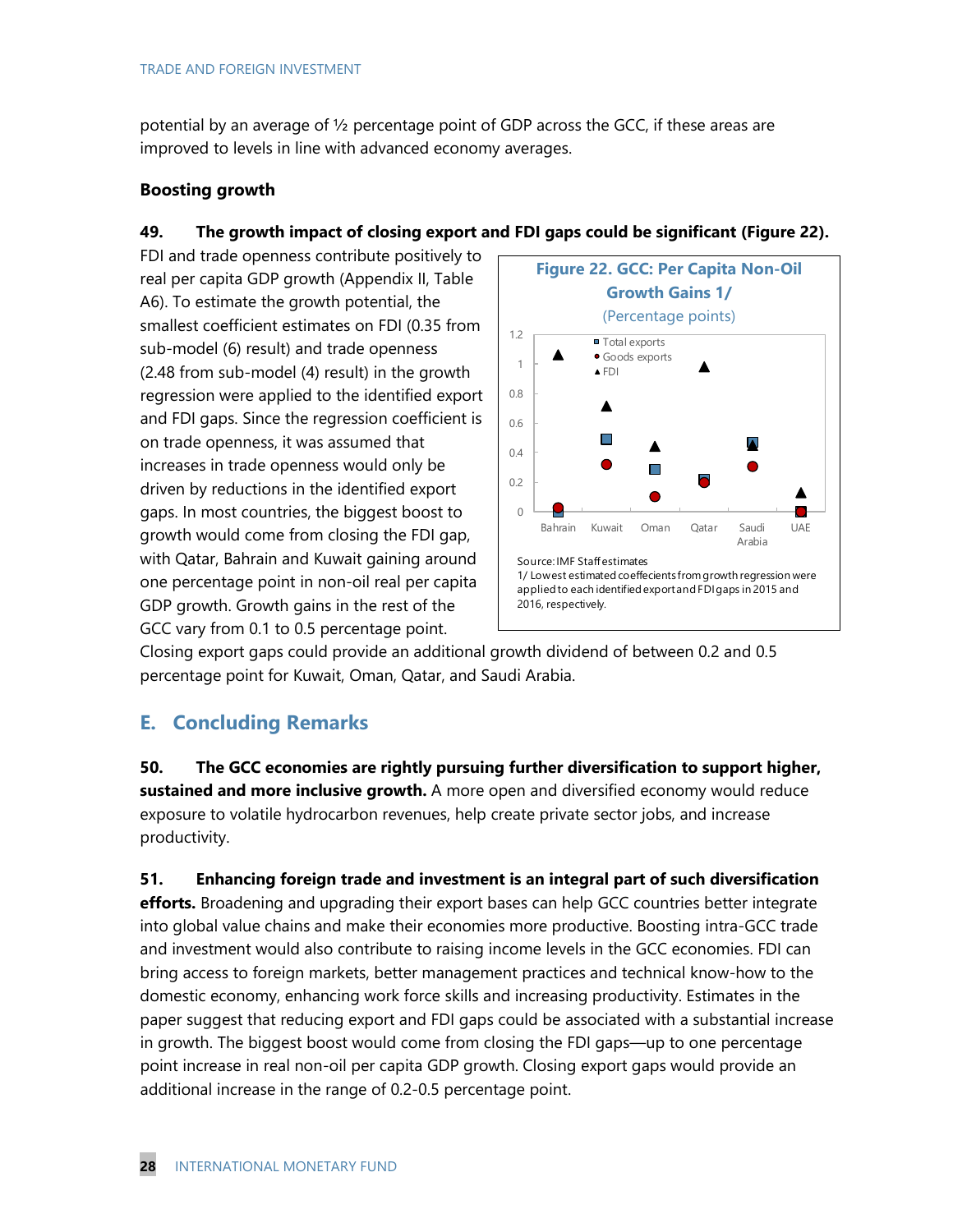### **52. The analysis in this paper points to several priorities for the GCC policy makers to realize non-oil export and FDI potential.** In particular:

- *Continue to invest in human capital* by strengthening education systems to provide the knowledge and skills needed to prepare workers for the demands of the modern economy;
- *Implement labor market reforms* to improve productivity in order to reduce unit labor costs and boost the competitiveness of the non-oil economy;
- *Put in place legal frameworks* that ensure adequate predictability and protection, including for minority investors, and provides for dispute prevention and resolution mechanisms; implement anti-bribery and integrity measures in public governance, including by addressing conflicts of interest;
- *Improve the business climate*, including by further liberalizing foreign ownership regulations; strengthening corporate governance standards and practices; lowering restrictions on mobility of foreign workers to enhance competition and promote trade and investment; reducing trade costs by streamlining and automating border procedures;
- *Further reduce non-tariff barriers to trade* and strengthen regulatory co-operation with the main trading partners while striving to contribute to multilateral reduction of such barriers; engage in trade negotiations with countries with which trade complementarity is high and no free trade agreement exists.

**53. Additionally, a reduced role of the public sector in the economy could help boost**  FDI and develop tradable sectors. Raising the efficiency of public investment and focusing it on further upgrading key infrastructure that facilitates trade and investment will be important. Improving public procurement based on transparency, accountability, and equitable treatment for potential suppliers could also help.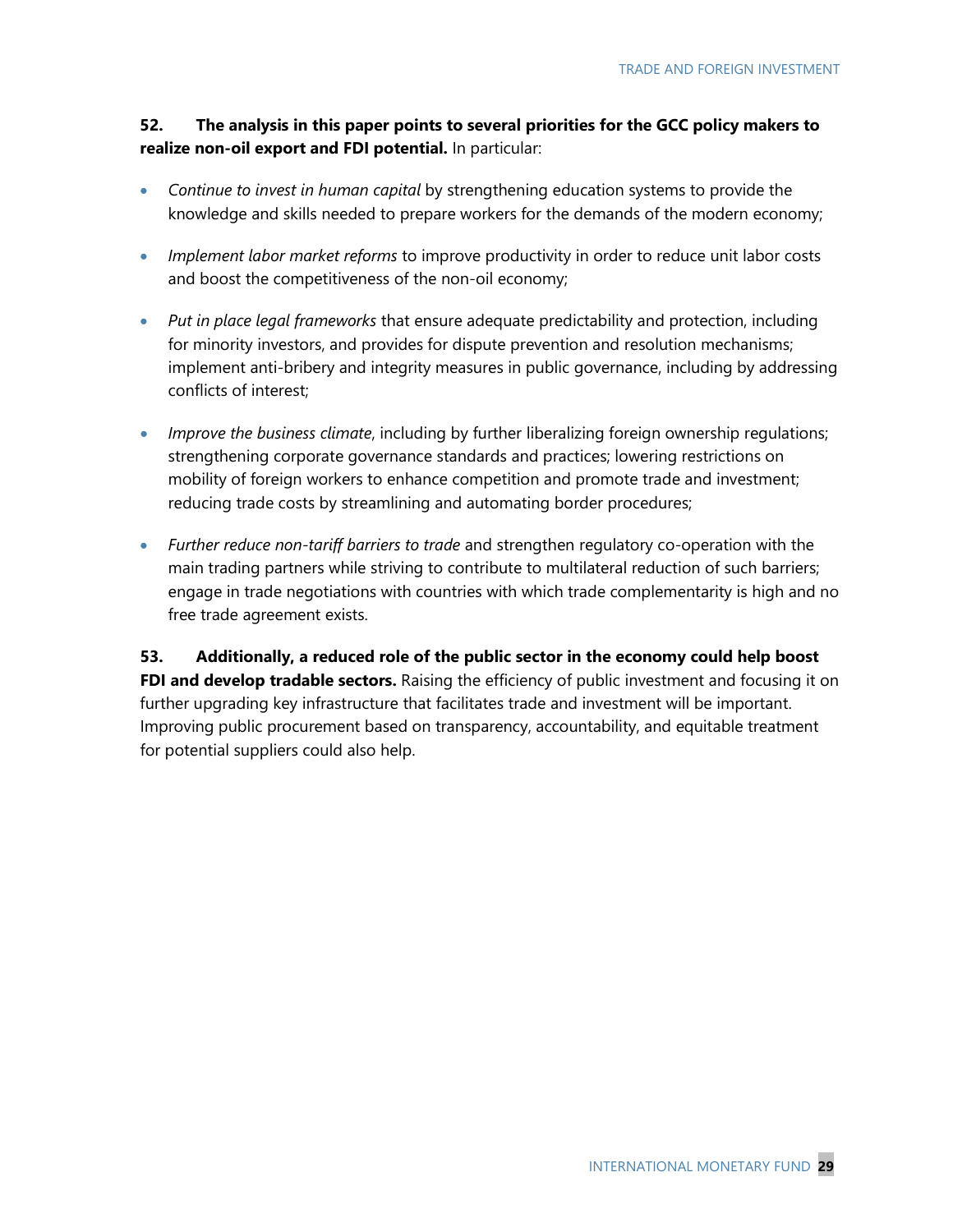# **Appendix I. Export Indices**

#### **Concentration index:**

**1.** Concentration index, also named Herfindahl-Hirschmann Index (Product HHI), is a measure of the degree of product concentration. The following normalized HHI is used in order to obtain values between 0 and 1: where

 $H<sub>i</sub>$  = country or country group index  $x_{ij}$  = value of export for country *j* and product *i* 

$$
H_j = \frac{\sqrt{\sum_{i=1}^{n} \left(\frac{x_{ij}}{X_j}\right)^2 - \sqrt{1/n}}}{1 - \sqrt{1/n}}
$$

and *n* = number of products (SITC Revision 3 at 3-digit group level).

**2.** An index value closer to 1 indicates a country's exports or imports are highly concentrated on a few products. On the contrary, values closer to 0 reflect exports or imports are more homogeneously distributed among a series of products.

### **Diversification index:**

 $i=1$ 

**3.** The diversification index is computed by measuring the absolute deviation of the trade structure of a country from world structure:

$$
S_j = \frac{\sum_i |h_{ij} - h_i|}{2}
$$

where

 $h_{ij}$  = share of product *i* in total exports or imports of country or country group *j*  $h_i$  = share of product *i* in total world exports or imports.

The diversification index takes values between 0 and 1. A value closer to 1 indicates greater divergence from the world pattern.

**4.** This index is a modified Finger-Kreinin measure of similarity in trade. For more information, please see Finger, J. M. and M. E. Kreinin (1979), "A measure of 'export similarity' and its possible uses" in the Economic Journal, 89: 905-12.

### **Product complexity of Exports**

**5.** Following Hausmann, Hwang, and Rodrik (2007), product sophistication is measured by computing the productivity level  $PRODY$  associated with product  $i$  at time  $t$  as the weighted average of per capita GDP levels of countries exporting that product, with the weights corresponding to the revealed comparative advantage of each country in that product: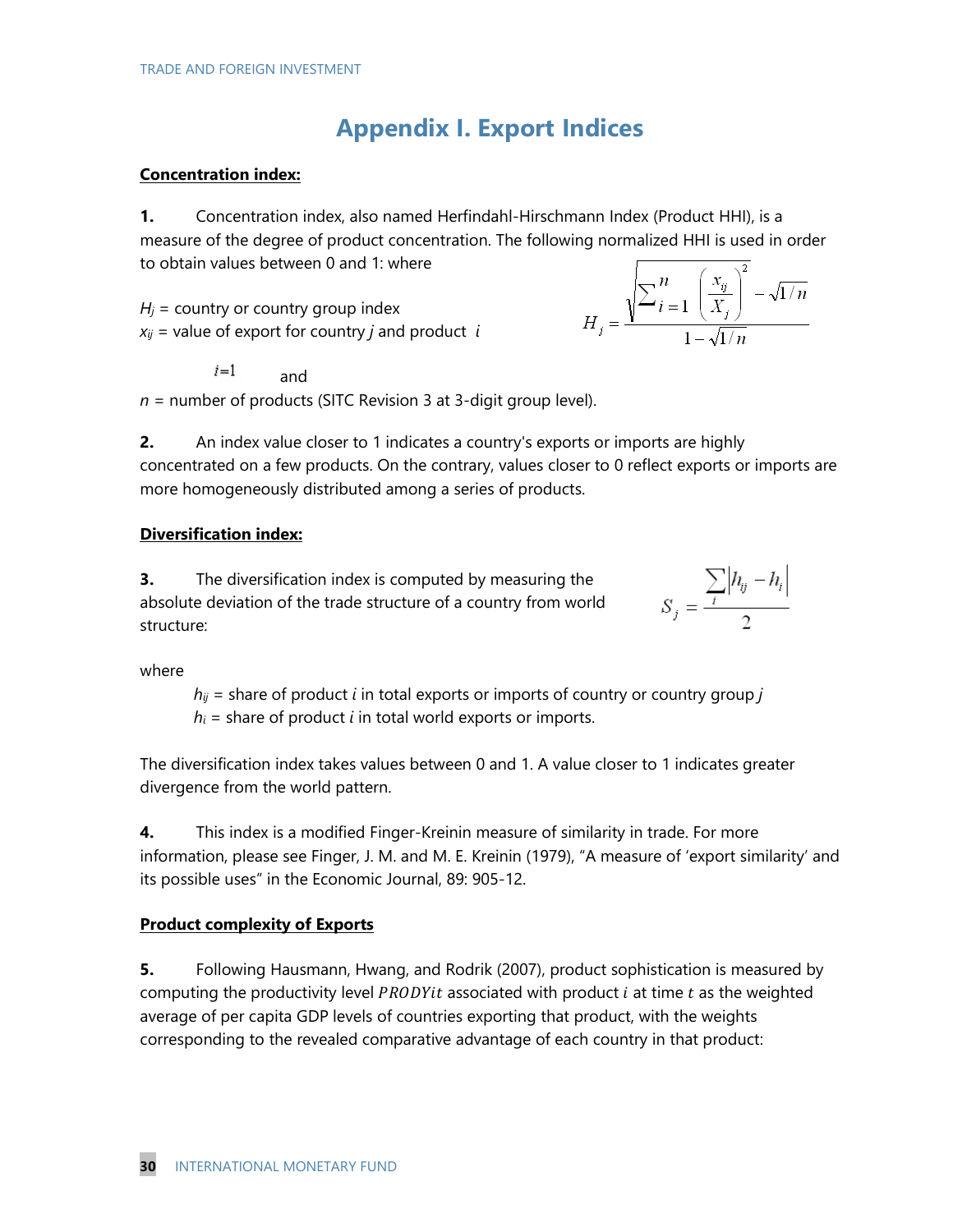$$
PRODY_{it} = \sum_{j} \left[ \frac{\left(\frac{x_{ijt}}{\sum_{i} x_{ijt}}\right)}{\sum_{j} \left(\frac{x_{ijt}}{\sum_{i} x_{ijt}}\right)} GDPpc_{jt} \right]
$$

Export sophistication of country  $j$  at time  $t$  is the weighted average of productivity levels  $(PRODYs)$  for all products this country exports, with the weights corresponding to the shares of these products in total exports of country  $j$ :

$$
EXPY_{jt} = \sum_{i} \left(\frac{x_{ijt}}{\sum_{i} x_{ijt}}\right) PRODY_{it}
$$

#### **Export quality**

**6.** The index is estimated based on unit values of exports, adjusted for the impact of production costs and pricing strategies. To enable cross-product comparisons, all quality estimates are first normalized by their 90th percentile in the relevant product-year combination. The quality estimates are then aggregated, using current trade values as weights. The resulting quality values typically range between 0 and 1.2. A value closer to 0 indicates lower quality.

#### **Revealed comparative advantage (RCA)**

$$
RCA_i^j = \frac{\frac{x_i^j}{\sum_i x_i^j}}{\frac{\sum_j x_i^j}{\sum_i \sum_j x_i^j}}
$$

Where  $x_i'$  stands for gross exports of product  $i$  for country  $j$ , so the numerator  $x_i'/\Sigma_i\,x_i'$  refers to the share of product  $i$  in the overall exports of country  $j$ , and the denominator captures the global share of product  $i$  exports in total world exports. An RCA between 0 and 1 indicates a comparative disadvantage, while above 1 it indicates comparative advantage.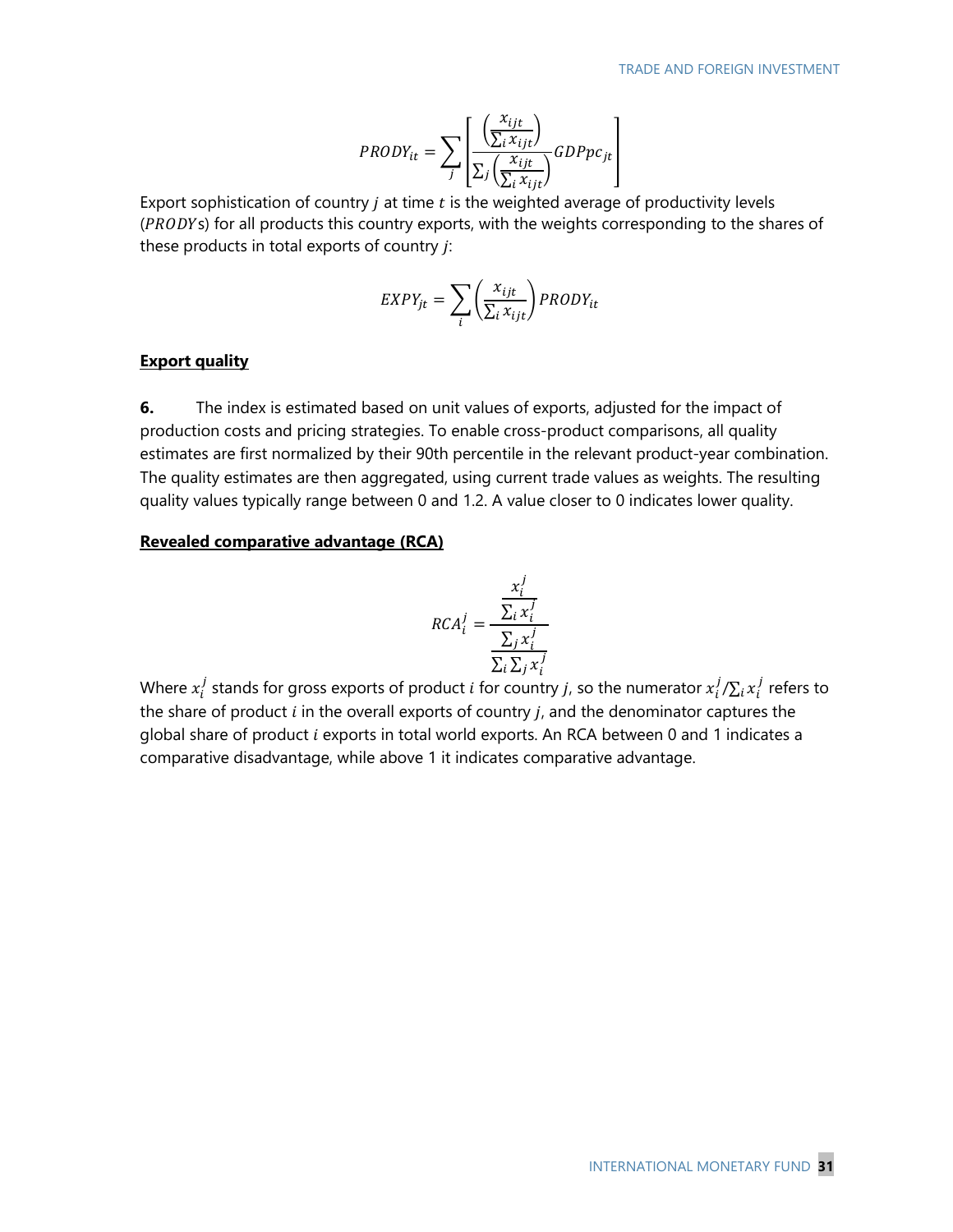# **Appendix II. Regression Analysis**

#### **Regression analysis of export potential**

**1. Based on the existing literature on the determinants of exports** (e.g., Rahman et al., 2015), the following model is used for estimation on a sample of 152 non-commodity exporters, covering the period 1989-2015:

$$
exp_{i,t} = \alpha + \beta X_{i,t} + u_i + v_{i,t} \quad (1)
$$

where  $exp_{i,t}$  denotes exports; the subscript i denotes country and the subscript t denotes year.  $\alpha_i$ indicates the country fixed effect.  $X_{i,t}$  is a vector of country-specific factors including the size of the population as a proxy for the country size; per capita income as a proxy for the level of economic development; real effective exchange rate (REER) as a measure of competitiveness; average tariffs as a measure for trade openness; gross tertiary enrollment as a proxy for human capital; inflation as a measure of macroeconomic stability; and fixed telephone lines as a proxy for infrastructure. Detailed definition and sources of data will be available in Baltabaev (forthcoming). Equation (1) is estimated using panel random effects estimator under the baseline specification. Further robustness tests with other estimators were also conducted.

**2. The results indicate that the size of the country, per capita income, REER and human capital are key determinants of total exports in non-commodity exporting countries (Table A1, sub-model (1)).** The magnitude of the estimated coefficients is close to findings in other trade literature (see, Santos and Tenreyro, 2006; Baxter and Kouparitsas, 2006; Head *et al.,* 2010) Inflation (proxy for macroeconomic instability) is found to reduce total exports only marginally. While the signs for tariffs and telephone lines are as expected, they are not statistically significant. Comparable results are obtained when the dependent variable is replaced with goods exports, instead of total exports in sub-model  $(2)$ .<sup>[1](#page-31-0)</sup> The same variables can help explain export diversification and sophistication. Given that both diversification and sophistication indices already include oil exports as a component, regressions in sub-models (3) and (4) have been run on a sample of both commodity and non-commodity exporter countries by including dummies for the former.

**3. A separate regression was carried out with a shorter time period data**, by including the quality of legal system to proxy for business climate, non-tariff barriers and quality of education system (and dropping gross tertiary enrollment due to the inclusion of another measure of human capital). These additional variables were not statistically significant in a sample of non-commodity exports. However, in a sample of commodity exporters, the results in Table A2 indicate non-oil exports are indeed influenced by these variables in a statistically significant way. All three have the expected positive signs when separately included.

<span id="page-31-0"></span><sup>&</sup>lt;sup>1</sup> Specification with FDI inflows over GDP was also considered, but no significant effect was found.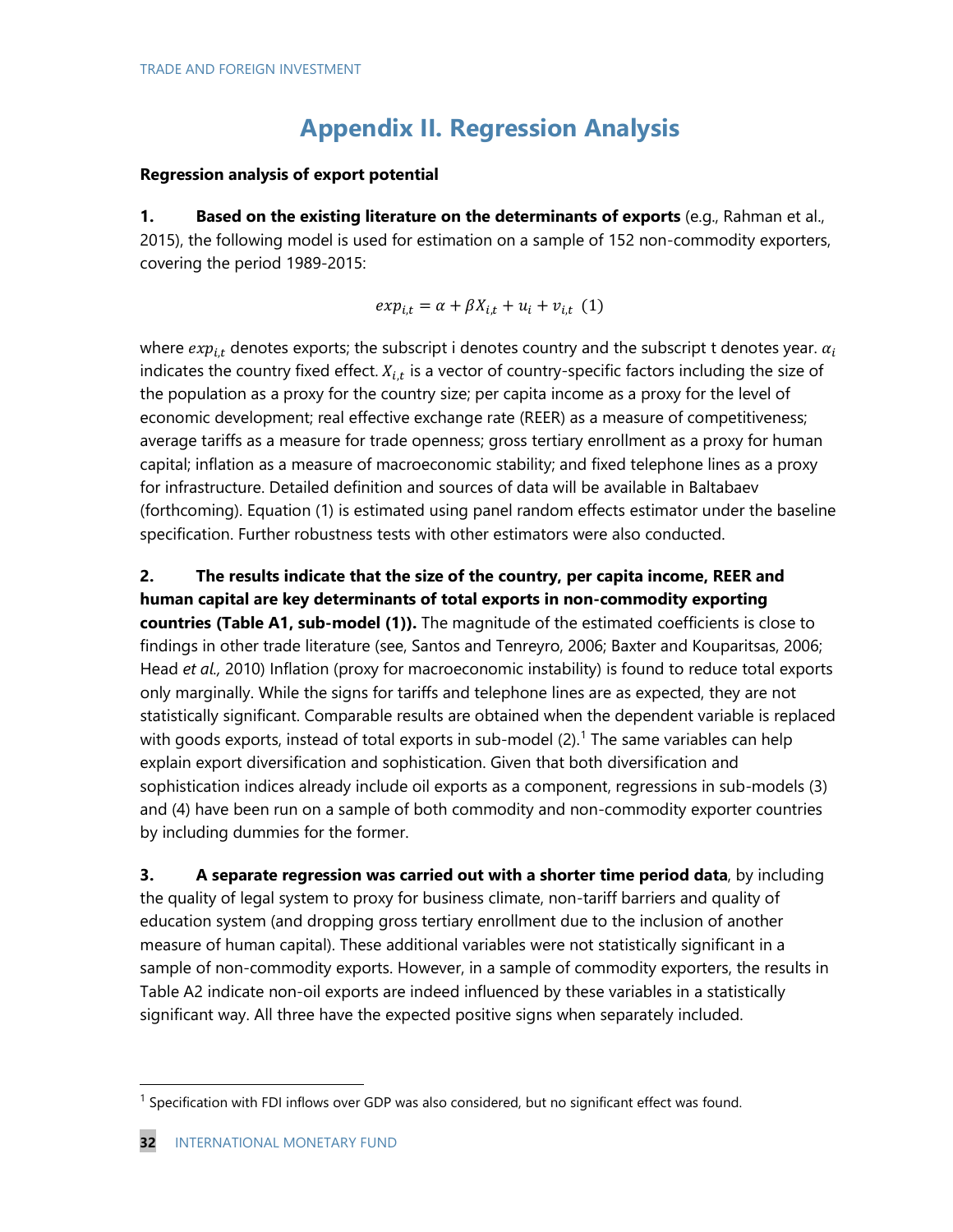### **4. Gravity model regressions were used to estimate potential intra GCC trade.** To deal with the problem of potential 0 values in bilateral trade, the Poisson Pseudo Maximum Likelihood (PPML) technique (Santos and Tenreyro, 2006; Head *et al.,* 2010) was employed to estimate equation (2) on a sample of non-commodity exporters, covering 1989-2014:

$$
exp_{ijt} = \alpha + \beta ln X_{ijt} + + v_{i,t} (2)
$$

where  $exp_{ijt}$  denotes exports from country i to j; and the subscript t denotes year.  $X_{ijt}$  is a vector of gravity model pair variables including population, per capita income, distance and other geographic variables. The bilateral trade and gravity data were obtained from CEPII (Mayer and Zignago, 2011). These results are reported in Table A3, sub-model (4).

#### **Regression analysis of FDI potential**

**5. Following the literature, the determinants of FDI were estimated with equation (3),** using a sample of 64 non-commodity exporters, including 41 EMDEs, from 1995-2016 (e.g. Bengoa and Sanchez-Robles, 2003, Walsh and Yu, 2010):

$$
fdi_{i,t} = \alpha + \beta X_{i,t} + u_i + v_{i,t} \quad (3)
$$

where  $fdi_{i,t}$  denotes FDI inflow as a share of GDP, the subscript i denotes country i and the subscript t denotes year t.  $\alpha_i$  denotes the country fixed effect.  $X_{i,t}$  denotes a vector of countryspecific factors including education, trade openness, institutional qualities, capital account openness, real GDP growth, and exchange rate regime. All explanatory variables are lagged by one period to alleviate potential endogeneity problem.  $u_i$  captures time-invariant country characteristics and  $v_{i,t}$  denotes error term. The sample was restricted to non-commodity exporters due to the intention to estimate the FDI potentials for the GCC countries if they were more diversified. The results of FDI regression are in Table A4.

#### **Regression analysis of growth**

**6. System-GMM estimator was used for the determinants of per capita income growth (IMF, 2017, Beaton et al., 2017),** The econometric model is given in equation (4), which is estimated on a sample of non-commodity exporters on five-year averaged data, covering the period 1960-2013:

$$
gr_{i,t} = \alpha + \beta X_{i,t} + u_i + v_{i,t} \quad (4)
$$

where  $gr_{i,t}$  denotes real per capita GDP growth; the subscript i denotes country and the subscript t denotes year.  $\alpha_i$  indicates the country fixed effect.  $X_{i,t}$  is a vector of country-specific regressors including initial GDP per capita, human capital, fixed telephone lines (proxy for infrastructure), trade openness, export diversification index, export sophistication index, and the share of FDI inflows in GDP. The results of this regression are reported in Table A5.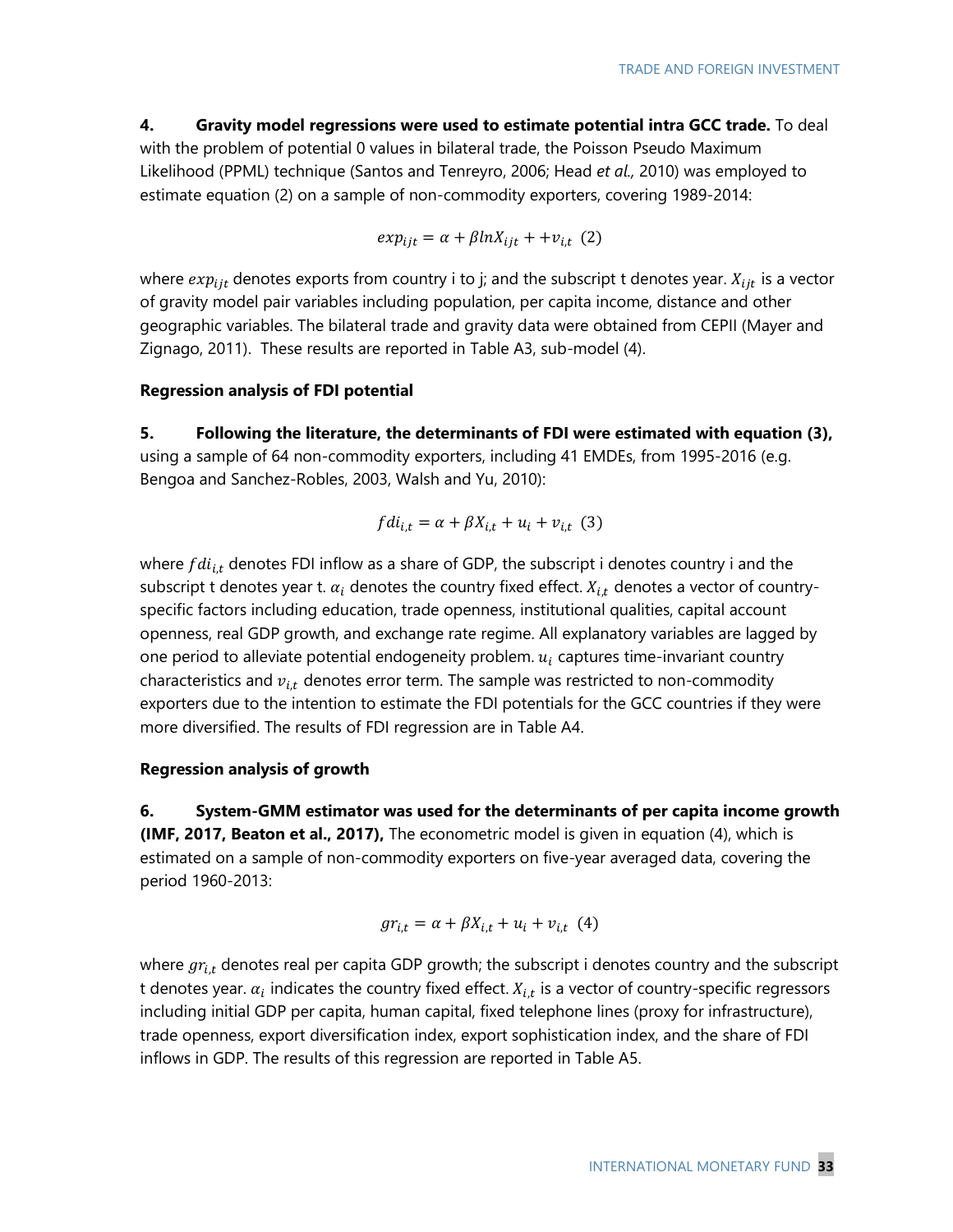|                          | Total exports | Goods exports | Diversification <sup>1</sup> | Sophistication |
|--------------------------|---------------|---------------|------------------------------|----------------|
|                          | (1)           | (2)           | (3)                          | (4)            |
| Population               | $0.812***$    | $0.921***$    | $-0.063***$                  | $0.058***$     |
|                          | (0.000)       | (0.000)       | (0.000)                      | (0.001)        |
| GDP per capita           | 0.933***      | 0.943***      | $-0.039$                     | $0.124***$     |
|                          | (0.000)       | (0.000)       | (0.204)                      | (0.000)        |
| <b>REER</b>              | $-0.376***$   | $-0.343**$    | $0.135**$                    | $-0.102*$      |
|                          | (0.002)       | (0.010)       | (0.012)                      | (0.067)        |
| Tariffs                  | $-0.040$      | $-0.031$      | $-0.000$                     | $-0.007$       |
|                          | (0.194)       | (0.544)       | (0.992)                      | (0.754)        |
| Human capital            | $0.127**$     | 0.124         | $-0.046**$                   | $0.053**$      |
|                          | (0.031)       | (0.104)       | (0.041)                      | (0.049)        |
| Inflation                | $-0.020*$     | $-0.042***$   | 0.005                        | 0.004          |
|                          | (0.053)       | (0.002)       | (0.250)                      | (0.505)        |
| Infrastructure           | 0.017         | 0.015         | $-0.037**$                   | $0.062***$     |
|                          | (0.671)       | (0.706)       | (0.038)                      | (0.004)        |
| Commodity exporter dummy |               |               | $0.368***$                   | $-0.617***$    |
|                          |               |               | (0.000)                      | (0.000)        |
| Constant                 | $-16.717***$  | $-19.182***$  | $2.014***$                   | 7.298***       |
|                          | (0.000)       | (0.000)       | (0.000)                      | (0.000)        |
| Time dummies             | Yes           | Yes           | Yes                          | Yes            |
| Number of countries      | 112           | 112           | 152                          | 151            |
| Observations             | 1510          | 1512          | 1775                         | 1783           |
| Country Sample           | Non-commodity | Non-commodity | All countries                | All countries  |
| Sample period            | 1989-2015     | 1989-2015     | 1989-2013                    | 1989-2013      |

# **Table A1. Determinants of Exports in Non-Commodity Exporters: Random Effects**

competitiveness, tariffs for trade openness, gross tertiary enrolment for human capital, inflation for macroeconomic stability, fixed telephone subscriptions for infrastructure. Since logistic performance index discussion in Section III is not widely available and captures more than just the infrastructure variable, fixed telephone lines are used for infrastructure instead.

<sup>1</sup>The lower index indicates more export diversification.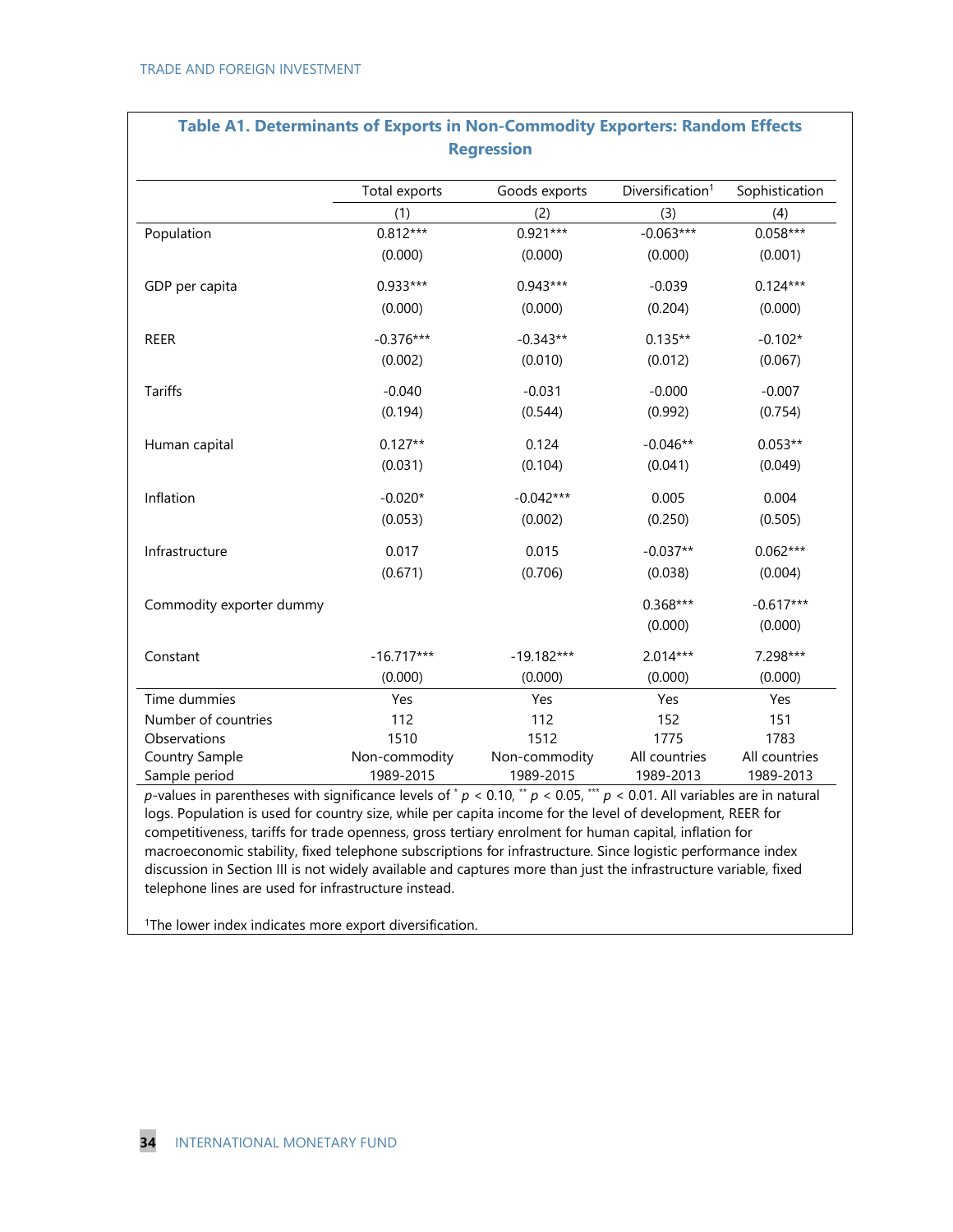| Table A2. Determinants of Non-oil Exports in Commodity Exporters: Random Effects |                    |               |               |               |
|----------------------------------------------------------------------------------|--------------------|---------------|---------------|---------------|
|                                                                                  | <b>Regression.</b> |               |               |               |
|                                                                                  | Total exports      | Total exports | Total exports | Total exports |
|                                                                                  | (1)                | (2)           | (3)           | (4)           |
| Population                                                                       | $0.722***$         | $0.734***$    | $0.687***$    | $0.638***$    |
|                                                                                  | (0.000)            | (0.000)       | (0.000)       | (0.000)       |
| GDP per capita                                                                   | $0.605***$         | $0.329***$    | $0.663***$    | $0.534***$    |
|                                                                                  | (0.000)            | (0.005)       | (0.000)       | (0.000)       |
| <b>REER</b>                                                                      | $-0.543**$         | 0.418         | $-0.292***$   | $-0.238***$   |
|                                                                                  | (0.015)            | (0.134)       | (0.000)       | (0.000)       |
| <b>Tariffs</b>                                                                   | $-0.146**$         | $-0.126**$    | $-0.126*$     | $-0.083$      |
|                                                                                  | (0.043)            | (0.019)       | (0.084)       | (0.229)       |
| Human capital                                                                    | 0.050              | $0.232**$     |               |               |
|                                                                                  | (0.588)            | (0.034)       |               |               |
| Inflation                                                                        | $-0.017$           | $-0.046$      | $-0.031$      | $-0.046***$   |
|                                                                                  | (0.586)            | (0.119)       | (0.156)       | (0.008)       |
| Infrastructure                                                                   | 0.099              | $0.222**$     | $-0.032$      | $-0.048$      |
|                                                                                  | (0.222)            | (0.010)       | (0.555)       | (0.297)       |
| Quality of legal system                                                          | $0.330**$          |               |               | $0.536**$     |
|                                                                                  | (0.016)            |               |               | (0.014)       |
| Non-tariff barriers                                                              |                    | $0.446*$      |               | 0.138         |
|                                                                                  |                    | (0.079)       |               | (0.554)       |
| Education quality                                                                |                    |               | $0.456***$    | $0.467**$     |
|                                                                                  |                    |               | (0.019)       | (0.028)       |
| Constant                                                                         | $-12.817***$       | $-15.971***$  | $-13.535***$  | $-12.639***$  |
|                                                                                  | (0.000)            | (0.000)       | (0.000)       | (0.000)       |
| Time dummies                                                                     | Yes                | Yes           | Yes           | Yes           |
| Number of countries                                                              | 37                 | 29            | 35            | 32            |
| Observations                                                                     | 279                | 126           | 246           | 224           |
| Country Sample                                                                   | Commodity          | Commodity     | Commodity     | Commodity     |
| Sample period                                                                    | 1991-2015          | 2007-2015     | 2007-2015     | 2007-2015     |

*p*-values in parentheses with significance levels of  $^*p$  < 0.10,  $^*p$  < 0.05,  $^{**}p$  < 0.01. All variables are in natural logs and are defined as in Table A1. Quality of legal system is a proxy for business environment, while non-tariff barriers is measured by the prevalence of trade restrictions from GCI. Education quality is also based on the subcomponent of GCI on the quality of higher education. All three indices are higher the better the quality of legal system, the lower the prevalence of non-tariff barriers and the higher the better of higher education.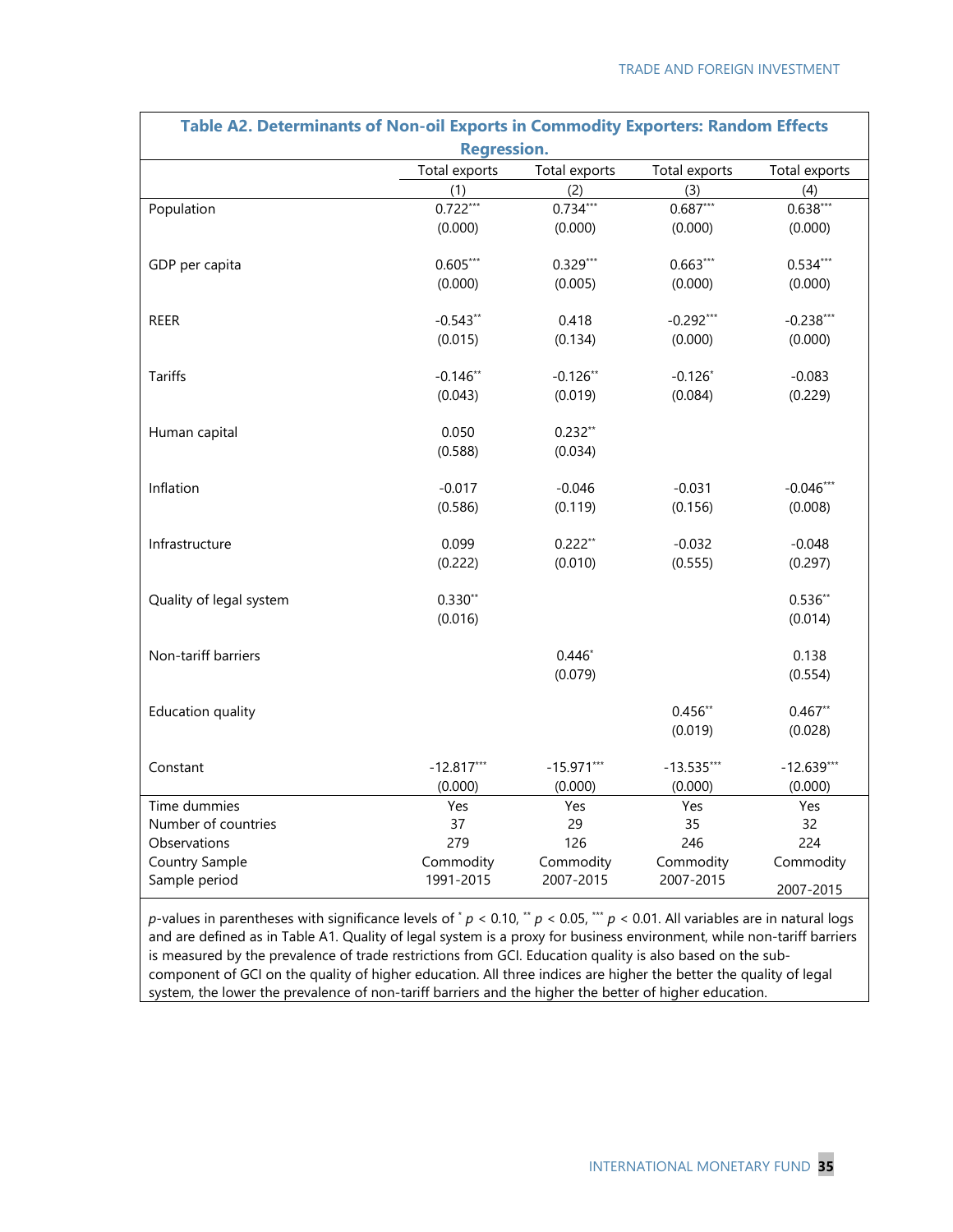| Table A3. Bilateral Trade Regressions in Non-Commodity Exporters, 1989-2014.                                              |              |                |              |              |  |  |  |  |
|---------------------------------------------------------------------------------------------------------------------------|--------------|----------------|--------------|--------------|--|--|--|--|
|                                                                                                                           | <b>OLS</b>   | OLS            | PPML         | PPML         |  |  |  |  |
|                                                                                                                           | $In(T_{ii})$ | $In(T_{ij}+1)$ | $T_{ij} > 0$ | $T_{ii}$     |  |  |  |  |
|                                                                                                                           | (1)          | (2)            | (3)          | (4)          |  |  |  |  |
| Log of exporter's population                                                                                              | $1.140***$   | $1.749***$     | $0.841***$   | $0.845***$   |  |  |  |  |
|                                                                                                                           | (0.000)      | (0.000)        | (0.000)      | (0.000)      |  |  |  |  |
| Log of importer's population                                                                                              | $0.857***$   | $1.278***$     | $0.787***$   | $0.790***$   |  |  |  |  |
|                                                                                                                           | (0.000)      | (0.000)        | (0.000)      | (0.000)      |  |  |  |  |
| Log of exporter's GDP per capita                                                                                          | $1.118***$   | $1.783***$     | $0.683***$   | $0.688***$   |  |  |  |  |
|                                                                                                                           | (0.000)      | (0.000)        | (0.000)      | (0.000)      |  |  |  |  |
|                                                                                                                           | $0.794***$   | $1.293***$     | $0.779***$   | $0.782***$   |  |  |  |  |
| Log of importer's GDP per capita                                                                                          | (0.000)      | (0.000)        | (0.000)      | (0.000)      |  |  |  |  |
|                                                                                                                           |              |                |              |              |  |  |  |  |
| Log of distance                                                                                                           | $-1.236***$  | $-2.056***$    | $-0.519***$  | $-0.519***$  |  |  |  |  |
|                                                                                                                           | (0.000)      | (0.000)        | (0.000)      | (0.000)      |  |  |  |  |
| Contiguity dummy                                                                                                          | $0.871***$   | 0.067          | $0.554***$   | $0.549***$   |  |  |  |  |
|                                                                                                                           | (0.000)      | (0.192)        | (0.000)      | (0.000)      |  |  |  |  |
| Common-language dummy                                                                                                     | $0.908***$   | $1.548***$     | $0.324***$   | $0.323***$   |  |  |  |  |
|                                                                                                                           | (0.000)      | (0.000)        | (0.000)      | (0.000)      |  |  |  |  |
| Colonial relationship dummy                                                                                               | $0.856***$   | $0.871***$     | $-0.025$     | $-0.023$     |  |  |  |  |
|                                                                                                                           | (0.000)      | (0.000)        | (0.379)      | (0.431)      |  |  |  |  |
|                                                                                                                           |              |                |              |              |  |  |  |  |
| Landlocked-exporter dummy                                                                                                 | $-0.561***$  | $-0.775***$    | $-0.122***$  | $-0.120***$  |  |  |  |  |
|                                                                                                                           | (0.000)      | (0.000)        | (0.000)      | (0.000)      |  |  |  |  |
| Landlocked-importer dummy                                                                                                 | $-0.712***$  | $-0.947***$    | $-0.302***$  | $-0.301***$  |  |  |  |  |
|                                                                                                                           | (0.000)      | (0.000)        | (0.000)      | (0.000)      |  |  |  |  |
| Free-trade agreement dummy                                                                                                | $0.410***$   | $0.431***$     | $0.314***$   | $0.321***$   |  |  |  |  |
|                                                                                                                           | (0.000)      | (0.000)        | (0.000)      | (0.000)      |  |  |  |  |
| Constant                                                                                                                  | $4.527***$   | $-2.283***$    | $-15.620***$ | $-15.726***$ |  |  |  |  |
|                                                                                                                           | (0.000)      | (0.000)        | (0.000)      | (0.000)      |  |  |  |  |
| Observations                                                                                                              | 388939       | 521237         | 388939       | 521237       |  |  |  |  |
| p-values based on robust standard errors in parentheses. Star significance levels indicate * $p < 0.10$ , ** $p < 0.05$ , |              |                |              |              |  |  |  |  |
| *** $p < 0.01$ .                                                                                                          |              |                |              |              |  |  |  |  |
|                                                                                                                           |              |                |              |              |  |  |  |  |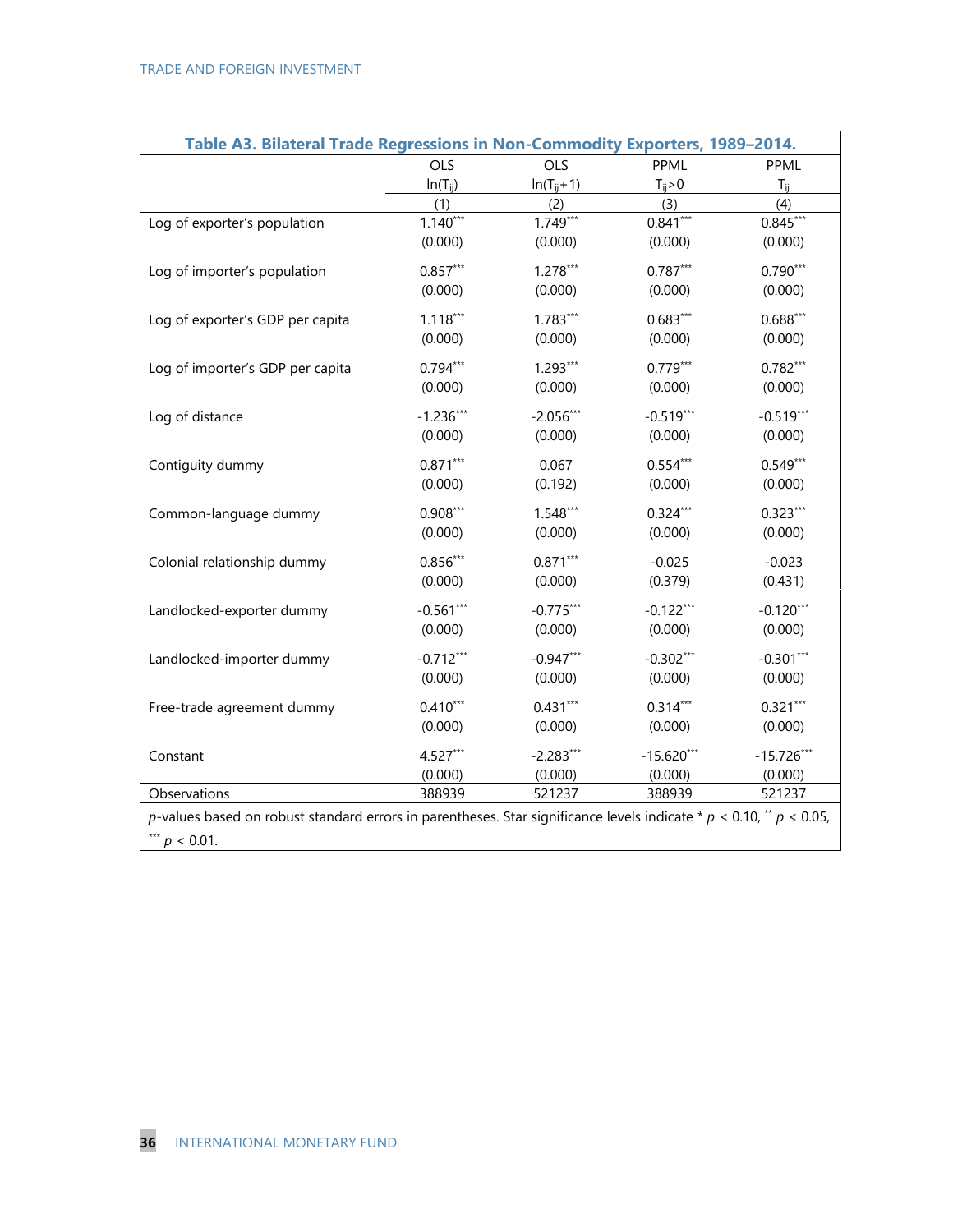| <b>VARIABLES</b>                                      | (1)        | (2)        | (3)        | (4)                                                                           | (5)         | (6)         | (7)          | (8)          |
|-------------------------------------------------------|------------|------------|------------|-------------------------------------------------------------------------------|-------------|-------------|--------------|--------------|
| <b>Openness</b>                                       | $0.014*$   | 0.012      | $-0.006$   | 0.005                                                                         | $0.032***$  | $0.027***$  | $0.018***$   | $0.020***$   |
|                                                       | (0.008)    | (0.009)    | (0.010)    | (0.010)                                                                       | (0.003)     | (0.004)     | (0.005)      | (0.007)      |
| Quality of legal system                               | 0.098      | $0.629***$ | $0.401*$   | $0.696***$                                                                    | $-0.084$    | $0.272***$  | $-0.167$     | $-0.164$     |
|                                                       | (0.155)    | (0.178)    | (0.211)    | (0.216)                                                                       | (0.086)     | (0.091)     | (0.118)      | (0.184)      |
| Capital account restriction                           | $-0.576$   | $-1.271$   | $-1.012$   | $-0.789$                                                                      | $-0.989***$ | $-2.104***$ | $-0.438$     | $-0.568$     |
|                                                       | (0.718)    | (1.105)    | (1.009)    | (1.446)                                                                       | (0.281)     | (0.329)     | (0.506)      | (0.831)      |
| Real GDP growth rate                                  | $0.118***$ | $0.094**$  | $0.104**$  | $0.095**$                                                                     | $0.150***$  | $0.106***$  | $0.127***$   | 0.044        |
|                                                       | (0.042)    | (0.045)    | (0.040)    | (0.046)                                                                       | (0.029)     | (0.029)     | (0.047)      | (0.029)      |
| Fixed exchange rate dummy                             | $0.755**$  | 0.415      | 0.466      | 0.362                                                                         | 0.327       | 0.570       | $-0.590$     | $-0.259$     |
|                                                       | (0.308)    | (0.448)    | (0.374)    | (0.446)                                                                       | (0.257)     | (0.435)     | (0.419)      | (0.458)      |
| Human capital                                         | $0.021**$  | $0.030***$ | $0.049***$ | $0.038**$                                                                     | $0.008**$   | $0.016***$  | 0.008        | 0.010        |
|                                                       | (0.010)    | (0.011)    | (0.015)    | (0.018)                                                                       | (0.004)     | (0.004)     | (0.009)      | (0.014)      |
| Minority investor protection (logged)                 |            |            |            |                                                                               |             |             | 7.920***     | 7.598**      |
|                                                       |            |            |            |                                                                               |             |             | (1.975)      | (3.277)      |
| Minority investor protection * non-commodity exporter |            |            |            |                                                                               |             |             | $-10.448***$ | $-11.061***$ |
|                                                       |            |            |            |                                                                               |             |             | (2.056)      | (3.314)      |
| Non-commodity exporter dummy                          |            |            |            |                                                                               |             |             | 43.005***    | 45.429***    |
|                                                       |            |            |            |                                                                               |             |             | (8.327)      | (13.470)     |
| Constant                                              | $-2.111**$ | $-2.779**$ | $-4.059**$ | $-3.323**$                                                                    | $-0.821$    | $-0.971$    | $-30.463***$ | $-27.170**$  |
|                                                       | (0.963)    | (1.174)    | (1.927)    | (1.454)                                                                       | (0.732)     | (0.819)     | (7.679)      | (12.575)     |
| Observations                                          | 1,110      | 652        | 1,110      | 652                                                                           | 1,110       | 652         | 326          | 326          |
| Regression                                            |            | Panel w/RE |            | Panel w/FE                                                                    |             | OLS         | <b>OLS</b>   | Panel-RE     |
| Year fixed effects                                    | Yes        | Yes        | Yes        | Yes                                                                           | Yes         | Yes         | Yes          | Yes          |
| Country sample                                        |            |            |            | Excluding CE EMDEs w/o CE Excluding CE EMDEs w/o CE Excluding CE EMDEs w/o CE |             |             | Full         | Full         |
|                                                       |            |            |            |                                                                               |             |             |              |              |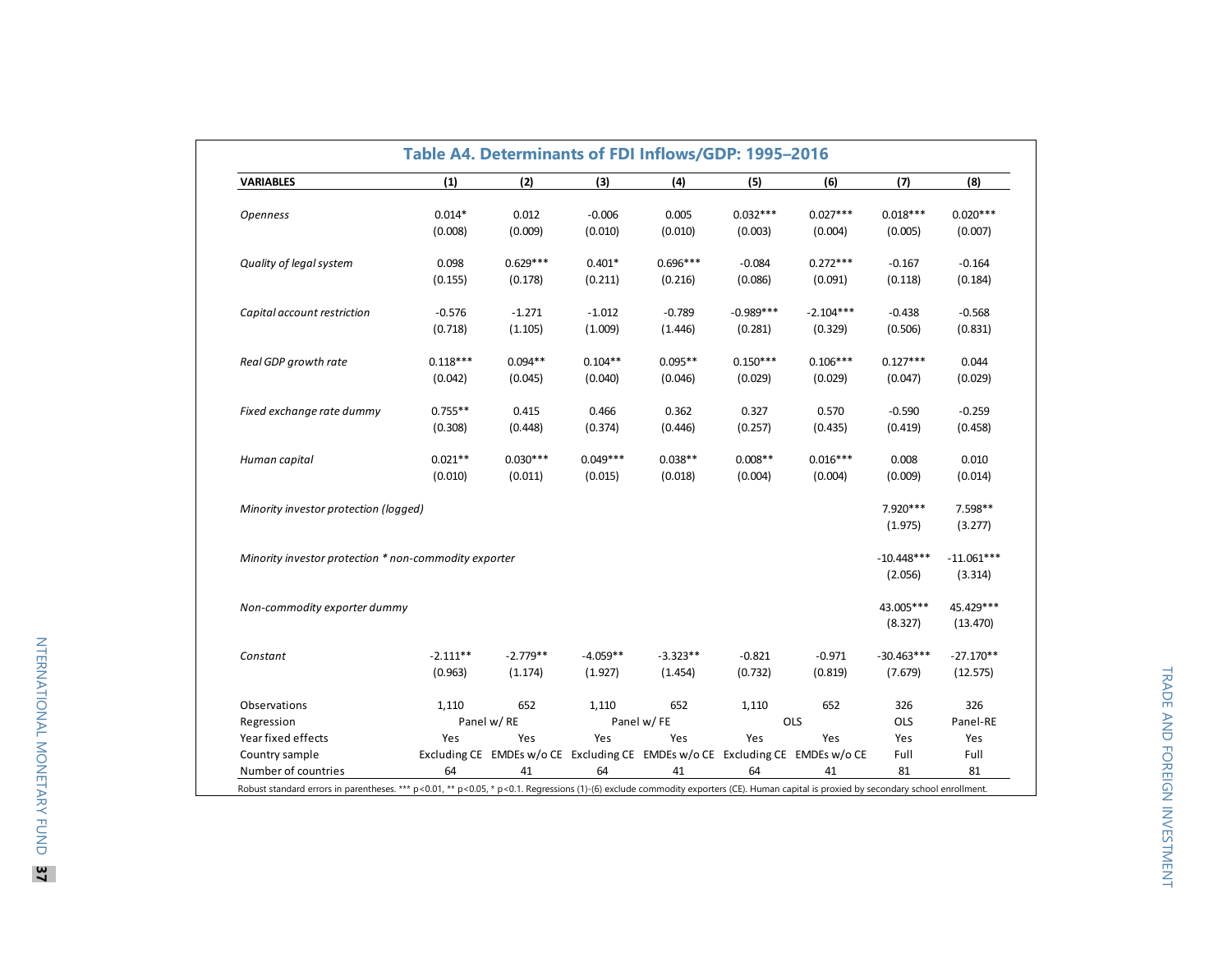| VARIABLES                  | (1)         | (2)         | (3)         | (4)         | (5)         | (6)         | (7)         |
|----------------------------|-------------|-------------|-------------|-------------|-------------|-------------|-------------|
| Initial GDP per capita     | $-4.217***$ | $-3.909***$ | $-3.912***$ | $-4.139***$ | $-3.478***$ | $-3.403***$ | $-3.652***$ |
|                            | (0.869)     | (0.728)     | (0.804)     | (0.858)     | (0.840)     | (0.757)     | (0.860)     |
| Labor force education      | $-0.451$    | $-1.041$    | $-0.239$    | $-0.806$    | $-0.730$    | $-0.488$    | $-0.963$    |
|                            | (0.452)     | (0.698)     | (0.504)     | (0.500)     | (0.602)     | (0.446)     | (0.594)     |
| Infrastructure             | 1.958***    | $1.429**$   | 0.196       | $2.417***$  | 2.598***    | 0.731       | 0.200       |
|                            | (0.547)     | (0.618)     | (0.628)     | (0.806)     | (0.650)     | (0.609)     | (0.592)     |
| (EX+IM)/GDP                | $3.191***$  | $2.761***$  | 2.478***    | 2.477***    |             |             | 2.482**     |
|                            | (0.960)     | (0.736)     | (0.843)     | (0.773)     |             |             | (1.052)     |
| Export diversification     |             | $-5.232**$  |             |             | $-2.623$    |             | $-4.435*$   |
|                            |             | (2.071)     |             |             | (2.142)     |             | (2.696)     |
| Export sophistication      |             |             | $5.419***$  |             |             | 5.515***    | 3.960***    |
|                            |             |             | (1.132)     |             |             | (0.985)     | (1.288)     |
| Inflows of FDI/GDP         |             |             |             | $0.370***$  | $0.412***$  | $0.350***$  |             |
|                            |             |             |             | (0.104)     | (0.065)     | (0.105)     |             |
| Constant                   | 29.56***    | 36.98***    | $-11.59$    | 28.95***    | 33.22***    | $-16.67*$   | 5.722       |
|                            | (6.051)     | (5.689)     | (9.136)     | (7.328)     | (8.771)     | (9.048)     | (11.32)     |
| Number of observations     | 800         | 734         | 760         | 760         | 726         | 727         | 745         |
| Number of countries        | 96          | 89          | 94          | 96          | 92          | 94          | 90          |
| Number of instruments      | 97          | 99          | 99          | 89          | 97          | 113         | 109         |
| Period dummies             | yes         | yes         | yes         | Yes         | Yes         | Yes         | yes         |
| Full Hansen test           | 0.287       | 0.623       | 0.399       | 0.507       | 0.484       | 0.821       | 0.918       |
| p-value of AR(1) statistic | 0.0436      | 0.0509      | 0.0527      | 0.089       | 0.095       | 0.103       | 0.0512      |
| p-value of AR(2) statistic | 0.431       | 0.388       | 0.293       | 0.381       | 0.0.312     | 0.263       | 0.290       |

regressors are treated as endogenous and the second and third lags are used as instruments in most cases.

**38**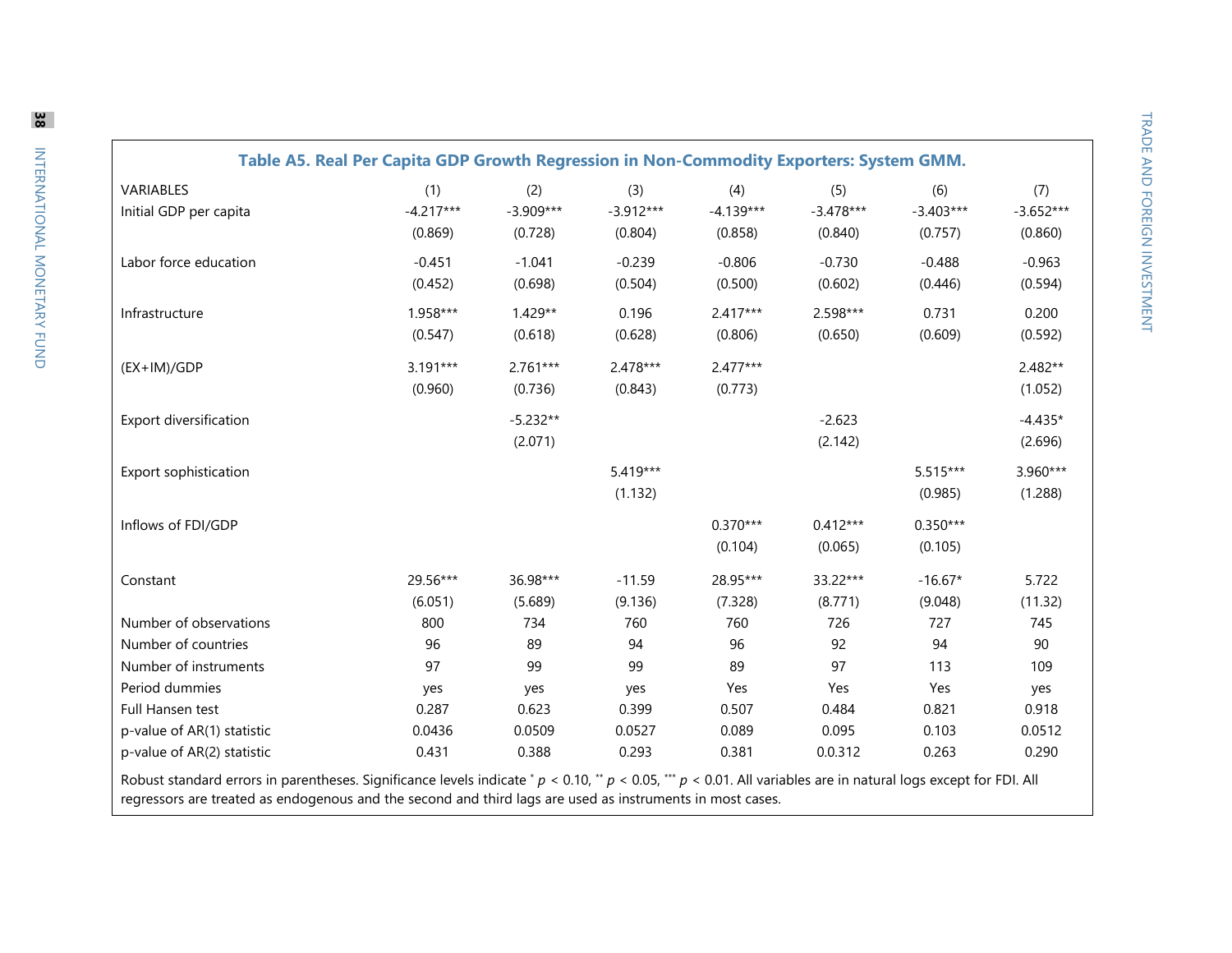## **References**

- Baltabaev, B., "Diversifying GCC economies through non-oil exports," IMF Working paper, forthcoming.
- Baxter, M., and M. Kouparitsas, 2006, "What determines bilateral trade flows?" NBER Working Paper 12188.
- Beaton, K., A. Cebotari, and A. Komaromi, 2017. "Revisiting the Link between Trade, Growth and Inequality; Lessons for Latin America and the Caribbean," IMF Working Papers 17/46, International Monetary Fund.
- Bengoa, M., and B. Sanchez-Robles, 2003, "Foreign direct investment, economic freedom and growth: New evidence from Latin America." European Journal of Political Economy, 19 (3) (2003), pp. 529-545
- Callen, T., R. Cherif, F. Hasanov, A. Hegazy, and P. Khandelwal, 2014, "Economic Diversification in the GCC: Past, Present, and Future," IMF Staff Discussion Note 14/12.
- Canton, E., and I. Solera, 2016, "Greenfield Foreign Direct Investment and Structural Reforms in Europe: What Factors Determine Investments?" European Commission Discussion Paper 033, European Union, 2016.
- Casoria, M., 2017, "Competition Law in the GCC Countries: The Tale of a Blurry Enforcement," Chinese Business Review, March 2017, Vol. 16, No. 3; 141-149
- Cerdeiro, A., and A., Komaromi, 2017, "Trade and Income in the Long Run: Are There Really Gains, and Are They Widely Shared?" IMF Working Paper 17/231.
- Cherif Reda, F. Hasanov, and L. Wang, 2018, "Sharp Instrument: A Stab at Identifying the Causes of Economic Growth," IMF Working Papers 18/117, International Monetary Fund.
- Daudpota, F., 2015, Competition law in the Kingdom of Saudi Arabia. Riyadh, KSA: Kindle Edition.
- Ding, X., and M. Hadzi-Vaskov, 2017, "Composition of Trade in Latin America and the Caribbean," IMF Working Paper No. 17/42.
- European Union, 2017, "Gulf cooperation Council Investment Report" (Eurosupport Consortium)
- Feyrer, J., 2009, "Trade and Income-Exploiting Time Series in Geography," NBER Working Paper No. 14910.
- Finger, J. M. and M. E. Kreinin, 1979, Measure of Export Similarity and Its Possible Uses. Economic Journal, 89, 905-912.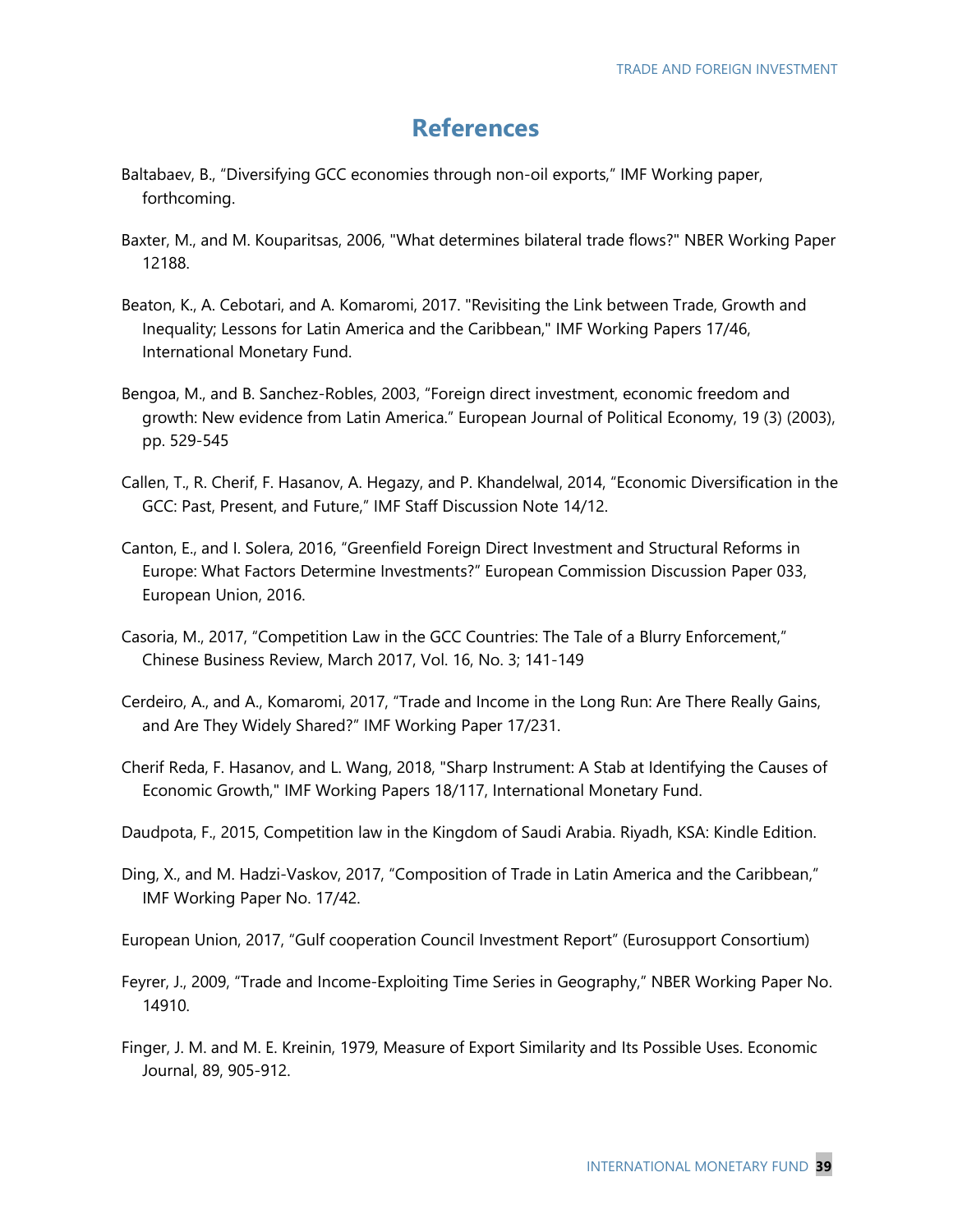Frankel, J. A., and D. H. Romer, 1999, "Does Trade Cause Growth?", American Economic Review, 89.

- Hausmann, R., J. Hwang and D. Rodrik, 2007, "What you export matters," Journal of Economic Growth, Springer, vol. 12(1), pages 1-25, March.
- Head, K., T. Mayer, and J. Ries, 2010, The erosion of colonial trade linkages after independence, Journal of International Economics, Volume 81, Issue 1, Pages 1-14.
- Henn, C., C. Papageorgiou, and N. Spatafora, 2013, "Export Quality in Developing Countries" IMF Working Paper WP/13/108, IMF, Washington, DC.
- Heuser, C., and M. Aaditya, 2017, "Services Trade and Global Value Chains" (June 27, 2017). World Bank Policy Research Working Paper No. 8126.
- International Monetary Fund, 2018, "Opportunity for All: Promoting Growth and Inclusiveness in the Middle East and North Africa."

\_\_\_\_\_\_\_\_\_\_\_\_\_\_\_\_\_\_, 2017a, "Making Trade an Engine of Growth for All: The Case for Trade and for Policies to Facilitate Adjustment," IMF Policy Paper, April 2017.

\_\_\_\_\_\_\_\_\_\_\_\_\_\_\_\_\_\_, 2017b, "Leveraging Trade to Boost Growth in the MENAP and the CCA regions". Regional Economic Outlook: Middle East and Central Asia, Chapter 4, Washington, DC.

\_\_\_\_\_\_\_\_\_\_\_\_\_\_\_\_\_\_, 2017c, "Kuwait: Article IV Consultation Staff Report."

\_\_\_\_\_\_\_\_\_\_\_\_\_\_\_\_\_\_, 2017d, "Saudi Arabia: Article IV Consultation Staff Report."

\_\_\_\_\_\_\_\_\_\_\_\_\_\_\_\_\_\_, 2017e, "Fiscal Adjustment in the GCC: Towards a Growth-Enhancing-Expenditure-Based Adjustment."

- Mayer, T., and S., Zignago, 2011, "Notes on CEPII's distances measures: The GeoDist database," CEPII Working Paper 2011- 25 , December 2011 , CEPII.
- OECD, 2013, "State-Owned Enterprises in the Middle East and North Africa," Organization for Economic Co-operation and Development, 2013.
- OECD, 2002, "Foreign Direct Investment for Development: Maximizing Benefits, Minimizing Costs," Organization for Economic Co-operation and Development, 2002.
- Rahman, J., A. Stepanyan, J. Yang, and L. Zeng, 2015, "Exports in a Tariff-Free Environment: What Structural Reforms Matter? Evidence from the European Union Single Market.", IMF Working Paper, WP/15/187, IMF, Washington, DC.
- Santos Silva M. C., and S. Tenreyro, 2006, "The Log of Gravity." The Review of Economics and Statistics Volume: 88, Issue: 4, pp. 641-658.